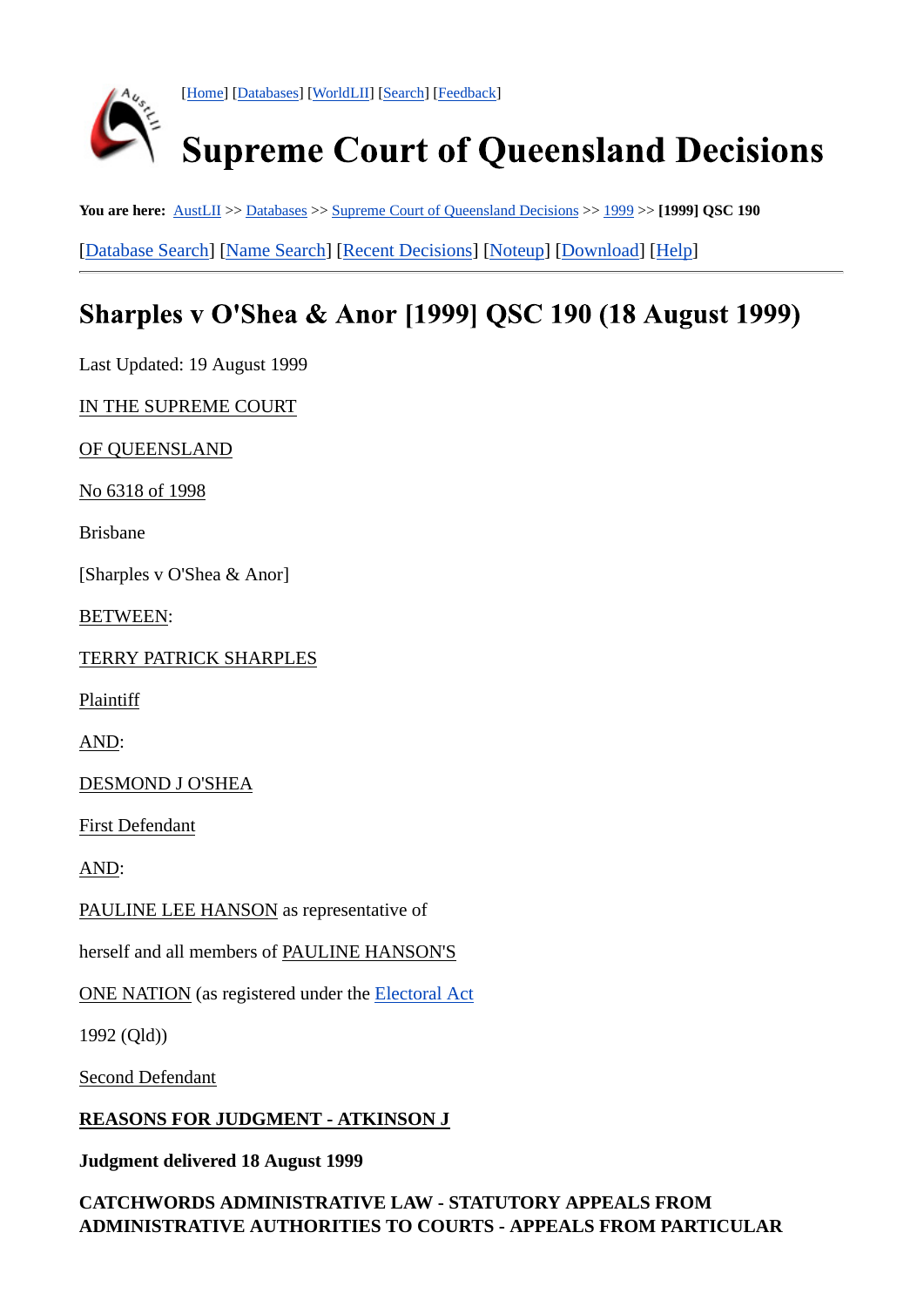**AUTHORITIES - application for review of decision of Electoral Commission to register political party - whether applicant had standing to bring application - where application brought out of time - whether discretion to extend time should be exercised.**

**ADMINISTRATIVE LAW - ADMINISTRATIVE DECISION - procured by misrepresentation of fact or fraud - invalidity - consequences.**

**CONSTITUTIONAL LAW - THE NON-JUDICIAL ORGANS OF GOVERNMENT - THE LEGISLATURE - ELECTIONS AND RELATED MATTERS - QUEENSLAND - OTHER MATTERS - invalid administrative decision - whether obtained by fraud or misrepresentation effect.**

**PROCEDURE - SUPREME COURT PROCEDURE - QUEENSLAND - PLEADING - STATEMENT OF CLAIM - where application for review brought under the** *Electoral Act* **1992 whether questions posed at trial sufficiently raised on the pleadings.**

**ASSOCIATIONS AND CLUBS - GENERAL MATTERS - CONSTITUTION, POWERS, LIABILITIES AND DISSOLUTION - INTERNAL MANAGEMENT - GENERALLY - political organisations - membership - whether people were members of the political party.**

**ASSOCIATIONS AND CLUBS - GENERAL MATTERS - CONSTITUTION, POWERS, LIABILITIES AND DISSOLUTION - RULES AND MEETINGS - political organisations whether political party properly registered by Electoral Commission - change to constitution whether applicants for membership accepted as members.**

*Associations Incorporation Act* **1981 (Qld) s.48**

*Associations Incorporation Regulation* **1982 (Qld)**

*Commonwealth Electoral Act* **1918 s.141**

*Corporations Law* **s.360**

*Electoral Act* **1992 (Qld) ss.3, 7, 69-75, 84, 180, sch.**

*Allan v Development Allowance Authority* **(1998) 152 ALR 439 referred to**

*Alphapharm Pty Ltd v Smithkline Pty Ltd* **[1994] FCA 996; (1994) 121 ALR 373 considered**

*Associated Provincial Picture Houses v Wednesbury Corporation* **[1948] 1 KB 223 referred to**

*Attorney-General (NSW) v Quin* **(1990) 170 CLR 1 referred to**

*Australian Broadcasting Corporation v Redmore Pty Ltd* **[1989] HCA 15; (1989) 166 CLR 454 referred to**

*Australian Conservation Foundation Inc v The Commonwealth* **(1980) 146 CLR 493 followed**

*Australian Institute of Marine and Power Engineers v Secretary, Department of Transport* **[1986] FCA 443; (1986) 71 ALR 73 referred to**

*A'Hearn v Comcare* **(1993) 18 AAR 22 referred to**

*Baldwin v Everingham* **[1993] 1 Qd R 10 followed**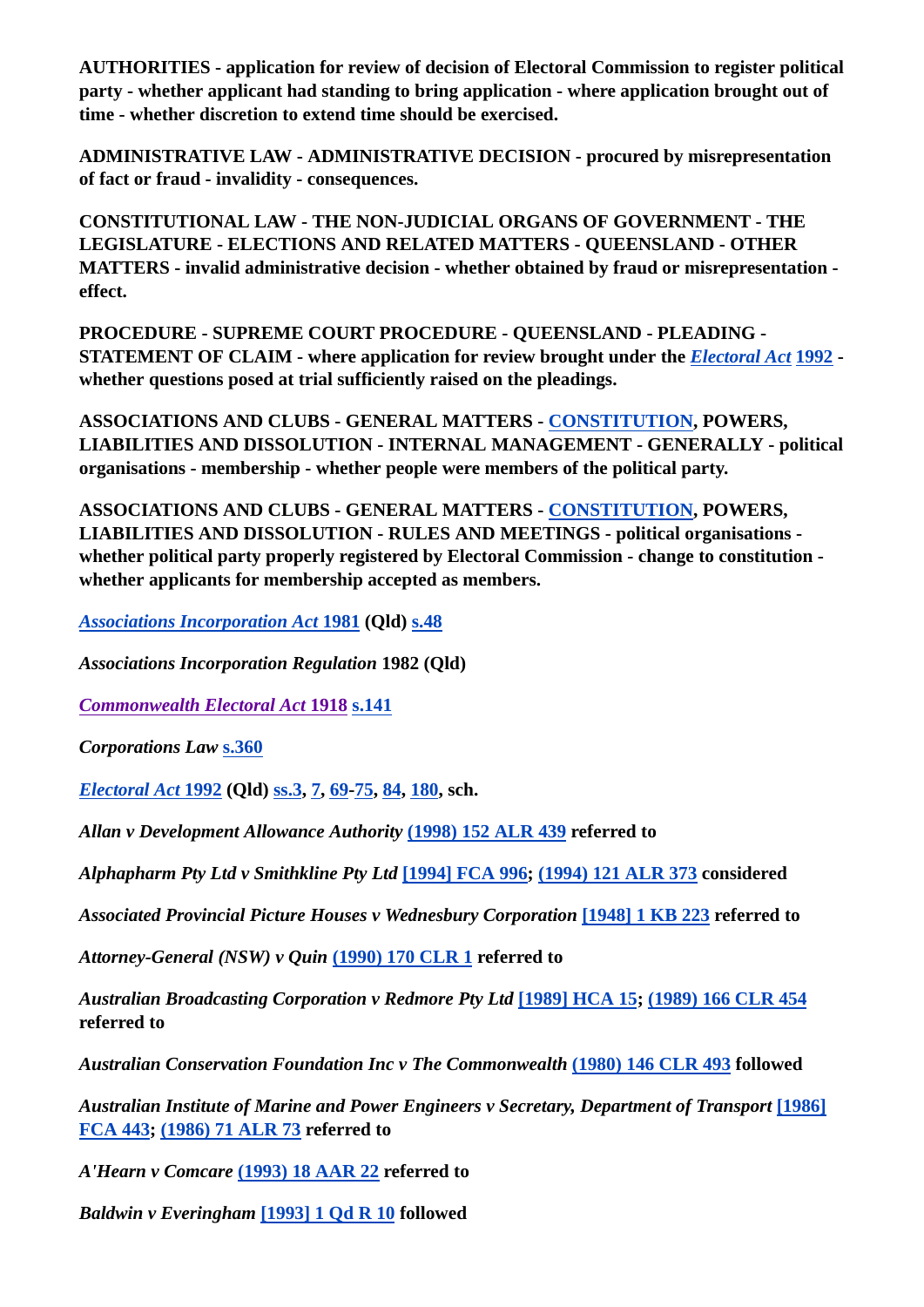*Banque Commerciale SA en liquidation v Akhil Holdings Ltd* **[1990] HCA 11; (1990) 169 CLR 279 considered**

*Bateman's Bay Land Council v Aboriginal Fund* **[1998] HCA 49; (1998) 72 ALJR 1270 considered**

*Bollag v Attorney-General (Cth)* **(1997) 149 ALR 355 referred to**

*Briginshaw v Briginshaw* **[1938] HCA 34; (1938) 60 CLR 336 at 363 followed**

*Burton v Murphy* **[1983] 2 Qd R 321 referred to**

*Cameron v Hogan* **[1934] HCA 24; (1934) 51 CLR 358 at 384 considered**

*Chalk v Commissioner for Superannuation* **[1994] FCA 1063; (1994) 50 FCR 150 referred to**

*Chapman v Tickner* **(1995) 55 FCR 316 referred to**

*Clayton v Heffron* **[1960] HCA 92; (1960) 105 CLR 214 referred to**

*Conservative and Unionist Central Office v Burrell* **[1980] 3 All ER 42 referred to**

*Dare v Pulham* **[1982] HCA 70; (1982) 148 CLR 658 referred to**

*Edgar and Walker v Meade* **[1916] HCA 70; (1916) 23 CLR 29 followed**

*Federal Commissioner of Taxation v Bayly* **[1952] HCA 31; (1952) 86 CLR 506 considered**

*Fenlon v Radke* **[1996] 2 Qd R 157 referred to**

*G v H* **[1994] HCA 48; (1994) 181 CLR 387 followed**

*Hoffmann v The Queensland Local Government Superannuation Board* **[1994] 1 Qd R 369 considered**

*Hunter Valley Developments Pty Ltd v Cohen* **(1984) 3 FCR 344 referred to**

*Krakowski v Eurolynx Properties Ltd* **[1995] HCA 68; (1995) 183 CLR 563 followed**

*Kuku Djungan Aboriginal Corporation v Christensen* **[1993] 2 Qd R 663 considered**

*Lamb v Moss* **[1983] FCA 254; (1983) 49 ALR 533 referred to**

*Lazurus Estates Ltd v Beasley* **[1956] 1 QB 702 referred to**

*Leung v Minister for Immigration and Multicultural Affairs* **(1997) 150 ALR 76 considered**

*Lewis v Heffer* **[1978] 1 WLR 1061 referred to**

*Lucic v Nolan* **(1982) 45 ALR 411 referred to**

*Minister for Immigration and Ethnic Affairs v Wu Shan Liang* [1996] HCA 6; (1996) 185 CLR **259 referred to**

*Onus v Alcoa of Australia Ltd* **[1981] HCA 50; (1982) 149 CLR 27 followed**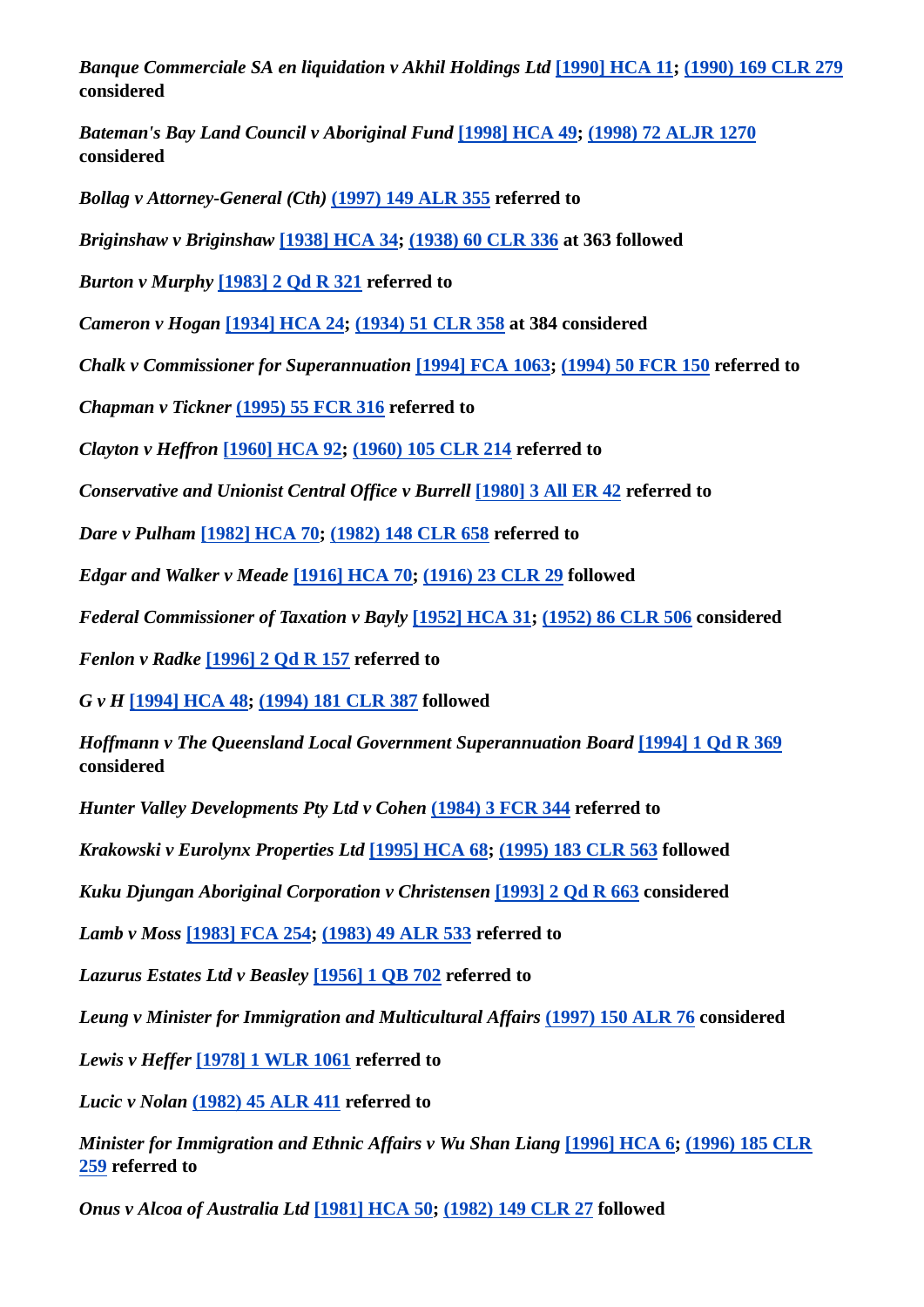*Packer v Meagher* **(1984) 3 NSWLR 486 referred to**

*Project Blue Sky Inc v Australian Broadcasting Authority* **[1998] HCA 28; (1998) 72 ALJR 841; 51 ALR 490 applied**

*R v Ashford, Kent, Justices; Ex parte Richley (No 2)* **[1956] 1 QB 167 referred to**

*R v Commonwealth Court of Conciliation and Arbitration; ex parte Ozone Theatres (Aust) Ltd* **[1949] HCA 33; (1949) 78 CLR 389 considered**

*Rajski v Bainton* **(1990) 22 NSWLR 125 referred to**

*Re Wilcox; ex parte Venture Industries Pty Ltd* **(1996) 137 ALR 47 considered**

*Re Williams and Australian Electoral Commission* **[1995] AATA 160; (1995) 38 ALD 366 considered**

*Renowden v McMullin* **[1970] HCA 24; (1970) 123 CLR 584 referred to**

*Robertson v Knuth* **[1997] 1 Qd R 95 referred to**

*Robinson v Western Australian Museum* **[1977] HCA 46; (1977) 138 CLR 283 referred to**

*Scarcella v Morgan* **[1962] VR 201 referred to**

*Shop Distributive and Allied Employees Association v Minister for Industrial Affairs (SA)* **[1995] HCA 11; (1995) 183 CLR 552 referred to**

*Thorp v Holdsworth* **(1876) 3 Ch D 637 referred to**

*Tooheys Ltd v Minister for Business and Consumer Affairs* **[1981] FCA 121; (1981) 54 FLR 421 referred to**

*Turner v King* **[1992] 1 Qd R 307 referred to**

*Tyson v Brisbane Market Freight Brokers Pty Ltd* **[1994] HCA 67; (1994) 68 ALJR 304 referred to**

*United States Tobacco Co v Minister for Consumer Affairs* **(1988) 20 FCR 520 referred to**

*Weissensteiner v The Queen* **[1993] HCA 65; (1993) 178 CLR 217 referred to**

*Woods v Bate* **(1987) 7 NSWLR 560 applied**

*Woods v Beattie, ex parte Woods* **[1995] 1 Qd R 343 referred to**

**Counsel**: S J English for the plaintiff

P J Flanagan for the first defendant

P J Lyons QC and P J Roney for the second defendant

**Solicitors**: Crown Solicitor for the first defendant

Watkins Stokes Templeton for the second defendant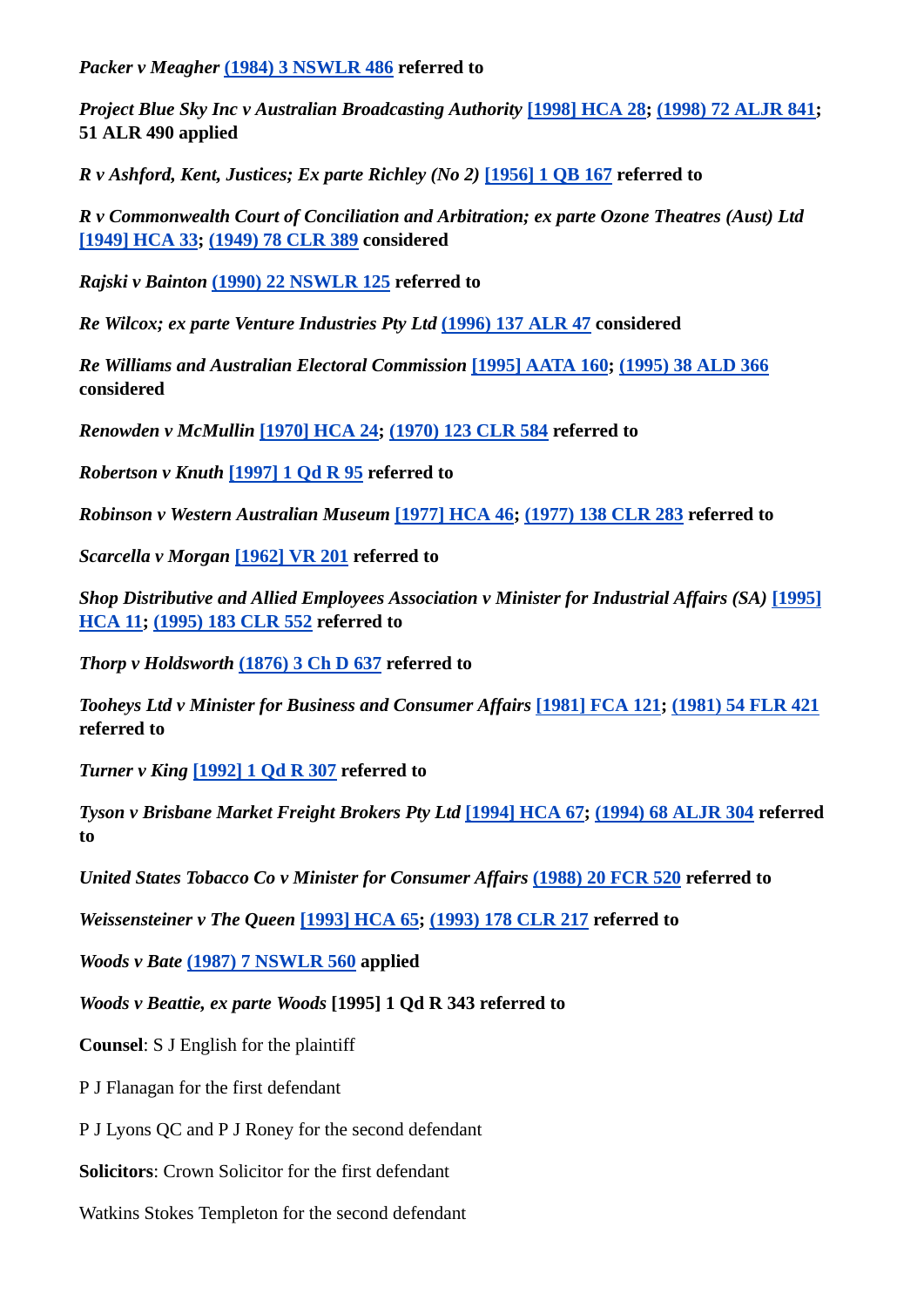**Hearing dates**: 25-26, 29-30 March 1999, 7 April 1999 and 10 May 1999.

IN THE SUPREME COURT

OF QUEENSLAND

No 6318 of 1998

Brisbane

[Sharples v O'Shea & Anor]

BETWEEN:

TERRY PATRICK SHARPLES

Plaintiff

AND:

DESMOND J O'SHEA

First Defendant

AND:

PAULINE LEE HANSON as representative of

herself and all members of PAULINE HANSON'S

ONE NATION (as registered under the Electoral Act

1992 (Qld))

Second Defendant

#### **REASONS FOR JUDGMENT - ATKINSON J**

#### **Judgment delivered 18 August 1999**

1 Terry Sharples is an accountant who lives on the Gold Coast in south east Queensland. Prior to his involvement with the political party known as Pauline Hanson's One Nation, he had twice contested a council ward in local government elections but had never been a member of a political party. On 20 May 1998, he met with Paul Trewartha whom he believed to be the national vice-president and national secretary of Pauline Hanson's One Nation. In fact Mr Trewartha was national vice-president and national secretary of Pauline Hanson Support Movement Inc, an incorporated association. On 22 May 1998 they agreed that Mr Sharples would stand as a candidate for Pauline Hanson's One Nation in the electorate of Burleigh and Mr Sharples filled out a membership application form for Pauline Hanson's One Nation<sup>[1]</sup> and a candidate nomination application form which he handed to Mr Trewartha who faxed them to the Sydney office of Pauline Hanson's One Nation. At that time Mr Sharples intended to join the political party for whom he was standing as a candidate. Subsequently he came to the view that he had unwittingly applied to join another organisation which was a support movement but not a political party. Mr Sharples paid Mr Trewartha \$290.00 cash, being \$40.00 for membership application fees and \$250.00 for candidate party nomination fees. He also gave Mr Trewartha a \$250.00 cheque for electoral nomination fees. He added two conditions to his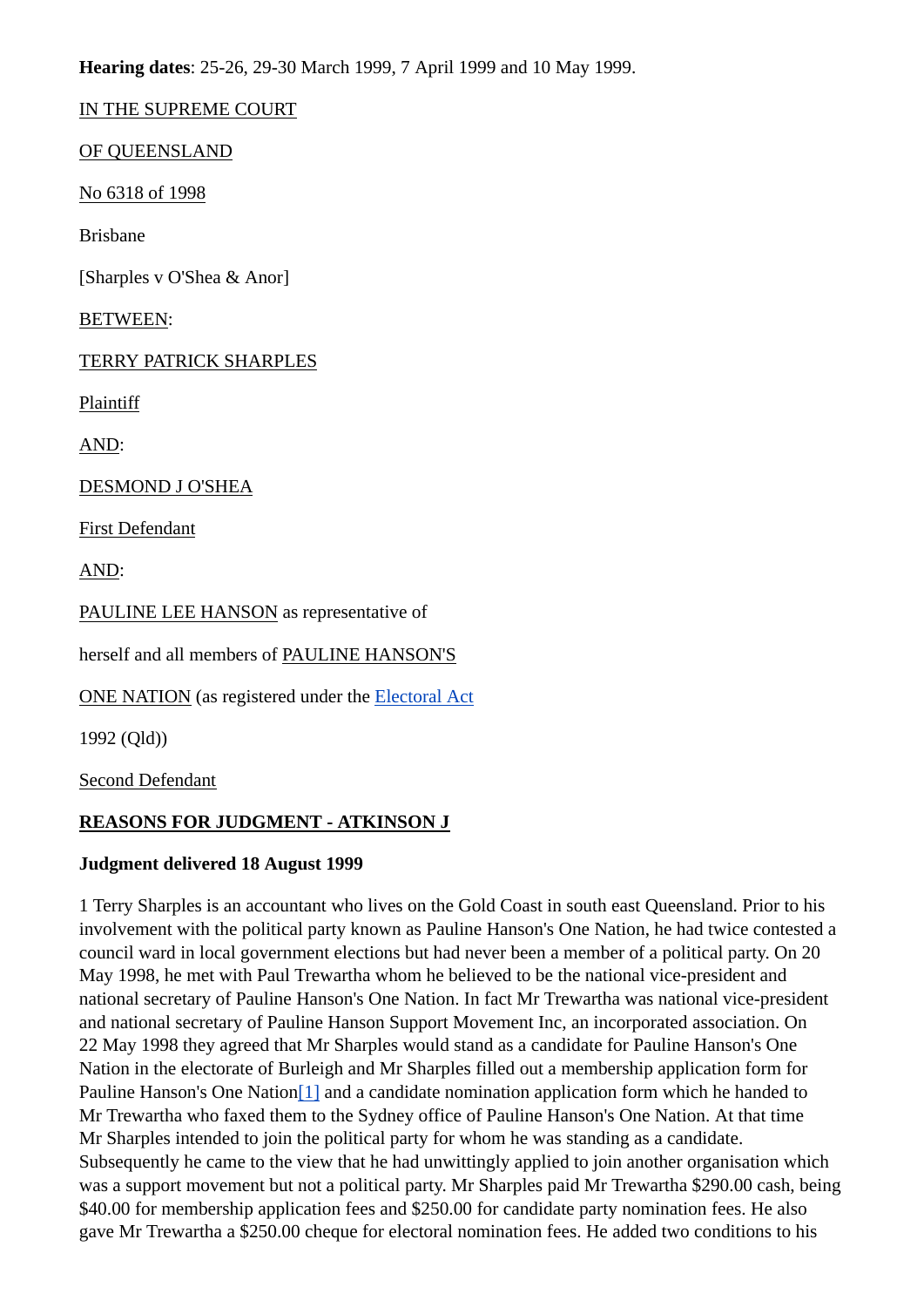application to the party:- firstly that in his electorate of Burleigh, no preferences would be given by Pauline Hanson's One Nation without Mr Sharples' written agreement; and secondly, that the Electoral Commission refund to candidates would be passed on by the party to Mr Sharples at the rate of 75% of his personal campaign expenditure. Mr Trewartha also gave Mr Sharples a document which Mr Trewartha signed which was headed "Draft Only" and which read:

"SUBJECT: QUEENSLAND STATE ELECTION REIMBURSEMENTS REFUND OF EXPENDITURES FOR STATE CANDIDATES ACHIEVING MORE THAN 4% OF THE PRIMARY VOTE.

WHERE APPROPRIATE DOCUMENTATION IS SUPPLIED TO THE QUEENSLAND ELECTORAL COMMISSION VIA THE STATE ELECTORAL PARTY AGENT, MICK CHAPMAN ... BOX 246 GYMPIE 4570 ... PH 0754866243 ...

APPROVED EXPENSES WILL BE REIMBURSED AT 75% OF CANDIDATES [*sic*] PERSONAL EXPENSES RELATING TO STATE CAMPAIGN.

ALSO, INDIVIDUAL CANDIDATES SHOULD APPOINT THEIR OWN AGENTS OT [*sic*] HANDLE ELECTORAL EXPENSES (WITH COPY TO MICK CHAPMAN.)"

2 On 22 May 1998, Mr Sharples signed an Electoral Commission form entitled "Endorsed Candidate's Consent and Declaration" stating that he was the candidate endorsed by Pauline Hanson's One Nation and nominated by the registered officer of that party for the electoral district of Burleigh and that he consented to being nominated.

3 Mr Sharples received a membership card in the post for Pauline Hanson's One Nation dated 4 June 1998. It showed his membership number as 6227 and his branch as "Gold Coast". The card recited "Members of Pauline Hanson's One Nation are dedicated to assisting candidates endorsed by Pauline Hanson to win seats in the next Federal Election". On the reverse were set out "Pauline's Political Goals":

"1. To stop all immigration except that related to investment until all Australia's unemployment is solved.

2. To treat all Australians equally and abolish divisive and discriminatory policies, such as those related to aboriginal and multicultural affairs.

3. To restrict foreign ownership of Australia, repeal the Native Titles Act [*sic*], abolish ATSIC and reverse WIK.

4. To restore tariff protection, revitalise Australian manufacturing and initiate financial support for small business and the rural sector.

5. To take positive action on such matters as taxation reform, education, health, unemployment, crime and the discrimination created by political correctness."

The "support movement" goals were set out as follows:

"1. To volunteer members [*sic*] time to assist endorsed candidates at the next election.

2. To assist with letterbox drops, staffing election booths, distributing and placing election material.

3. To conduct fundraising activities and functions to raise funds needed to fight the next election.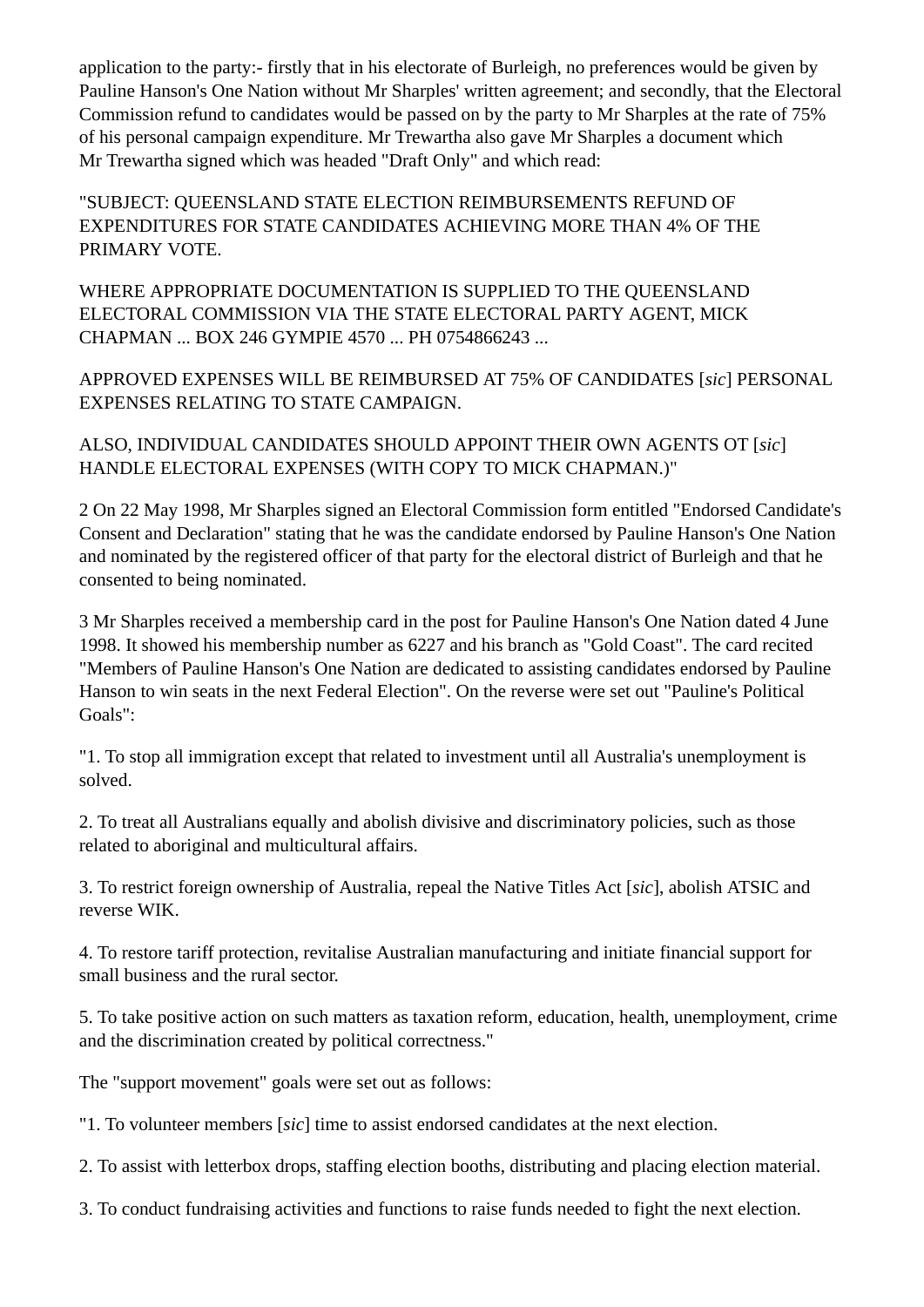4. To recruit new support group members and promote the benefits of voting for Pauline Hanson's One Nation.

5. To remain a non-political organisation which exists only to support Pauline Hanson's One Nation."

4 Mr Sharples stood as a candidate for the seat of Burleigh in the Queensland State Election held on 13 June 1998 and received more than 4% of the valid first preference votes polled in the electorate. He was described on the ballot paper[2] as Sharples, Terry, Pauline Hanson's One Nation. However, he had a disagreement with David Oldfield from Pauline Hanson's One Nation about the allocation of preferences. On the evening before election day Mr Trewartha rang Mr Sharples to tell him that "they were withdrawing all help" and that he was "on [his] own".

5 On 16 June 1998 Mr Sharples caused solicitors acting on his behalf to write to Mr King of Pauline Hanson's One Nation Queensland Electoral Campaign Committee saying that Mr Sharples had spent in excess of \$11,000.00 in the campaign, that he had not been paid any of his expenses to date and that he was entitled to a full reimbursement of the amount which would be paid by the Electoral Commission to the party for each primary vote cast for Mr Sharples. On 14 July 1998, Mr Sharples sent letters of demand for his election expenses to Mr Trewartha described in the address as "National Vice-President, National Secretary, Pauline Hanson's One Nation" and to Mr James described as "State Director, Pauline Hanson's One Nation". No reimbursement has been made to Mr Sharples. As a result he started investigating Pauline Hanson's One Nation to determine what entity to sue to recover his electoral expenses.

#### **Nature of the proceedings**

6 This matter was commenced by writ on 10 July 1998 and was set down for trial by jury. An injunction which had been granted on 29 July 1998 restraining the first defendant the electoral commissioner from paying electoral funding to Pauline Hanson's One Nation until the trial of the matter was discharged on 14 August 1998 and on 2 September 1998, the electoral commission paid \$225,071.07 and on 25 September 1998, \$273,566.24 in public funding to Pauline Hanson's One Nation after a decision in the Court of Appeal on 9 September 1998. That matter was not further pursued on the trial of the action.

7 Immediately before the date on which the trial was to commence, the plaintiff sought and was granted leave on 22 March 1999 to amend his case so that it became an application to review under s.180 of the *Electoral Act* 1992 (Qld). That section provides as follows:

#### "**Review of certain decisions**

**180.(1)** The decisions set out in the following table are reviewable under this section if an application for review is made under this section by the person set out in the table.

#### **Reviewable decision Person who may apply for review**

1. A decision under section 58(4) regarding the inclusion The person of a person's address in the publicly available part of an electoral roll

2. A decision under section 65 not to amend an electoral The person who gave the notice roll to give effect to a notice by a person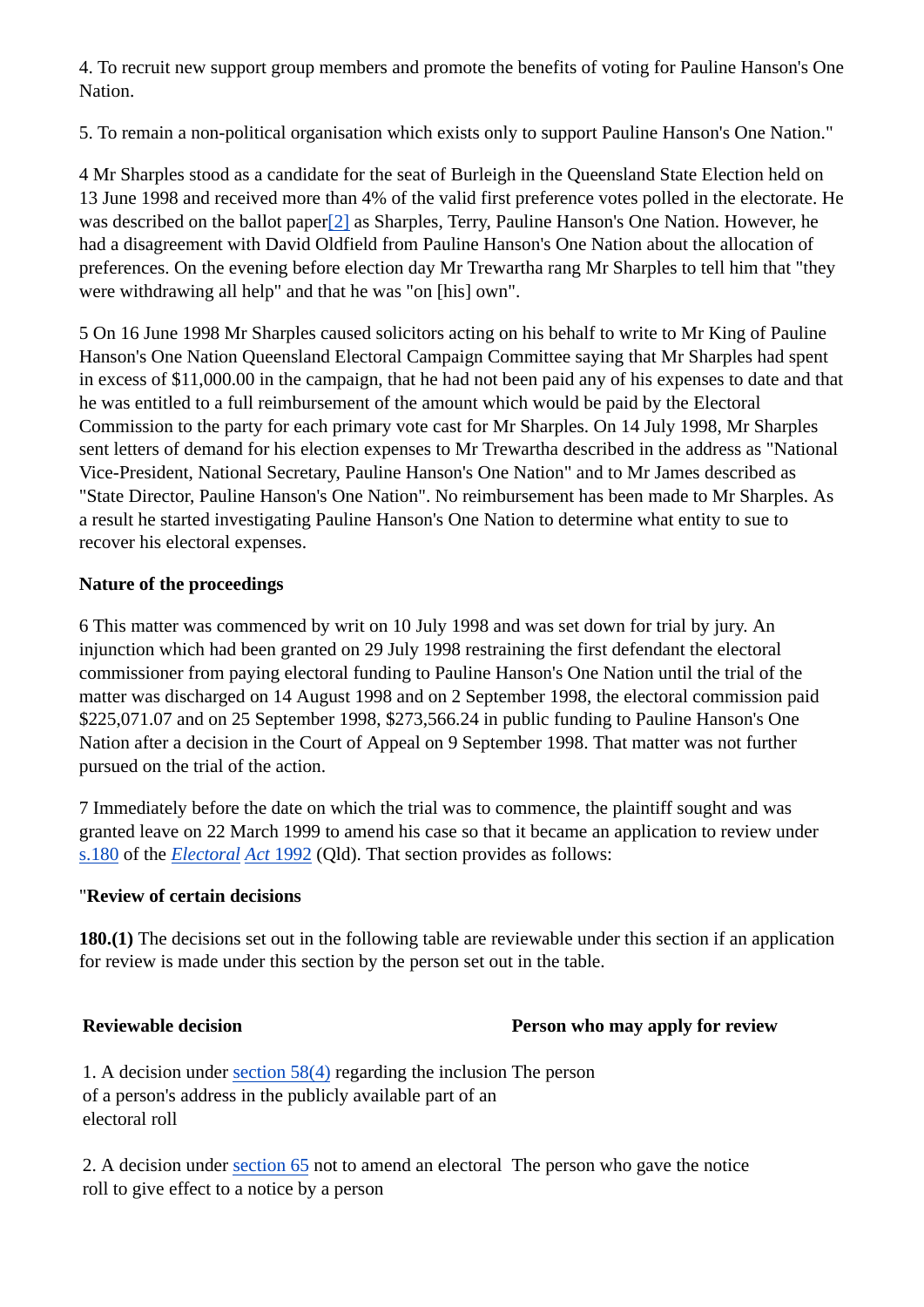| 3. A decision to take action, or not to take action, under<br>section $67(5)$ to amend the electoral rolls                                                                                                                                                                                              | The person who objected under section 67<br>to the enrolment of another person or the<br>other person |
|---------------------------------------------------------------------------------------------------------------------------------------------------------------------------------------------------------------------------------------------------------------------------------------------------------|-------------------------------------------------------------------------------------------------------|
| 4. A decision under section 72 to register, or under<br>section 73 to refuse to register, a political party                                                                                                                                                                                             | Any person affected by the decision                                                                   |
| 5. A decision under the Act that a person is a special<br>postal voter                                                                                                                                                                                                                                  | The person                                                                                            |
| (2) An application for review of a reviewable decision must -                                                                                                                                                                                                                                           |                                                                                                       |
| (a) be in writing; and                                                                                                                                                                                                                                                                                  |                                                                                                       |
| (b) be made to -                                                                                                                                                                                                                                                                                        |                                                                                                       |
| (i) in the case of a reviewable decision mentioned in item 4 in the table - the Supreme Court; and                                                                                                                                                                                                      |                                                                                                       |
| (ii) in any other case - a Magistrates Court; and                                                                                                                                                                                                                                                       |                                                                                                       |
| (c) be made within 1 month after the decision comes to the notice of the applicant or such further<br>period as the court allows; and                                                                                                                                                                   |                                                                                                       |
| (d) set out the grounds on which review is sought.                                                                                                                                                                                                                                                      |                                                                                                       |
| (3) The court must review the decision and make an order -                                                                                                                                                                                                                                              |                                                                                                       |
| (a) confirming the decision; or                                                                                                                                                                                                                                                                         |                                                                                                       |
| (b) varying the decision; or                                                                                                                                                                                                                                                                            |                                                                                                       |
| (c) setting aside the decision and making a decision in substitution.                                                                                                                                                                                                                                   |                                                                                                       |
| (4) If an application for review of a decision has been made to a Magistrates Court, a party to the<br>application or the Attorney-General may, before or at any stage during the hearing of the application,<br>apply to a District Court or the Supreme Court for removal of the matter to the court. |                                                                                                       |
| (5) The court may, by order, grant the application.                                                                                                                                                                                                                                                     |                                                                                                       |
| (6) If an application for review of a decision is required to be made to a Magistrates Court, a person<br>who may make the application may apply to a District Court or the Supreme Court for leave to make<br>the application to the court instead of a Magistrates Court.                             |                                                                                                       |

**(7)** The court may, by order, grant the leave.

**(8)** The Supreme Court or a District Court is to be constituted by a single judge for the purposes of this section.

**(9)** The Magistrates Court is to be constituted by a stipendiary magistrate for the purposes of this section."

This is the review of a reviewable decision under subsection 180(1) item 4 i.e. a decision pursuant to s.72 to register a political party.<sup>[3]</sup> Such an application for review can only be made to the Supreme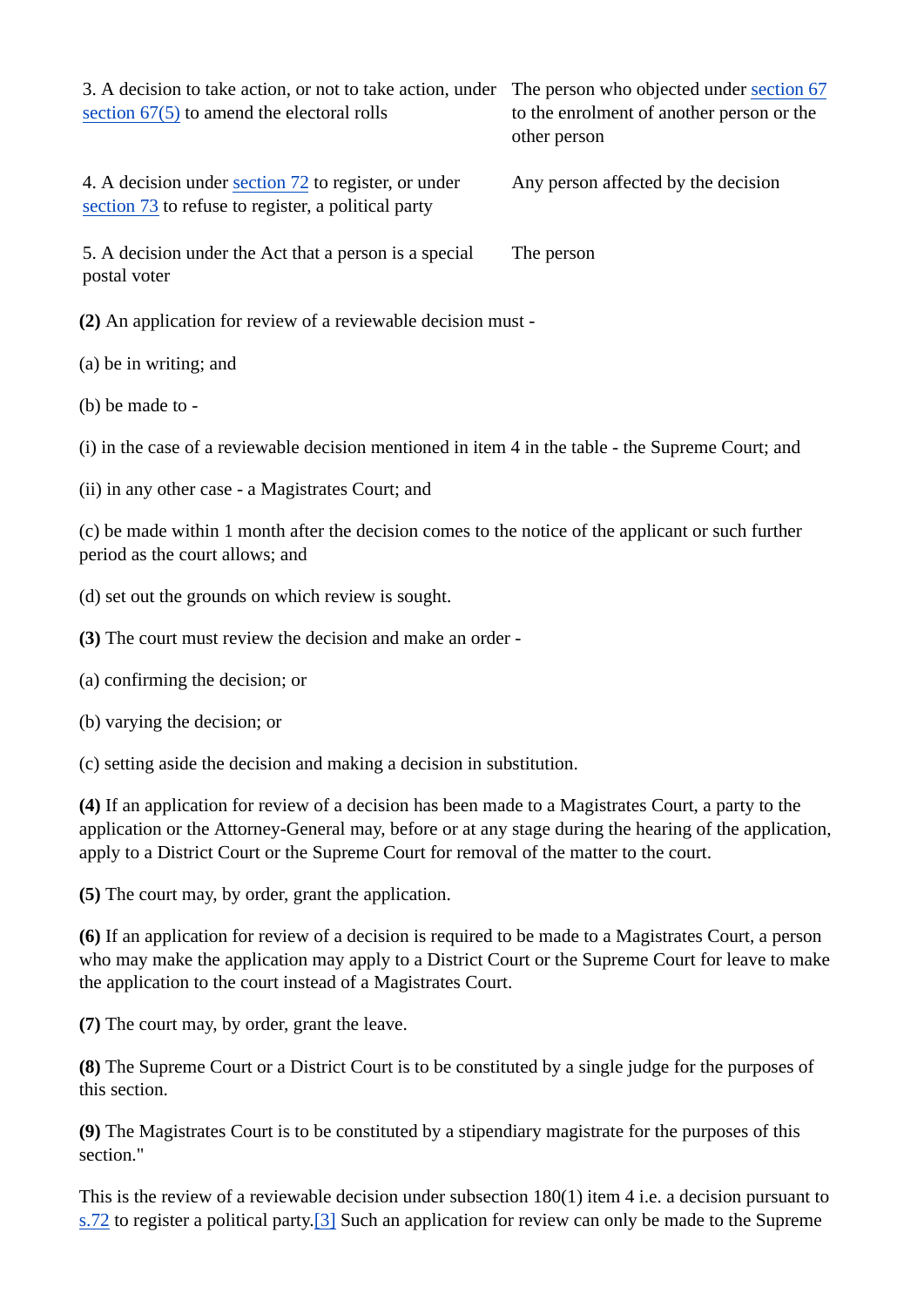Court constituted by a single judge. Accordingly the plaintiff withdrew his request for a jury. The plaintiff has set out his grounds on which review is sought in his statement of claim and it is only those grounds as particularised which will be considered,[4] i.e. that the procedure required by law to be observed in relation to the making of the decision was not observed; that the making of the decision was an improper exercise of the power conferred by the *Electoral Act* 1992 under which it was purported to be made; that the decision involved an error of law; that the decision was induced or affected by fraud or misrepresentation;[5] and that the decision was otherwise contrary to law.

8 The application for registration falls to be determined by the Electoral Commission of Queensland ("the commission") under s.72 of the *Electoral Act* 1992 which provides:

#### "**Registration**

**72.(1)** If the commission, after considering all statements and replies to the statements under section 71, is satisfied that the application complies with the requirements of section 70, the commission must, subject to subsection (3) and section 73, register the political party.

**(2)** Registration is effected by entering or otherwise including in the register of political parties -

(a) the information set out in the application (other than under section  $70(4)(e)$ ); and

(b) any document accompanying the application as required by section  $70(4)(f)$  and (g).

**(3)** The commission must not take any action in relation to the application during the election period in relation to an election.

**(4)** The commission must not register a political party other than in accordance with this section.

**(5)** On registration of the political party, the person whose name was set out in the application under section 70(4)(c) becomes the party's registered officer for the purposes of this Act.

**(6)** As soon as possible after it registers the political party, the commission must -

(a) give written notice to the registered officer that it has done so; and

(b) if any person made a statement to the commission under section 71 in relation to the application give written notice to the person stating that it has registered the party and setting out why the reasons in the person's statement were rejected; and

(c) notify the party's registration by gazette notice."

The commission in this Part of the Act is constituted solely by the electoral commissioner ("the commissioner"), Mr O'Shea, the first defendant in this matter.[6]

9 The commissioner must not register a political party otherwise than in accordance with the procedures set out in s.72. If the commissioner, after following those procedures, is satisfied that the applicant complies with s.70, the commissioner, subject to subs.72(3) and s.73, must register the political party. The commissioner, in addition, has a discretion to refuse the registration of a political party given by s.73 of the *Electoral Act* 1992 which provides:

#### "**Refusal of registration**

**73.(1)** In this section -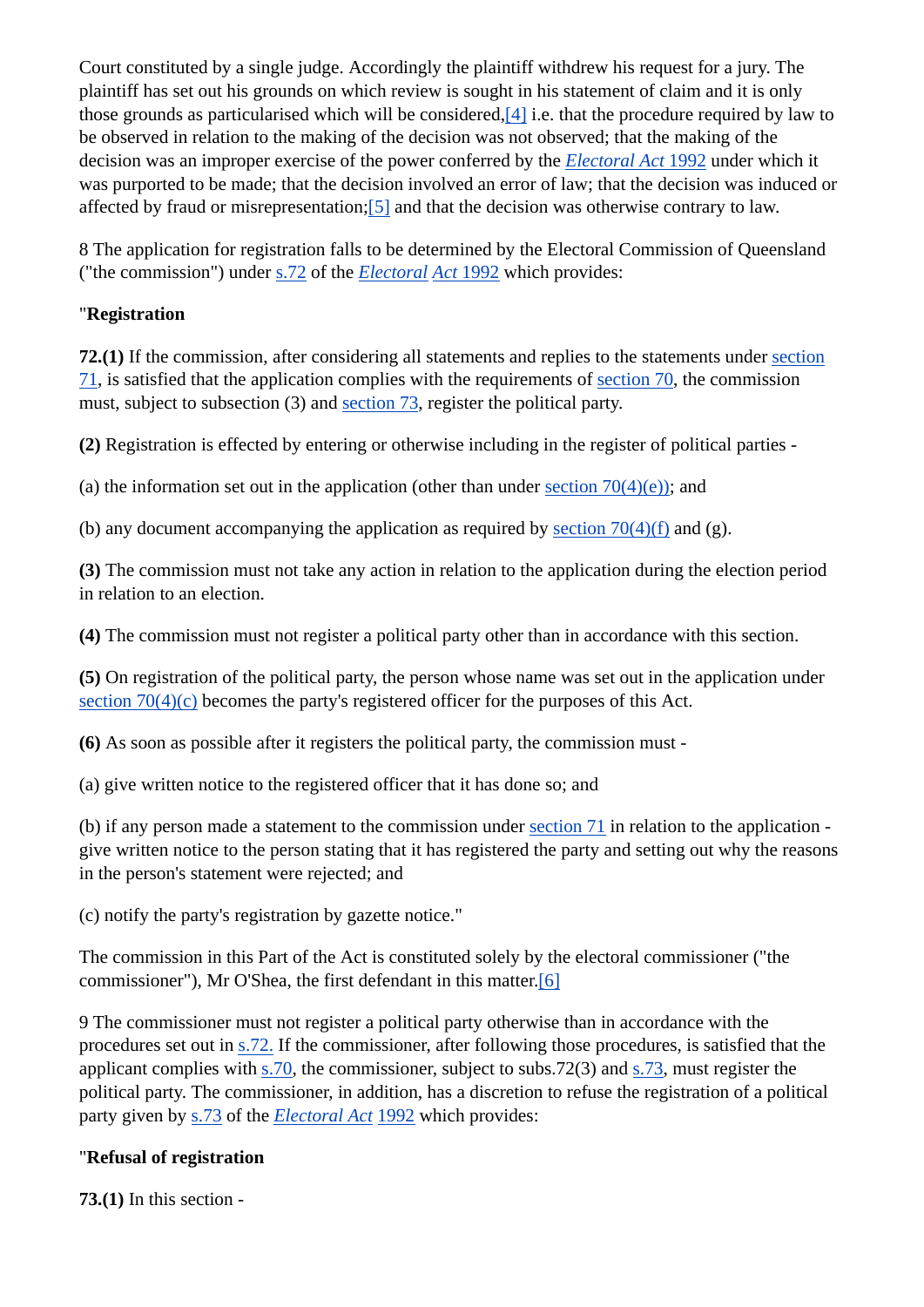**"application name"** means a name for a political party, or the abbreviation of the name for a political party, set out in the party's application for registration.

**"party body name"** means the name, or an abbreviation or acronym of the name, of a prominent public body.

**"party name"** means the name, or an abbreviation or acronym of the name, of a parliamentary party or registered political party.

**(2)** The commission may refuse to register a political party if the commission believes on reasonable grounds that information set out in, or documents required to accompany, the application are incorrect.

**(3)** The commission must refuse to register a political party if the party's application name -

(a) has more than 6 words; or

(b) is obscene or offensive; or

(c) is a party name; or

(d) so nearly resembles a party name that it is likely to be confused with or mistaken for the party name; or

(e) includes the word `independent'; or

(f) would otherwise be likely to cause confusion if registered.

**(4)** The commission may refuse to register a political party if the party's application name -

(a) is a public body name; or

(b) so nearly resembles a public body name that it is likely to be confused with or mistaken for the public body name.

**(5)** If the commission decides to refuse an application, it must give the person who was to be the registered officer of the political party written notice of -

(a) the refusal; and

(b) the reasons for the refusal; and

(c) the rights of the person to have the refusal decision reviewed."

10 Section 70 sets out what is required to be contained in an application for registration as follows:

#### "**Applications for registration**

**70.(1)** An application for registration of a political party is to be made in accordance with this section.

**(2)** The application must only be made for the registration of a registrable political party.

**(3)** The application must be made by the secretary of the party.

**(4)** The application must be made to the commission in a form approved by the commission for the purposes of this section, and must -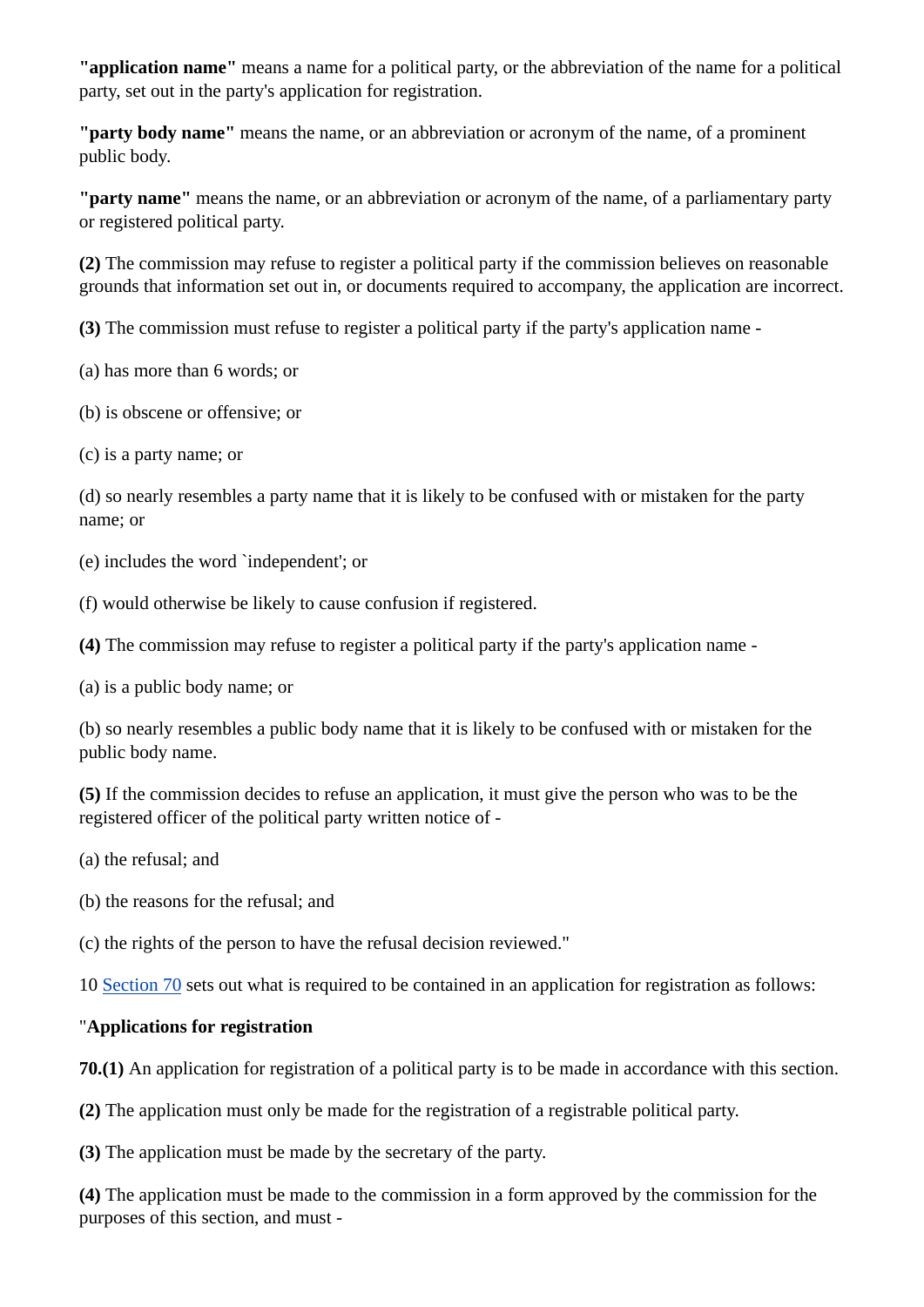(a) state a name for the political party; and

(b) if the political party wishes to use an abbreviation of its name on ballot papers for elections - set out the abbreviation; and

(c) set out the name and address of the person who is to be the political party's registered officer for the purposes of this Act; and

(d) if the application is for a Queensland parliamentary party - set out the name of 1 member of the party who is a member of the Legislative Assembly; and

(e) if the application is for a party that is not a Queensland parliamentary party - set out the names and addresses of 500 members of the party who are electors; and

(f) be accompanied by a copy of the party's constitution; and

(g) set out any other prescribed information and be accompanied by a copy of any other prescribed document."

A "registrable political party"[7] is an organisation whose object or activity, or one of whose objects or activities, is the promotion of the election to the Legislative Assembly of a candidate or candidates endorsed by it or by a body or organisation of which it forms a part, that either is a parliamentary party or has at least 500 members who are electors and is established on the basis of a written constitution (however described) that sets out the aims of the party.

11 Ms Hanson who was the person named as the party's registered officer in the application for registration by Pauline Hanson's One Nation pursuant to subs.70(4)(c) is the second defendant in this matter in her capacity as representative of herself and all members of Pauline Hanson's One Nation (as registered under the *Electoral Act* 1992 (Qld)).

12 After an application for registration is made, the commissioner must give members of the public the opportunity to object to the registration of the party. The procedure for doing so is set out in s.71 of the *Electoral Act* 1992:

#### "**Publication of notice of application**

**71.(1)** As soon as practicable after an application is made to the commission, the commission must publish a notice in relation to the application in -

- (a) the gazette; and
- (b) a newspaper circulating generally in the State.
- **(2)** The notice must -
- (a) set out the information included in the application under section  $70(4)(a)$  to (c); and
- (b) invite any persons who believe that the application -
- (i) is not in accordance with section 70; or
- (ii) should be refused under section 73;

to submit to the commission, within 1 month after the day of publication of the gazette notice, a statement under subsection (3).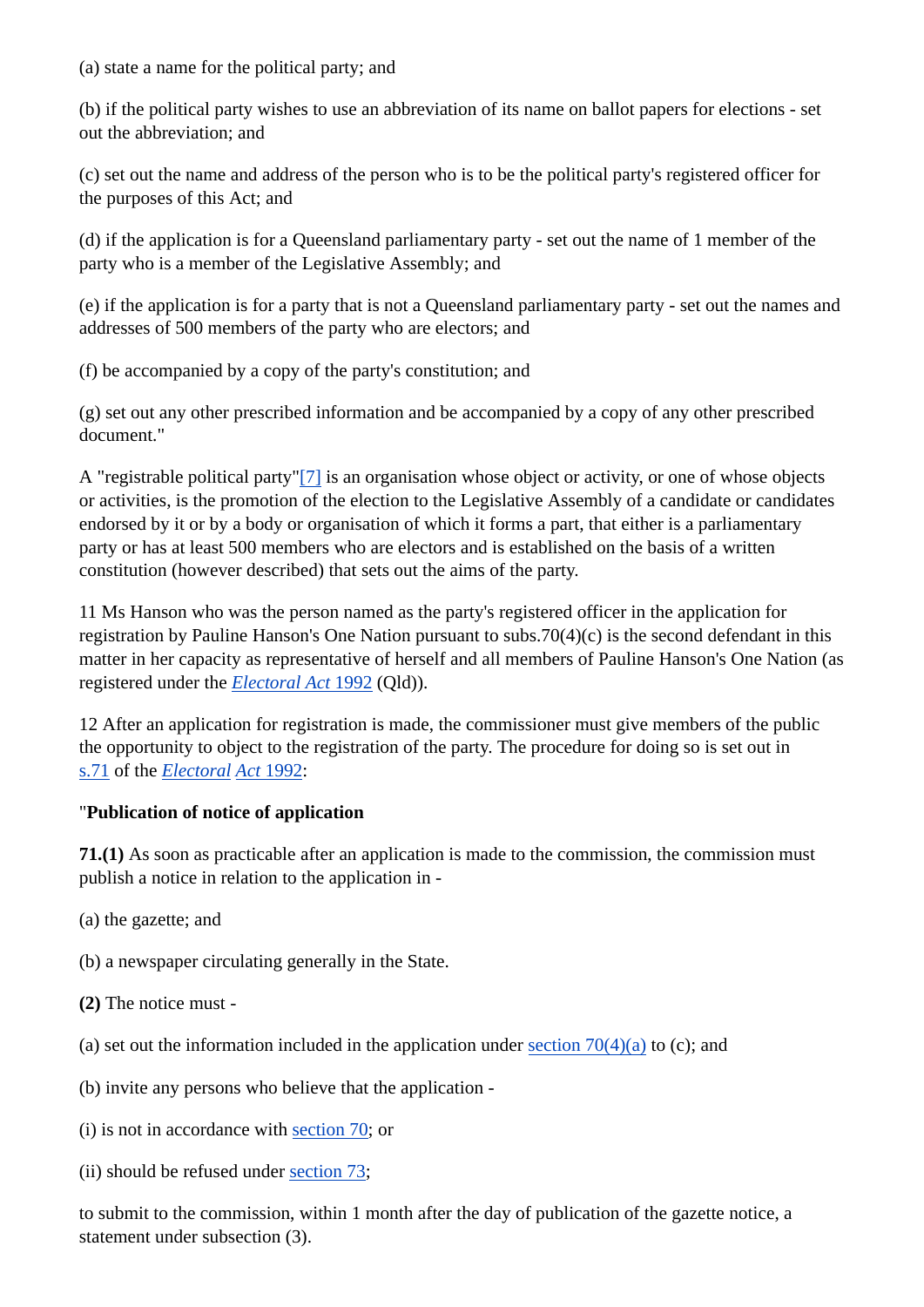**(3)** The statement must -

(a) set out in detail the grounds for the belief; and

(b) set out the address of the person; and

(c) be signed by the person.

**(4)** The commission must make the statement available at its office for public inspection, without fee.

**(5)** The commission must give the person who is to be the party's registered officer -

(a) a copy of the statement; and

(b) a notice inviting the person to give the commission a reply to the statement within such reasonable period as is specified in the notice.

**(6)** If the person gives the commission a reply within the period, the commission must, as soon as practicable, make the reply available at its office for public inspection, without fee."

13 The system of registration of political parties in Queensland was recommended by the Electoral and Administrative Review Commission ("EARC") in its report "The Review of the *Elections Act* 1983-1991 and Related Matters"[8] ("the EARC Report"). The EARC Report and the implementation of its recommendations recognise the important role of political parties in the public life of the State and underscore the political neutrality[9] of the commissioner in overseeing the registration and funding of political parties. The EARC Report observes:

"Registration of political parties and candidates is a process whereby the central role of parties and candidates is given a more official electoral status. This formal recognition enables the electoral system to confer certain privileges and benefits on parties, candidates and electors. At the same time it provides a means of achieving greater accountability in the electoral system."[10]

"The registration process is designed to confer a level of electoral status and official recognition on a political party."[11]

Once a political party is registered the details of the party are entered into a public register of registered political parties, $[12]$  the party may nominate its candidates centrally $[13]$  and thereby is entitled to have the name of the party or the abbreviation thereof after the candidate's name on ballot papers,[14] the party is entitled to public funding rather than the individual candidates,[15] and the party is required to lodge an annual return of receipts and expenditure.<sup>[16]</sup>

14 Section 180 of the *Electoral Act* 1992 makes the decision to register a political party judicially reviewable. However the statutory recognition of political parties also means that other matters such as disputes concerning the rules of registered political parties are justiciable.[17] As Dowsett J observed in *Baldwin v Everingham*,[18] referring to registration of political parties under the *Commonwealth Electoral Act*:

"the Commonwealth Parliament, in conferring legislative recognition upon political parties has taken them beyond the ambit of mere voluntary associations".

The same applies to political parties registered under the Queensland *Electoral Act* 1992. Their rules are more than just a matter between the members of the political party as those rules are required to be registered.[19] There is now a significant public interest in the enforcement of the rules of registered political parties.[20]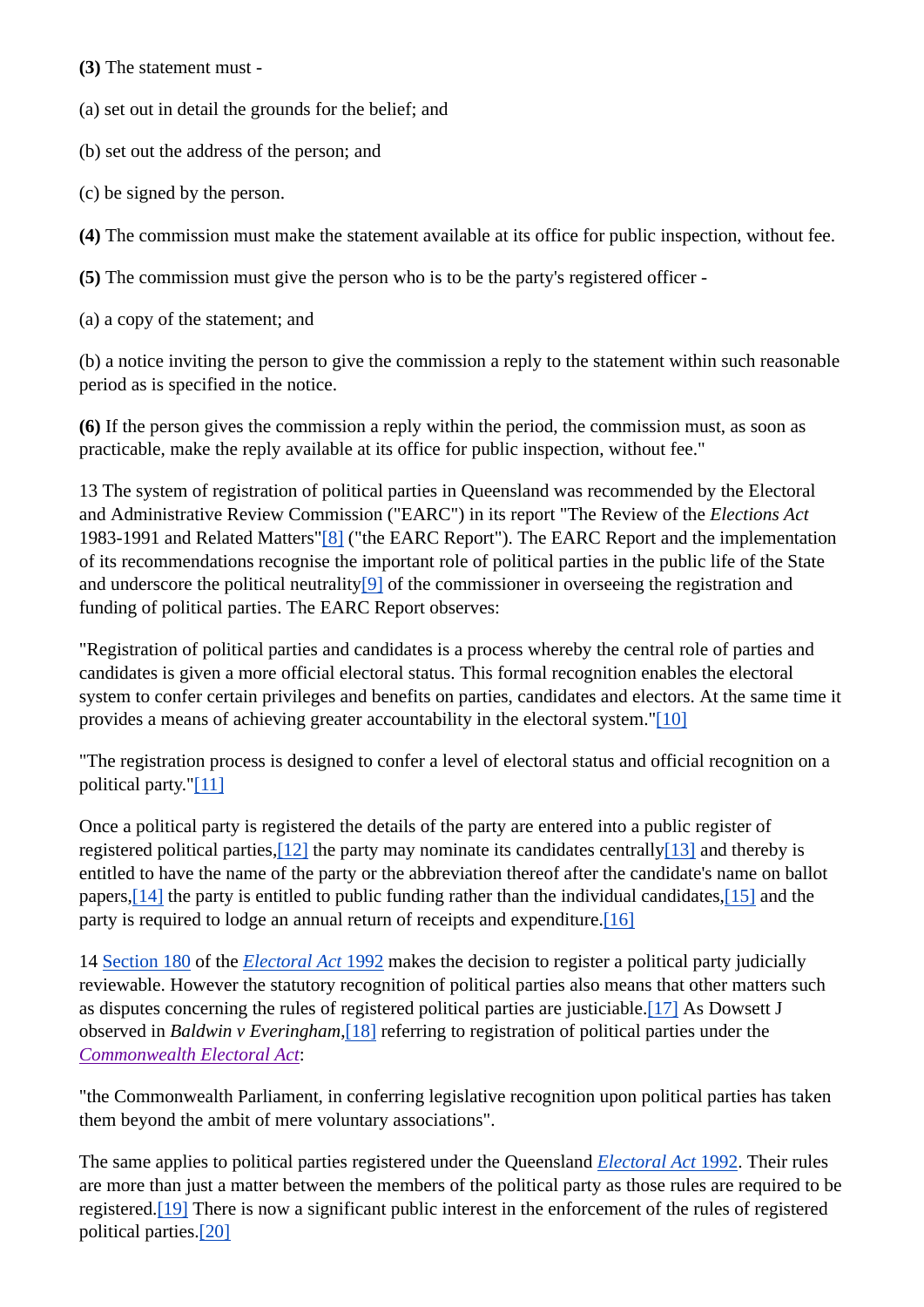#### **Registration of Pauline Hanson's One Nation**

15 The question of substance to be determined in this matter is whether or not Pauline Hanson's One Nation was properly registered as a political party under the *Electoral Act* 1992. In the grounds of review as particularised the plaintiff essentially relies on three matters, and perhaps a fourth, to challenge the party's compliance with the requirements of the *Electoral Act* 1992. The first three are that it did not have 500 members who were enrolled as electors in the State of Queensland;[21] that it did not have as one of its aims and objectives the election of candidates to the Queensland Legislative Assembly;[22] and thirdly, that the person who signed as secretary of the party was not in fact the secretary of the party.[23] The fourth consideration, which was not vigorously pursued at trial because of a lack of evidence, was that the political party's registered officer, Ms Hanson, did not give her correct residential address as her address as required.[24] There is, however, no statutory requirement to give a residential address. The plaintiff says that the second defendant, its servants and agents, knew that its application for registration did not comply with the requirements of the *Electoral Act* 1992 and obtained its registration by fraud or misrepresentation.

16 In order to determine the questions of standing, extension of time and the merits of the action, it is necessary to look at the history of Pauline Hanson's One Nation and the organisations which were formed and how the plaintiff came to form the view that it had failed to satisfy any or all of the matters referred to above. This has necessitated a careful examination and evaluation of all of the evidence before the Court and any inferences that might properly be drawn. There are facts which are difficult to reconcile with one another and the rules of the party,[25] whether because of a lack of transparency or lack of care in drawing up the rules or in statements made, but the Court's role is to examine the evidence and come to a determination about the matters raised before it.[26]

#### **Standing of the plaintiff**

17 For the reasons given by Gibbs CJ in *Onus v Alcoa of Australia Ltd*,[27] I considered it appropriate to proceed to hear this case on its merits before determining the question of standing.

18 While it is important to guard against vexatious and illegitimate litigation, it is equally important not to unnecessarily deny those with a real interest in a question which also has great public interest from litigating such an issue on what might be seen as technical grounds. In *Bateman's Bay Land Council v Aboriginal Fund*,[28] the High Court referred with approval to the warning given by Brennan J in *Onus v Alcoa*[29] that to deny standing may be to "deny to an important category of modern public statutory duties an effective procedure for curial enforcement." The courts have attempted to reconcile these competing considerations by developing a flexible rule that a plaintiff has standing to prevent the violation of a public right if he or she has an interest in the subject matter beyond that of other members of the public.[30] As the High Court observed in *Bateman's Bay Land Council v Aboriginal Fund*:[31]

"Reasons of history and the exigencies of present times indicate that this criterion is to be construed as an enabling, not a restrictive, procedural stipulation."

19 The plaintiff's standing in this case is determined by whether he is a person affected[32] by the decision to register the political party.[33] This criterion of standing should not be given a narrow construction.[34] The legislation, in terms, gives a right to a person affected to seek judicial review of a decision in addition to the public objection procedure in s.71 of the *Electoral Act* 1992.[35] This gives an important statutory role to the Supreme Court to exercise curial supervision of the decisions of the commissioner to register political parties.

20 The real interest of the plaintiff is seen in the fact that he believed he had joined the political party,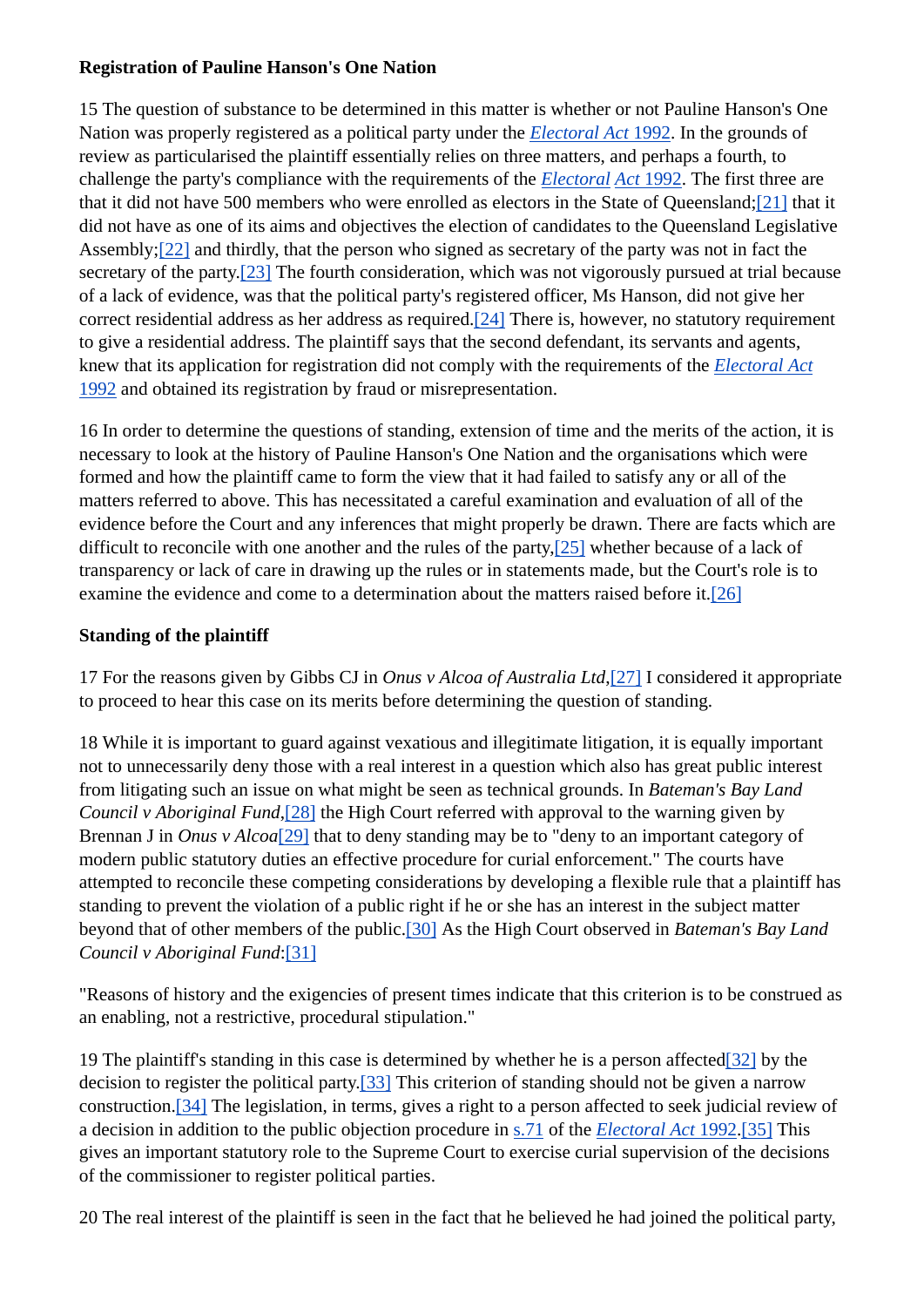Pauline Hanson's One Nation, and he had stood as a candidate for it in the State election held on 13 June 1998. The name of the party, Pauline Hanson's One Nation appeared next to his name only because it was a registered party[36] and he was endorsed by that party.[37] His expectation of a refund of his electoral expenses was based on his expectation that the political party was registered and would receive electoral funding[38] from which his expenses or a part of them would be reimbursed. Thus his interest comes within the scope and purpose of the statute in issue because he was affected by the rights given to the political party by registration.

21 Mr Sharples has never resigned from the party believing that it was unnecessary in view of his belief that he did not become a member in the first place. On 17 February 1999 Mr Sharples received written notice of the forthcoming Annual General Meeting of Pauline Hanson's One Nation to be held on 28 February 1999 at the Rooty Hill RSL in Sydney. He showed his membership card but Mr Ettridge said words to the effect "that's just a bit of paper with your name on it" and he was refused entry to the Annual General Meeting. Mr Sharples gave evidence that Mr Ettridge said to him that he had never been "a member of the party Pauline Hanson's One Nation". Although Mr Sharples had it put to him in cross-examination that Mr Ettridge had not made these statements to him Mr Sharples was unshaken in his evidence. On the other hand Mr Ettridge failed to give any evidence. In all of the circumstances, I prefer Mr Sharples' recollection of the conversation. No reason was put forward by the second defendant as to why Mr Sharples' application for membership might have been dealt with any differently from any other application for membership when he applied to join.

22 Although Mr Sharples' credit was undermined by the fact that he gave oral evidence at the hearing about an indemnity from Mr Abbott MHR which apparently contradicted oral evidence given by him before Ambrose J on 21 September 1998 to the effect that he had not had any discussion with Mr Abbott about Mr Abbott's providing an indemnity for this action or any action he may bring, none of these findings are thrown into doubt by that and I have not been required to make any finding about whether or not there was an indemnity given by Mr Abbott MHR to the plaintiff for his costs in this action.

23 All of this seems to represent sufficient standing to challenge the registration of a party which was registered only a few months before Mr Sharples was issued with a membership card and became a candidate for Pauline Hanson's One Nation in the first State election after its registration as a State party. The question is whether he has standing when he commenced the action not whether he had standing at the time registration was effected on 4 December 1997. The matters which give him standing directly relate to the objects of the legislation and the consequences that flow to a political party from registration.[39]

24 A decision that the plaintiff has standing is consistent with the view taken of standing by the Administrative Appeals Tribunal, constituted by the President Mathews J and Deputy Presidents Beaumont and Hill JJ in *Re Williams and Australian Electoral Commission*[40] with regard to the equivalent section[41] of the *Commonwealth Electoral Act* 1918 that membership of the party or a related party is sufficient to give standing to challenge a decision made under the *Commonwealth Electoral Act* to change the name of the registered officer of the Greens Party. The plaintiff in that case was a person affected by the decision because, in the event of an election, any member of a political party which was related to the Greens would have had a legitimate interest in ensuring that any nomination of candidates to represent the Greens should be made by a person who was validly appointed to perform the function of registered officer.

#### **Extension of time**

25 The time within which an applicant must make an application for review is one month after the decision comes to his or her notice or such further period as the Court allows.[42] This discretion is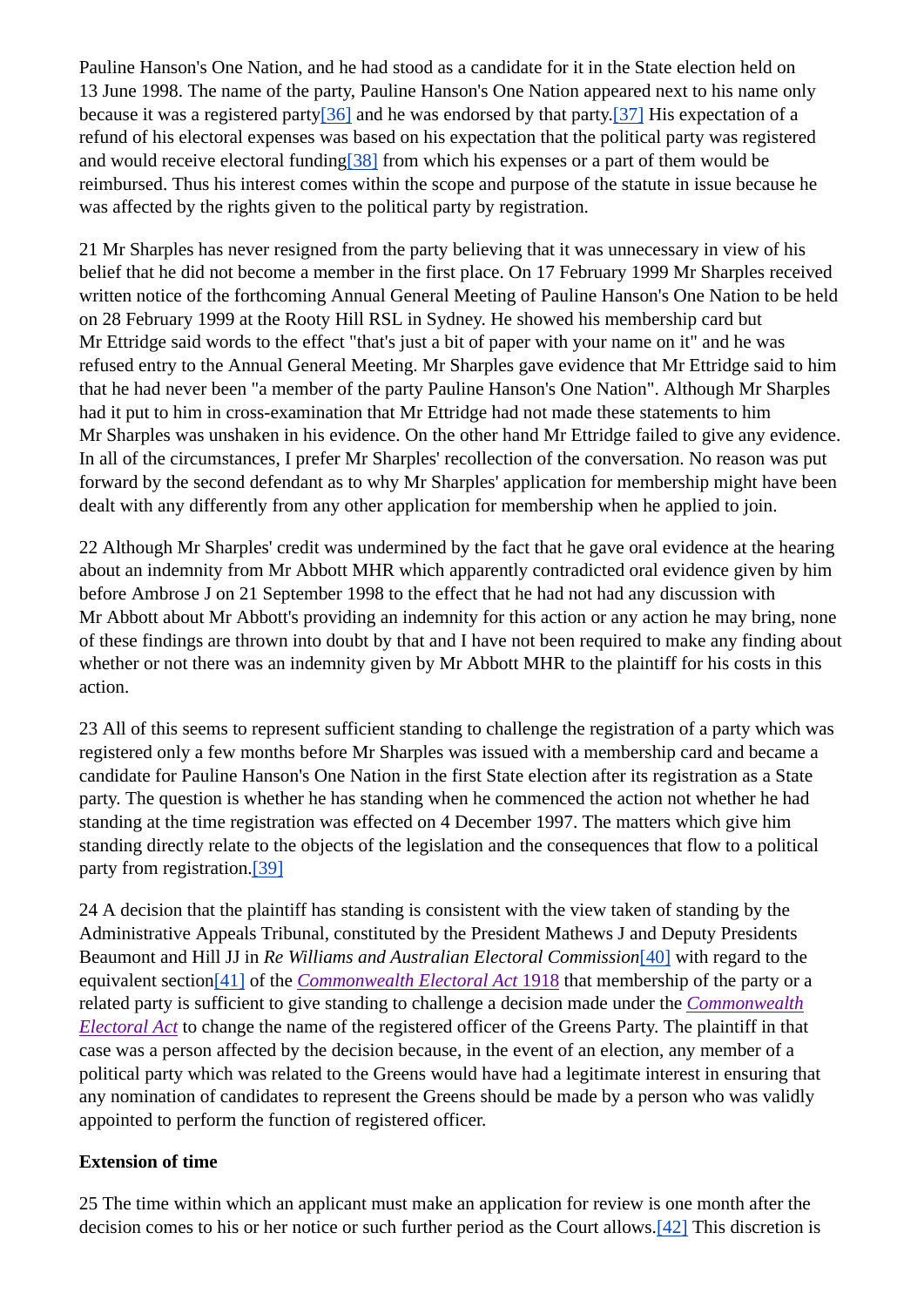unfettered but must be exercised judicially according to the circumstances of the case. The onus is on the applicant to show that time should be extended as the presumption is that it should not. As Moynihan J observed in *Kuku Djungan Aboriginal Corporation v Christensen*:[43]

"It seems to me that, prima facie, proceedings commenced outside the limitation period ought not to be entertained unless the applicant shows an acceptable explanation of the delay and that it would be fair and equitable in the circumstances to extend the time. Such considerations, in cases such as the present, extend beyond considerations applying as between the applicant and the respondent and to include a wider public interest. The same may be said of considerations of prejudice to the respondent and others consequent on the delay in bringing the application."

Although it was immediately before trial that the matter was reconstituted as an application for review, the matter was commenced by writ of summons on 10 July 1998, seeking, inter alia, "a declaration that Pauline Hanson's One Nation is not a validly registered party pursuant to the *Electoral Act* 1992 (Qld)".

26 From the time of delivery of the original statement of claim on 14 September 1998 it was apparent that the matter was similar to an application to review. Leave was given to so amend the statement of claim without objection on 25 March 1999. On the same date a request for further and better particulars by the first defendant, the particulars given in response by the plaintiff, and by leave amended defences of the first and second defences were tendered.

27 The time that the decision to register the party was made was 4 December 1997. The applicant must seek an order to review within one month after the decision comes to his or her notice or such further period as the court allows. Mr Sharples' uncontradicted evidence, which I accept, was that he knew from late April or early May 1998 that Pauline Hanson's One Nation was fielding candidates in the forthcoming State Election. That election was held on 13 June 1998. He gave evidence that if he had thought about it he would have understood that some registration process had occurred, but he did not think about it. He had not seen the relevant advertisements in the "Courier-Mail" or the "Queensland Government Gazette". It could be said that he knew of the decision at least constructively to register the party on 20 May 1998 when he met Mr Trewartha.

28 On 3 July 1998, after he had recovered from the aftermath of the State Election campaign, Mr Sharples contacted the commission to obtain a copy of the constitution that had been submitted by Pauline Hanson's One Nation. It was only then that the court can be certain that he had actual notice[44] that the party was registered under the *Electoral Act* 1992. On 7 July 1998, Mr Sharples wrote to Mr O'Shea about the registration of Pauline Hanson's One Nation. This letter which was drafted by Tom Bradley, a solicitor, advised the commissioner of the following matters which Mr Sharples believed to be true:

"· Mr Briggs was involved in preparing the application for registration of Pauline Hanson's One Nation Party as a political party under the *Electoral Act* in September 1997.

· The body for which Mr Briggs believed the application was being prepared (and which he believed was seeking registration as a political party) was the Pauline Hanson Support Movement Inc, an association incorporated under the *Associations Incorporation Act (Qld)* and now known as the Pauline Hanson One Nation Members Inc.

· Mr Briggs supplied a copy of the constitution of the Pauline Hanson Support Movement Inc and the names and addresses of 530 members of that association for inclusion in the application.

· Before the application was submitted to the Commission, the constitution of the organisation known as Pauline Hanson's One Nation was substituted for the constitution of the Pauline Hanson Support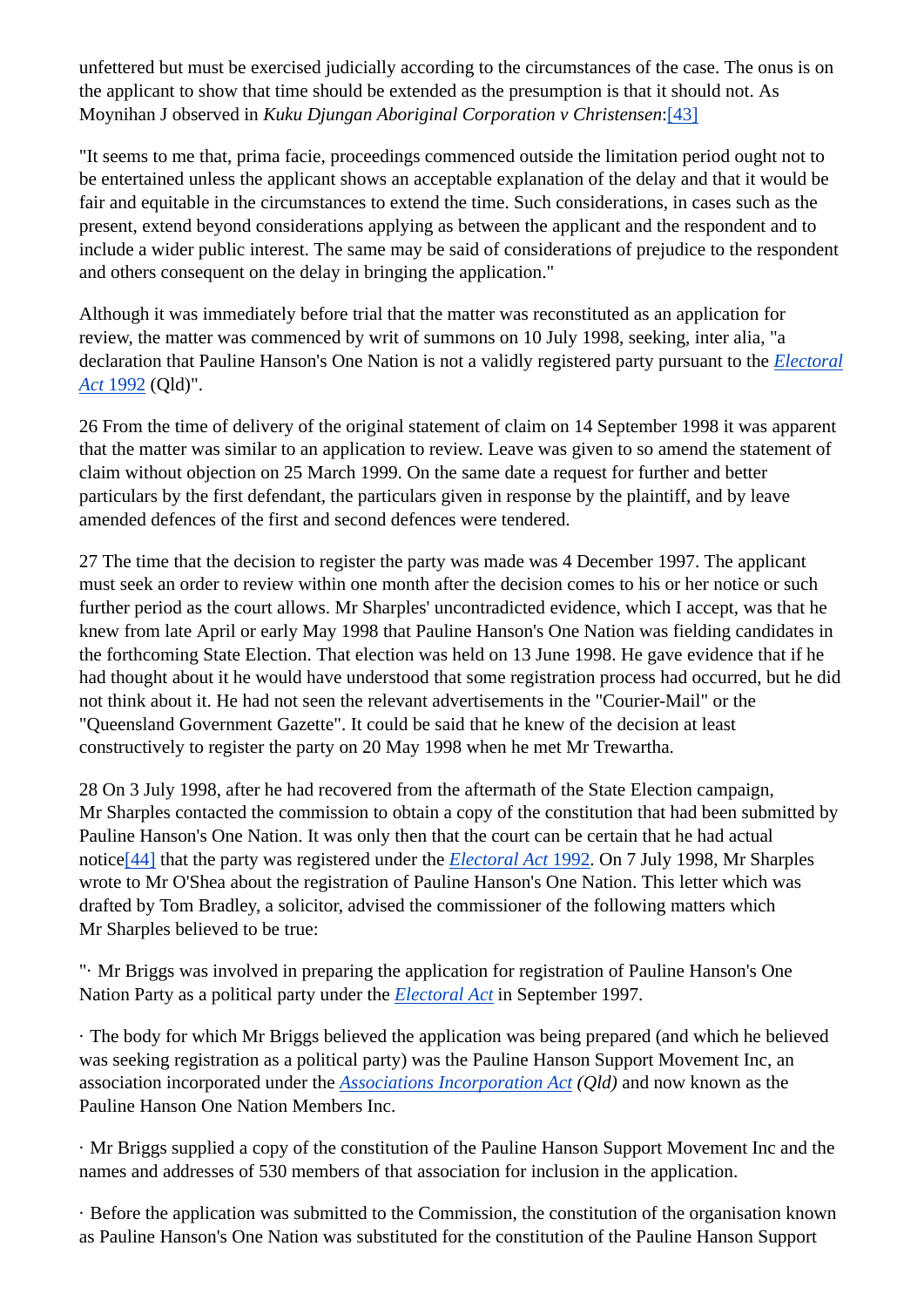Movement Inc. (I have obtained a copy of the constitution of the Queensland registered party from your office and can confirm that this is not the constitution of the Pauline Hanson Support Movement  $Inc.)$ 

· The persons whose names and addresses Mr Briggs supplied for inclusion in the application were not members of the organisation known as Pauline Hanson's One Nation.

· The Pauline Hanson Support Movement Inc is not part of the organisation known as Pauline Hanson's One Nation.

· The Pauline Hanson Support Movement Inc and the body known as Pauline Hanson's One Nation are not both parts of the same political party.

· The constitution of the Pauline Hanson Support Movement Inc (a copy of which is enclosed) does not include as an object or activity the promotion of the election to the Legislative Assembly of Queensland of a candidate or candidates endorsed by it (or by a body of which it forms a part).

· According to Mr Briggs, at the time of the application, the only members of the organisation known as Pauline Hanson's One Nation were Mrs Hanson, Mr David Oldfield and Mr David Ettridge.

· The persons who responded to the Commission's survey were not supplied with a copy of the constitution lodged as part of the application. They answered the Commission's question in ignorance of the identity of the entity whose constitution had been lodged. Like Mr Briggs they assumed that the organisation seeking registration was the one they had joined, namely the Pauline Hanson Support Movement Inc.

· The applicant represented to the Commission that the 530 persons whose names and addresses were included in the application were members of the organisation known as Pauline Hanson's One Nation. In fact, the 530 persons whose names were used in the application, were not members (and are not members) of the entity whose constitution was submitted. They have no rights under that constitution to take any part in the affairs of the body which has become the registered political party under the *Electoral Act*.

· The person or persons responsible for the substitution of constitutions in the application intentionally deceived the Commission for the purpose of obtaining registration as a political party, contrary to the Act, for an organisation which at the time, according to Mr Briggs, had only three members and no Queensland parliamentary representative."

In the circumstances, he submitted to the commissioner that there were reasonable grounds for the Commissioner to suspect that the registration of Pauline Hanson's One Nation had been obtained by misrepresentation or fraud. He sought an investigation by the commissioner and requested the cancellation of the registration of Pauline Hanson's One Nation under s.75 of the *Electoral Act* if the commissioner was so satisfied.

29 The commissioner took the view that the *Electoral Act* 1992 did not expressly empower him to make such an investigation. However Mr O'Shea sent a copy of Mr Sharples' letter to Peter James as the Deputy Registered Officer of Pauline Hanson's One Nation and asked for his response in writing at the earliest opportunity.

30 On the following day, Mr Sharples wrote to the commissioner saying that he noted from a press report in that morning's "Courier-Mail" that the commissioner was still of the opinion that:

" `there are no reasonable grounds for consideration of cancelling' (the current registration of the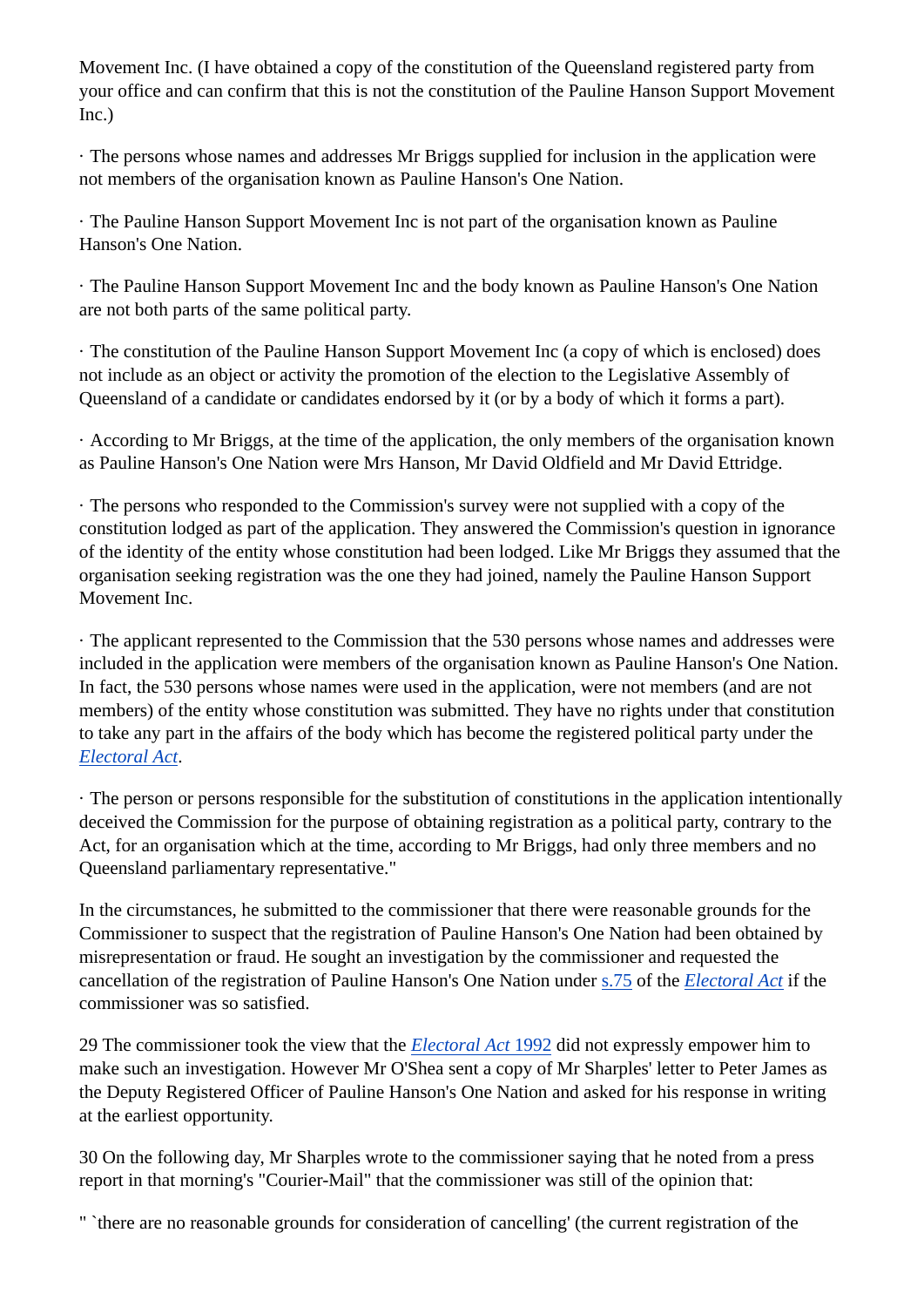political party known as Pauline Hanson's One Nation, `One Nation')."

He asked for a written response to his letter of the previous day and advised that he and other One Nation candidates in the state election would be applying to the Supreme Court as soon as practicable for a Mareva injunction to restrain the commissioner from paying the election funding reimbursement the subject of ss.294 and 294A of the *Electoral Act* 1992 to the party's registered agent, Ms Hanson. On 8 July 1998, Mr O'Shea rang Mr James who denied Mr Sharples' allegations. By letter dated 9 July 1998, Mr O'Shea wrote to Mr Sharples saying that careful consideration had been given to the issues he had raised. However, he was satisfied that the registration was made in accordance with the provisions of the *Electoral Act* 1992. Furthermore, he was not satisfied on reasonable grounds that the commission should cancel the registration of the party. On 10 July 1998, Mr James said that none of the accusations in Mr Sharples' letter of 7 July were valid.

31 On 13 July 1998, Mr Sharples attended the hearing of a chamber application where he was represented by Paul Everingham & Co and AJH Morris QC where an undertaking was given by the first defendant not to make any payment of monies pursuant to Part 7 of the *Electoral Act* 1992 until the hearing of the application. On 27 July 1998, counsel on behalf of the plaintiff stated to the Court the plaintiff was

"not challenging the decision of the Electoral Commissioner, Mr Desmond O'Shea to register Pauline Hanson's One Nation as a political party pursuant to the *Electoral Act* 1992 (Qld) nor the decision of the Electoral Commissioner not to cancel the registration of Pauline Hanson's One Nation."

However on a further hearing before Ambrose J on 21 August 1998, the plaintiff stated that the concession was made without his knowledge or authority and that challenging the Electoral Commission was exactly what he was all about.[45] The reasons for judgment of Ambrose J on 31 August 1998 show that the plaintiff's claim was that the registration of the political party on behalf of the second defendant was obtained by fraud or misrepresentation. On 5 August 1998, he had terminated the services of Paul Everingham & Co and was a litigant in person until represented by Mr English of counsel immediately prior to the commencement of the trial.

32 It may be relevant to the notice the second defendants had of the allegations to observe that the defendants to this application were respondents to an application apparently filed on 27 August 1998 by Barbara Hazleton and amended pursuant to an order of this court made on 31 August 1998 to add the original second defendant in this matter as the second respondent in that application. That application sought an order to review the decision made by the commissioner to register Pauline Hanson's One Nation as a political party on the grounds that the application to register it as a political party did not set out the names and addresses of 500 members of the party who were electors of Queensland but instead set out the names of and addresses of members of another legal entity, Pauline Hanson's Support Movement Inc; and that the application was not made by the secretary of the political party.

33 The factors[46] which should be taken into account by the court in determining whether or not to allow a further period in which to commence an order for review are whether there is an adequate or acceptable explanation for any delay in commencing proceedings and any prejudice to the respondents or to third parties or to the public interest by the delay in commencing proceedings. Inevitably the merits of the application will be taken into account. In the end the court must give due weight to these matters and consider whether it is fair and equitable in all of the circumstances to exercise its discretion to extend the time.[47] In this case, Mr Sharples engaged solicitors, Paul Everingham & Co who retained AJH Morris of Queen's Counsel to advise.<sup>[48]</sup> It is hardly surprising that he relied upon their advice as to the manner in which the proceedings should be constituted. There can be no real suggestion that the plaintiff slept on his rights. There is an adequate explanation for any delay in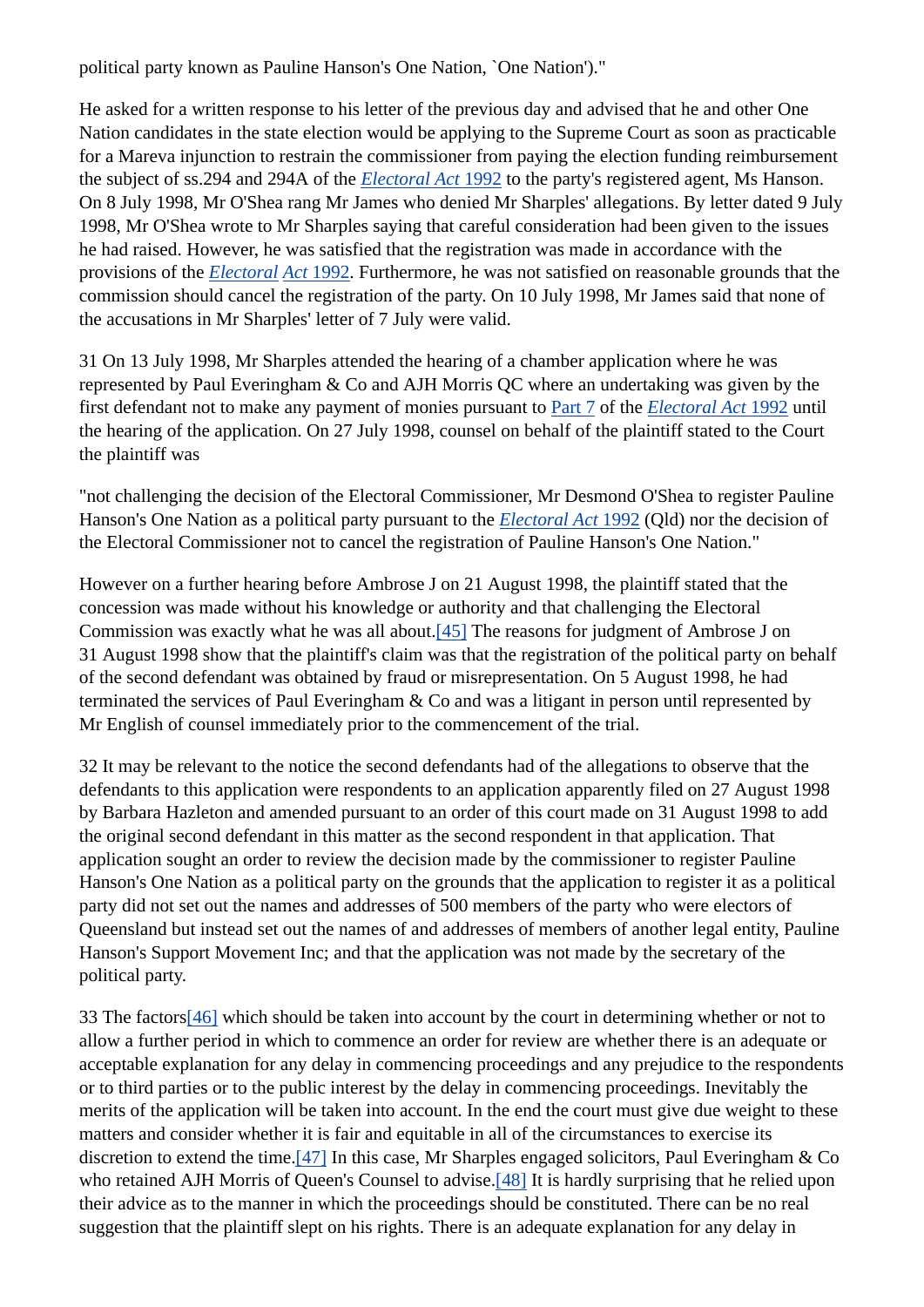commencing proceedings.

34 No real prejudice to either defendant can be attributed to the delay. The writ was commenced before the payment of electoral funding to Pauline Hanson's One Nation and in any event that payment has been made. There is therefore no financial prejudice alleged. If the payment was induced by fraud or misrepresentation, then its repayment by the second defendant could not amount to relevant prejudice. It should be noted, however, that no such repayment was sought in these proceedings.

35 It was submitted that the application could have been brought before the State election on 13 June 1998, where eleven candidates nominated by Pauline Hanson's One Nation were elected to the Legislative Assembly and almost 440,000 voters[49] gave candidates nominated by Pauline Hanson's One Nation their first preference vote. However as was conceded by all the parties, the decision in this case cannot affect the validity of that election and so there is no relevant prejudice caused by delay to the second defendant. The only way an election may be disputed is by petition to the Court of Disputed Returns in accordance with Part 8 of the *Electoral Act* 1992 and in no other way. If there was relevant prejudice to others, it was caused by the registration and not by any delay in seeking relief.

36 I am therefore persuaded that I should extend the time to the extent necessary to allow the plaintiff to bring this application.

#### **Objections to evidence**

37 Careful submissions by the defendants were made about the limitations of the pleadings in this case. The plaintiff has struggled to articulate his case clearly. A party is limited by its pleading in the conduct of its case unless the parties have deliberately chosen some other basis for the determination of their respective rights and liabilities.[50] There was no acquiescence in any departure from the plaintiff's pleaded case by either the first or the second defendant except to any limited extent that can be deduced from their submissions to the Court.

38 In the end, in spite of the inadequacy of the pleadings, it would appear that the parties were able to put before the court the relevant issues for determination. It is not necessary to consider the objections to the evidence in great detail. Many objections to the form in which evidence was led by the plaintiff were raised during the course of the trial; the plaintiff almost invariably conceded that the evidence was in inadmissible form and the objections were allowed. As to the objections as to relevance, this judgment deals with the matters which I considered relevant on the pleadings. The statement of claim was amended to plead in accordance with the opening by the plaintiff of his case. It is important that arguments about pleadings should illuminate rather than obfuscate the real issues for determination.

#### **Questions before the court**

39 When the grounds of review, the particulars and the evidence are analysed, the three major questions which initially fall for determination are:

1. Did the written constitution lodged by Pauline Hanson's One Nation satisfy the requirements of the *Electoral Act* 1992?

2. Did the secretary of the party sign the application for registration?

3. Did the entity known as "Pauline Hanson's One Nation" have 500 members eligible to be electors in the State of Queensland when it applied for registration?[51]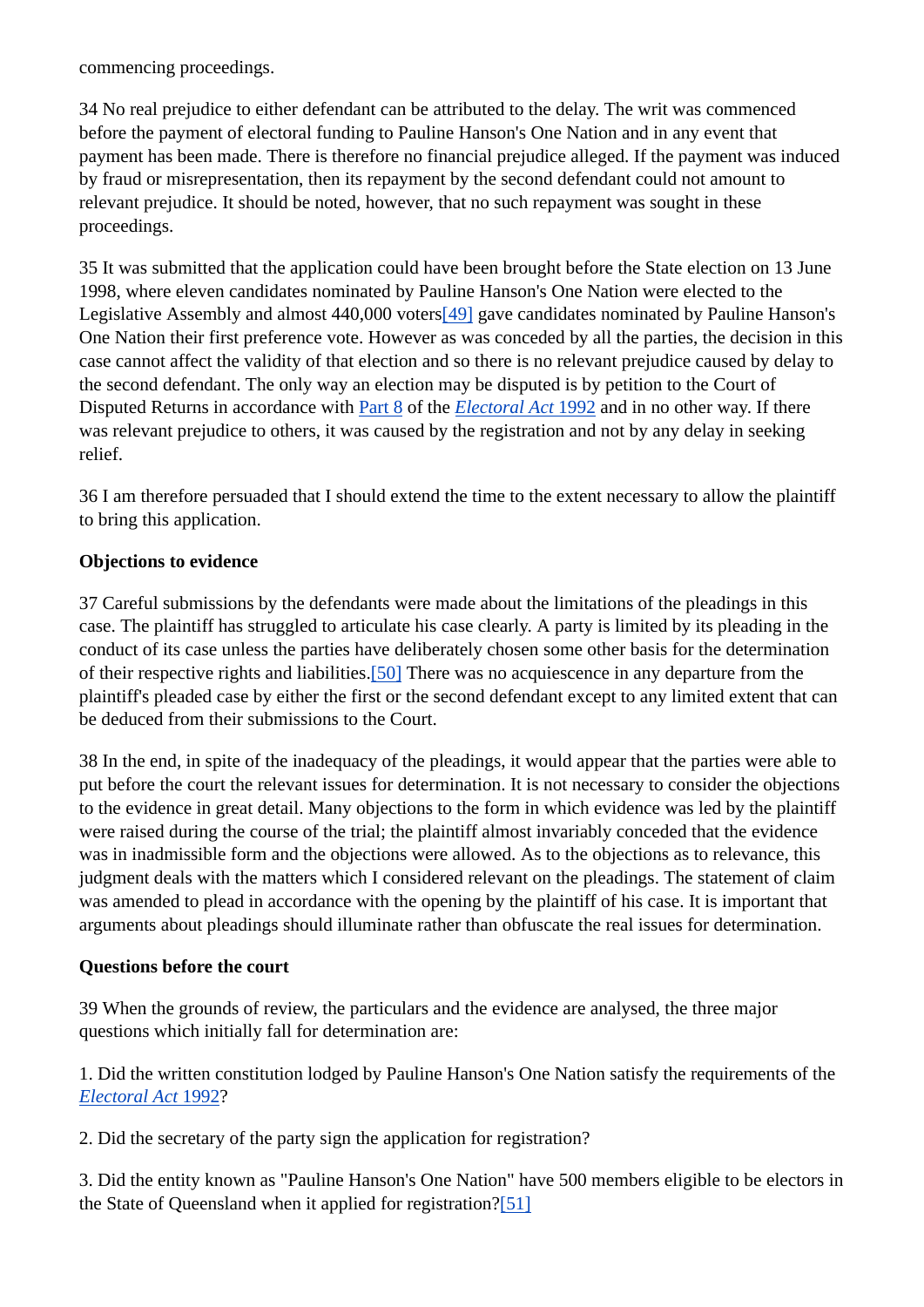#### **Did the written constitution lodged by Pauline Hanson's One Nation satisfy the requirements of the** *Electoral Act* **1992?**

40 A subsidiary question to this is did Pauline Hanson's One Nation have as an object or activity the election of candidates to the Queensland parliament?

41 A political party is required to include a copy of its constitution with its application for registration.[52] Only a registrable political party is eligible for registration.[53] The definition of "registrable political party"[54] provides that such a party must be an organisation which is established on the basis of a written constitution (however described) that sets out the aims of the party. An object or activity of the political party must be the promotion of the election to the Legislative Assembly of a candidate or candidates endorsed by the organisation or a body or organisation of which it forms a part.

42 This legislation gives effect to a recommendation contained in the EARC Report:

"... Commonwealth legislation (s.126(2) of the CE Act) and most other States require that political parties have a written constitution and a statement of party objectives which is submitted with the application for registration. [EARC] believes that the Queensland system should also seek such documents from applicants for registration. They are a measure of the organisation's commitment to the task of seeking election."[55]

EARC noted that all electoral administrations in Australia with registration requirements asked for a copy of the constitution or rules governing the operations of the party.

43 A requirement therefore of an organisation seeking registration as a political party is that:-

- (1) The organisation must have a written constitution; and
- (2) A copy of the Constitution must be included with the application for registration; and
- (3) The Constitution must set out the aims of the party; and
- (4) Either (a) an object of the organisation; or
- (b) an activity of the organisation

must be the promotion of the election to the Legislative Assembly of a candidate or candidates endorsed by the organisation or a body or organisation of which it forms a part.

The *Electoral Act* 1992 does not in terms require that the constitution set out as one of the aims of the party that it seeks to have candidates elected to the Legislative Assembly. So long as the organisation has a written constitution which contains whatever aims it has, it is sufficient if the promotion of the election of its candidates to the Legislative Assembly is one of its activities.

44 The plaintiff alleged that the commissioner allowed the first page of the constitution which was originally lodged to be replaced by a new page. Mr O'Shea gave evidence in this case which I am able to accept in its entirety. He impressed me as a person who has acted throughout this matter in a thoroughly professional, ethical and neutral manner.

45 It appears that on 13 October 1997, Mr O'Shea, the commissioner, received a phone call from Mr Ettridge who identified himself as an adviser to Ms Hanson and inquired whether an application had been received. Mr O'Shea informed him that an application had been made to register a party called One Nation of Queensland. Mr Ettridge told Mr O'Shea that the application was made without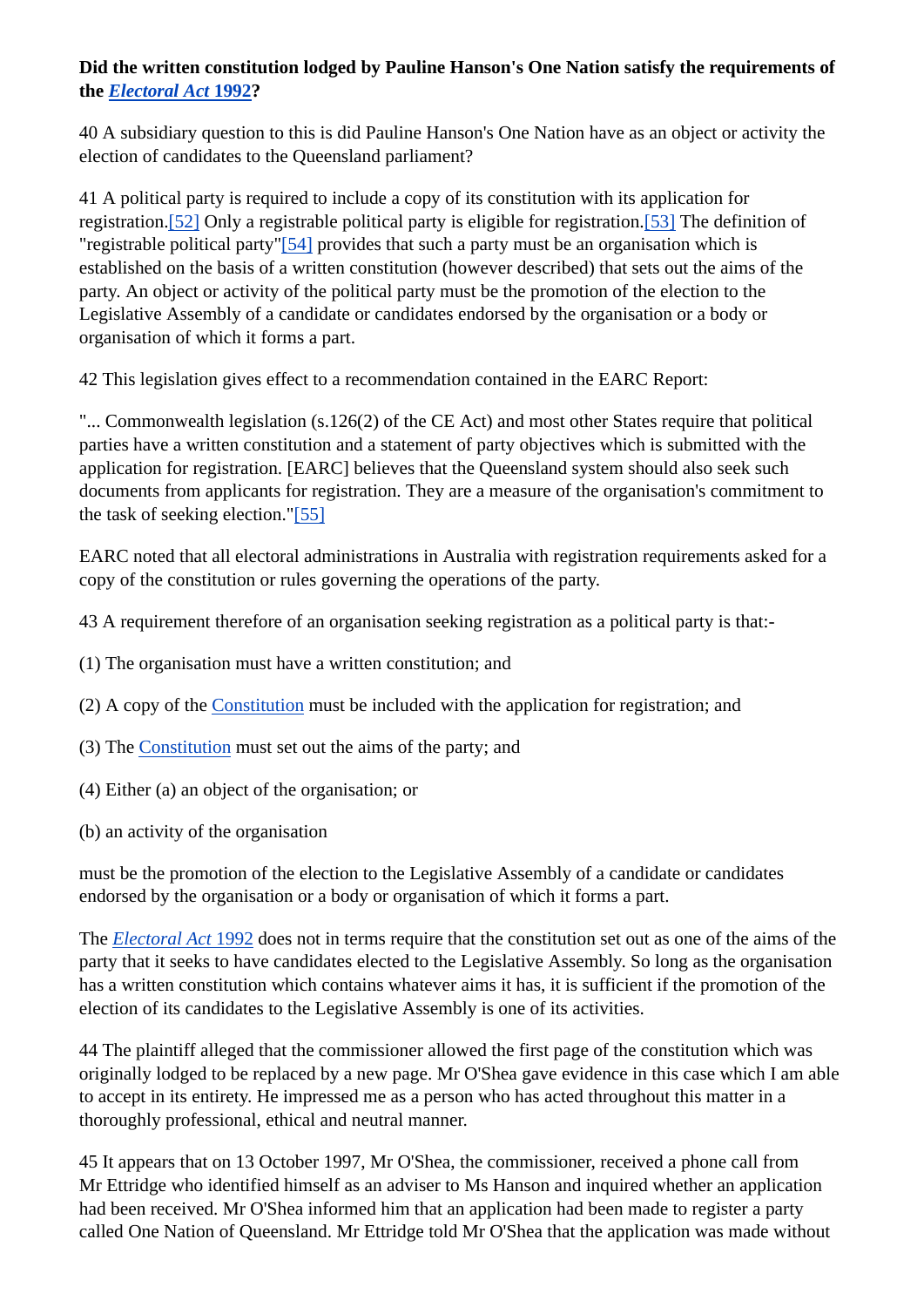the knowledge or consent of Pauline Hanson or her political organisation. Mr Ettridge said that the Pauline Hanson's One Nation party was registered under the provisions of the *Commonwealth Electoral Act* 1918 and that a company was incorporated to operate nationally with the name Pauline Hanson's One Nation Ltd. Mr Ettridge indicated that he would vigorously defend their interest in the name "One Nation".

46 Later on the same day, Ms Hanson called in to the Commission's office and said that the persons who filed the application did so without her knowledge and consent and she claimed that the list of members was in fact a list of members of her party. The party applying for registration was not her party. She advised Mr O'Shea that she would be seeking to register her party under the provisions of the *Electoral Act* 1992.

47 On 15 October 1997 Ms Hanson personally attended the commissioner's Brisbane office and lodged an application to register a political party called Pauline Hanson's One Nation. Those documents were personally received by Mr O'Shea. The application was accompanied by what appeared to be a list of members containing more than 1000 names and addresses and other relevant details and a document entitled "Constitution & Model Rules".

48 On 16 October 1997 Mr O'Shea wrote to Ms Hanson acknowledging receipt of her application and apologising for not noticing that she had not signed the relevant forms. It was also noted that the constitution submitted provided for the party to endorse candidates for the Senate and House of Representatives. His letter informed Ms Hanson that it would be necessary to amend the constitution to also provide for endorsement of candidates for the Legislative Assembly of Queensland. It appears that at the time the application was first made to register the political party in Queensland, there was no organisation then able to be registered as a political party in Queensland as there was no organisation whose object or activity, or one of whose objects or activities was the promotion of the election of candidates endorsed by it to the Legislative Assembly.

49 Mr O'Shea telephoned Ms Hanson during the afternoon of 15 October 1997 and informed her of those matters. These matters had been brought to his attention by Donald Schultz, a senior elections officer and a member of his staff whom he had requested to consult with Ms Libby Gladwin, principal projects officer, for the purpose of determining whether the provisions of the *Electoral Act* 1992 had been complied with.

50 On or about 20 October 1997 Mr O'Shea received an amended application for registration signed by the proposed registered officer, Ms Hanson, and on the same date he received under cover of a letter dated 15 October 1997 an amended front sheet of the constitution which was attached to the application for registration. The new front page set out the objects as follows:

"The objects for which the association is established are:

To support Pauline Hanson's efforts to bring about the necessary changes for fair and equal treatment of all Australians, within a system of government which recognises and acts upon a need for all Australia to be truly One Nation."

The aims were said to be:

"To endorse persons for election as candidates to the Legislative Assembly of Queensland."

The front page of the constitution previously submitted contained the same objects but the aims were said to be:

"To endorse candidates for the Senate and House of Representatives to support Pauline Hanson in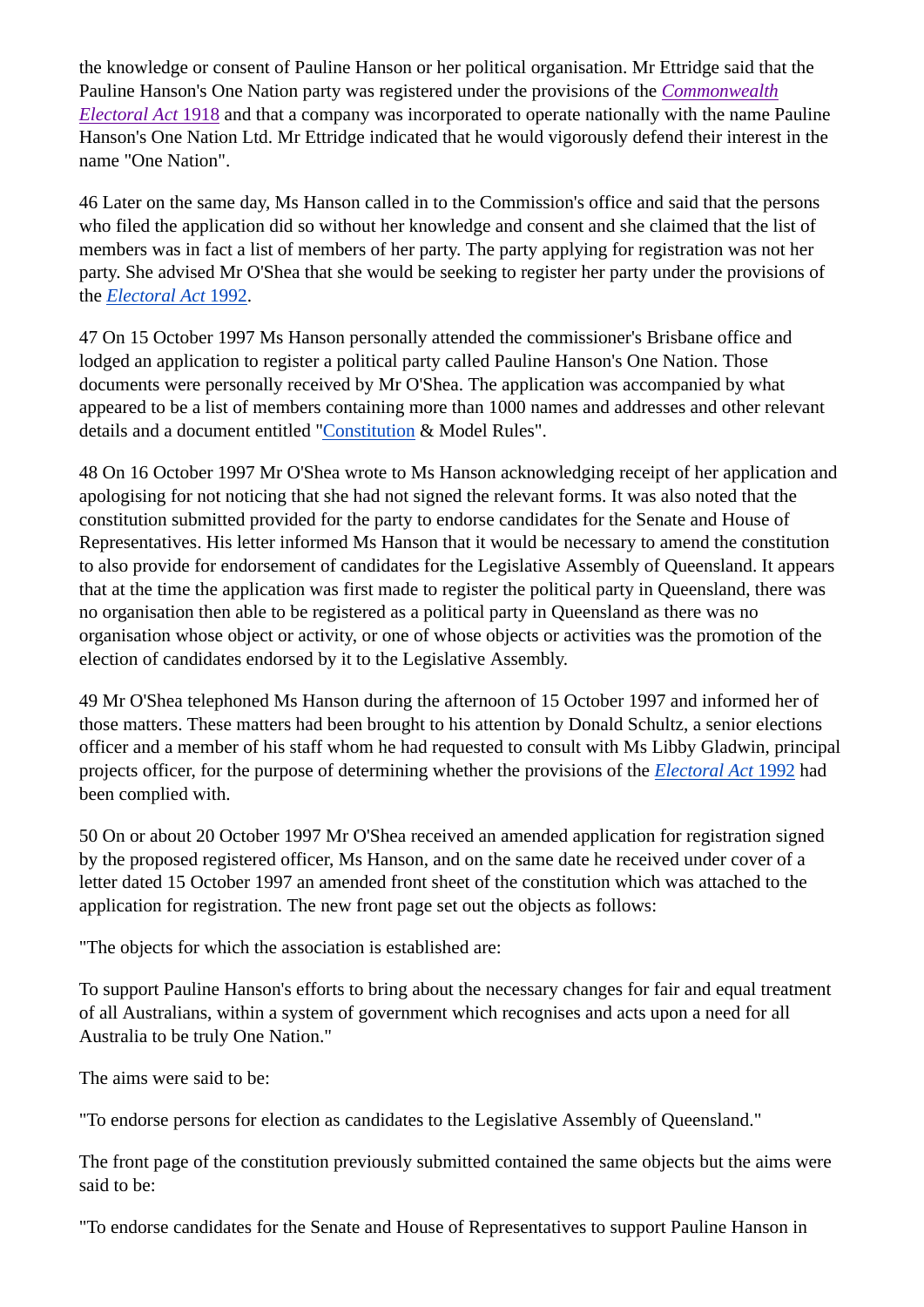accordance with the previously stated objects."

Mr O'Shea gave evidence that he was surprised by the short amount of time within which the constitution had been amended as he was under the impression that ordinarily constitutions provide that a constitution may only be amended at a general meeting. Accordingly he looked into the terms of the constitution and noted that cl.33 of the constitution provided that subject to the provisions of the *Associations Incorporation Act* 1981, the rules may be amended by a special resolution carried at any management committee meeting. Clause 5 provides that initially the management committee should consist of only three members, the President, Vice President and Treasurer. Mr O'Shea was aware that he was dealing with an unincorporated association which appeared to have made use of the model rules prescribed under the *Associations Incorporation Act*. He correctly took the phrase "subject to provisions of the *Associations Incorporations Act*" to be meaningless because the *Associations Incorporations Act* provision [56] dealing with amendment to the constitution applies only to incorporated associations. The constitution makes other meaningless references to the body being incorporated but such references cannot make an unincorporated body incorporated. It was not an incorporated body. Mr O'Shea was therefore satisfied that the constitution could be amended within the time frame.[57]

51 In 1995, Mr O'Shea had sought advice from the Crown Solicitor as to how he should apply the provisions of the *Electoral Act* in relation to the constitutions of political parties. The advice he had received was that political parties are largely private unincorporated organisations and therefore the commission should not be delving into their internal affairs. He was merely required to satisfy himself that the constitution was adequate for the purpose of registration under the *Electoral Act* 1992. He had in his mind that EARC had recognised that the requirement for the constitution of the political party to accompany the application was to ensure a measure of the organisation's commitment to the task of seeking election. At the time of registration of Pauline Hanson's One Nation pursuant to the *Electoral Act* 1992, he knew that Pauline Hanson's One Nation was registered federally with the Australian Electoral Commission. Mr O'Shea also says that he knew that it was intended that candidates for Pauline Hanson's One Nation would contest the next Queensland election.

52 Being conscious of the fact that any member of the party or of the public could make a submission to the commission on any matter of concern when the public notice was published in accordance with s.71 of the *Electoral Act* 1992, he substituted the new front page that he had received for the front page of the constitution which was attached to the application for registration. Mr O'Shea said he thought it would be excessively bureaucratic to require the rest of the pages to be produced a second time since the only change was to the front page.

53 There was no reason for Mr O'Shea to think that the aims and objectives in the constitution had not been amended by the management committee in accordance with the constitution. However the situation was different before the court. The court has the advantage, that the commissioner did not have, of sworn evidence on which witnesses were fully cross-examined and of further documentation.

54 The second defendant could have given evidence to the court of a constitutional change or of the election of people to the Legislative Assembly being one of the party's objectives or activities when it applied for registration but chose not to do so. I would therefore be inclined to draw the inference that the second defendant was not able to do so. This was entirely a matter within the second defendant's knowledge. However, in the end, I do not regard this as a matter of great moment as clearly, shortly after the application and before registration, the second defendant had as one of its activities the promotion of the election of its candidates to the Legislative Assembly. For example, on 24 October 1997, Ms Hanson issued a news release saying that Pauline Hanson's One Nation would contest the next Queensland state election and was calling for candidate nominations. Mr Trewartha gave evidence that on about 22 October 1997, he had a conversation with Ms Hanson where "she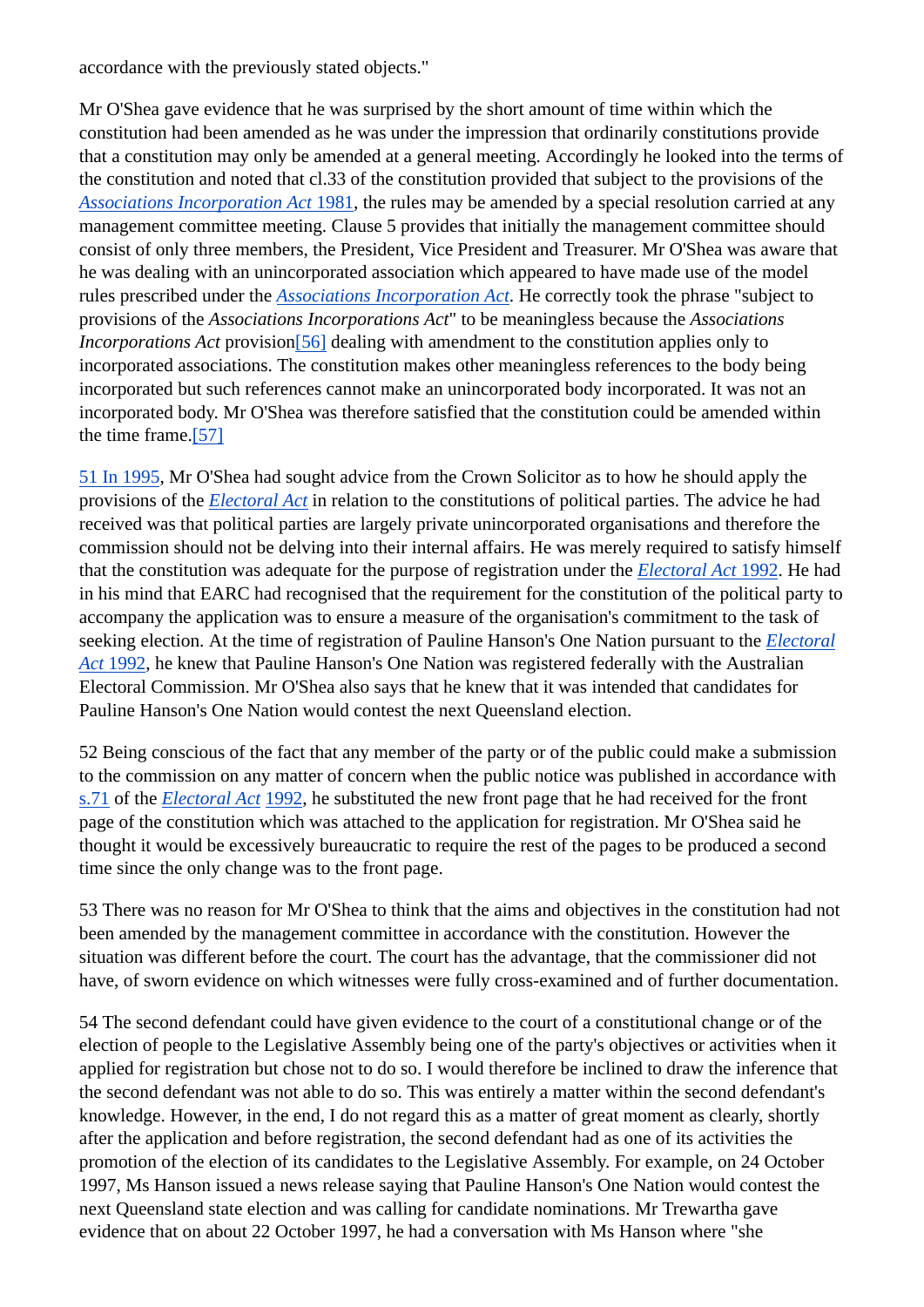confirmed that we were not going to the State election". Mr Lyons QC put it to Mr Trewartha that Ms Hanson was opposed to running candidates in the state election until early September but Mr Trewartha maintained that the first he knew of her change of mind was after the news release was issued. There was no evidence of any earlier time when this was an objective or activity of the party.

55 The plaintiff further submitted that the commissioner's act in receiving and temporarily attaching a replacement front page was in breach of the duty of the commissioner found in s.58(1)(a) of the *Libraries and Archives Act* 1988 (Qld) to cause complete and accurate records of the activities of the public authority to be made and preserved. I am satisfied that there was no breach of s.58(1)(a) of the *Libraries and Archives Act* 1988. The commissioner caused complete and accurate records to be kept. It is not therefore necessary to consider this any further nor the specific power to amend information or replace documents given by s.74 of the *Electoral Act* 1992.

#### **Did the secretary of the party sign the application for registration?**

56 The allegation made by the plaintiff was that the application to register Pauline Hanson's One Nation was not made by the secretary of the party because Cheyenne Jennifer MacLeod was not the secretary of the party which was registered in Queensland. The definition of `secretary' found in s.3 of the *Electoral Act* 1992 is very broad and does not require the person to be called the secretary of the party. It provides:

"**Secretary'** of a political party means the person who holds the office (however described) whose duties involve responsibility for carrying out the administration, and dealing with the external correspondence of the party."

57 The application for registration is required to be made by the secretary of the political party seeking registration.[58] EARC had received submissions supporting the lodging of the names and addresses of office bearers when a political party applied for registration. EARC saw the value in having sufficient information so that the commission could check the eligibility of the party for registration, to identify an accountable officer in the party, or to provide the commission with a point of contact for further dealings with the party organisation. However EARC did not recommend that the names of office bearers be supplied with applications for registration for the following reasons:

"The titles of offices vary among the parties making it difficult to define in legislation which particular offices should be included in applications. There is also the problem that the persons holding the various offices change regularly and the Register would be frequently inaccurate. Only the name of the registered officer should be required since this [is] the main point of contact between the electoral administration and the party organisation."[59]

The requirement to nominate a registered officer, as Pauline Hanson's One Nation did, can in this context be seen as a requirement of more substance than the requirement that the application for registration be made by the secretary of the party whose identity is likely to change from time to time.

58 When Pauline Hanson's One Nation applied for registration under the *Commonwealth Electoral Act* on 12 March 1997, its secretary was shown as David Ettridge. When Pauline Hanson's One Nation applied for registration under the Queensland *Electoral Act* on 15 October 1997, Ms MacLeod filled in and apparently signed the section entitled "Secretary of the party to complete this section". She did not, however, complete the entry which sought the "formal title of position" held by her in the party.

59 Barbara Hazleton who was Ms Hanson's personal secretary in her electorate worked in the same office as Ms MacLeod. She gave evidence that Ms MacLeod opened the mail and entered it on the computer, answered the telephone and banked the donations that came in for Ms Hanson.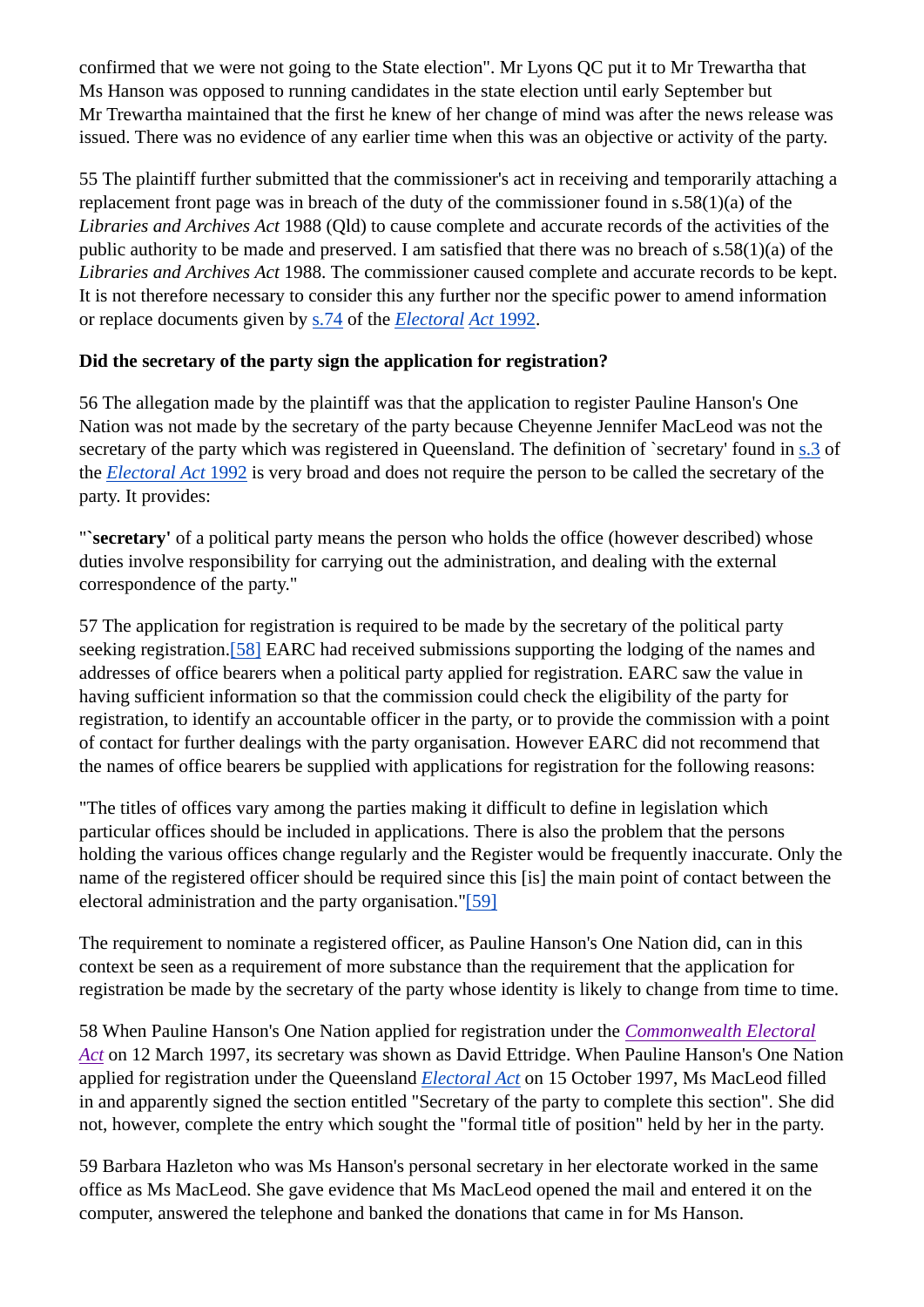60 Ms Hazleton saw the application for registration before it left the office and noticed that it was being made by Ms MacLeod. Her evidence on this was:

"... I thought it was funny because it had - well, `Secretary Cheyenne MacLeod' and I just - I had just had a bit of a laugh because I thought, `Oh' - to me it was obvious it would have to be made by a person who was a secretary of the party, but Cheyenne was only a secretary in the office or, you know, a clerk in the office, but I just gathered that they had just made a mistake and thought, `Oh, well, just any secretary can make this application'."

61 The plaintiff has certainly raised sufficient evidence particularly that given by Barbara Hazleton to suggest that Ms MacLeod was not the secretary of the party to require an answer by the second defendant particularly when its secretary had been shown as being David Ettridge in March 1997 and there was no evidence of his removal from that position. It is clearly within the knowledge of the second defendant whether or not Ms MacLeod is the secretary of Pauline Hanson's One Nation. It would have been a simple matter for the second defendant to call her to give evidence, if it were the case that she held that position. The only evidence led was an unsigned document purporting to be minutes of a meeting of the management committee of Pauline Hanson's One Nation conducted by a telephone conversation on 13 October 1997 between Ms Hanson and Mr Ettridge where it is said that the first matter raised for discussion and decision was:

"The need to appoint a Queensland resident as secretary for the Electoral Commission of Queensland registration. It was decided Cheyenne MacLeod would be asked to be secretary for the time being. Cheyenne accepted this position and will act as secretary in an honorary capacity until further notice."

Without sworn evidence by Ms Hanson, Mr Ettridge or Ms MacLeod, I am unable to give this document any weight. Accordingly I would be inclined to find that Ms MacLeod was not the secretary of the party.

62 What does this mean in terms of its registration? There is nothing which would put the Commissioner on enquiry as to the identity of the secretary or to require him to investigate whether or not Ms MacLeod was the secretary of the party. He did not regard it as a matter of great importance. The key contact in a political party is the registered officer. The second defendant's failure to comply with this provision does not render the commissioner's decision to register invalid. As McHugh JA held in *Woods v Bate*:[60]

"In recent times the courts have shown great reluctance to invalidate an act done pursuant to a statutory provision because of the failure to comply with an antecedent condition: see *Simpson v Attorney-General* [1955] NZLR 271; *Clayton v Heffron*; *Samuel Montagu & Co Ltd v Swiss Air Transport Co Ltd* [1966] 2 QB 306; *Ex parte Tasker*; *Re Hannan* [1971] 1 NSWLR 804; *Attorney-General (NSW)*; *Ex rel Franklins Stores Pty Ltd v Lizelle Pty Ltd* [1977] 2 NSWLR 955 reversed on another ground *sub nom Permewan Wright Consolidated Pty Ltd v Attorney-General (NSW) (Ex rel Franklins Stores Pty Ltd)* (1977) 52 ALJR 218; 17 ALR 63; *Tasker v Fullwood* [1978] 1 NSWLR 20; *Hatton v Beaumont* (1978) 52 ALJR 589; 20 ALR 314. Speaking generally, I think that, at the present time, the proper approach is to regard a statutory requirement, expressed in positive language, as directory unless the purpose of the provision can only be achieved by invalidating the result of any departure from it, irrespective of the circumstances or resulting injustice: cf *Hatton v Beaumont* [1977] 2 NSWLR 211 at 226 per Mahoney JA."

63 Similarly in *Project Blue Sky Inc v Australian Broadcasting Authority*[61] McHugh, Gummow, Kirby and Hayne JJ considered whether or not a breach of a statutory condition rendered the exercise of a power invalid. Their Honours said: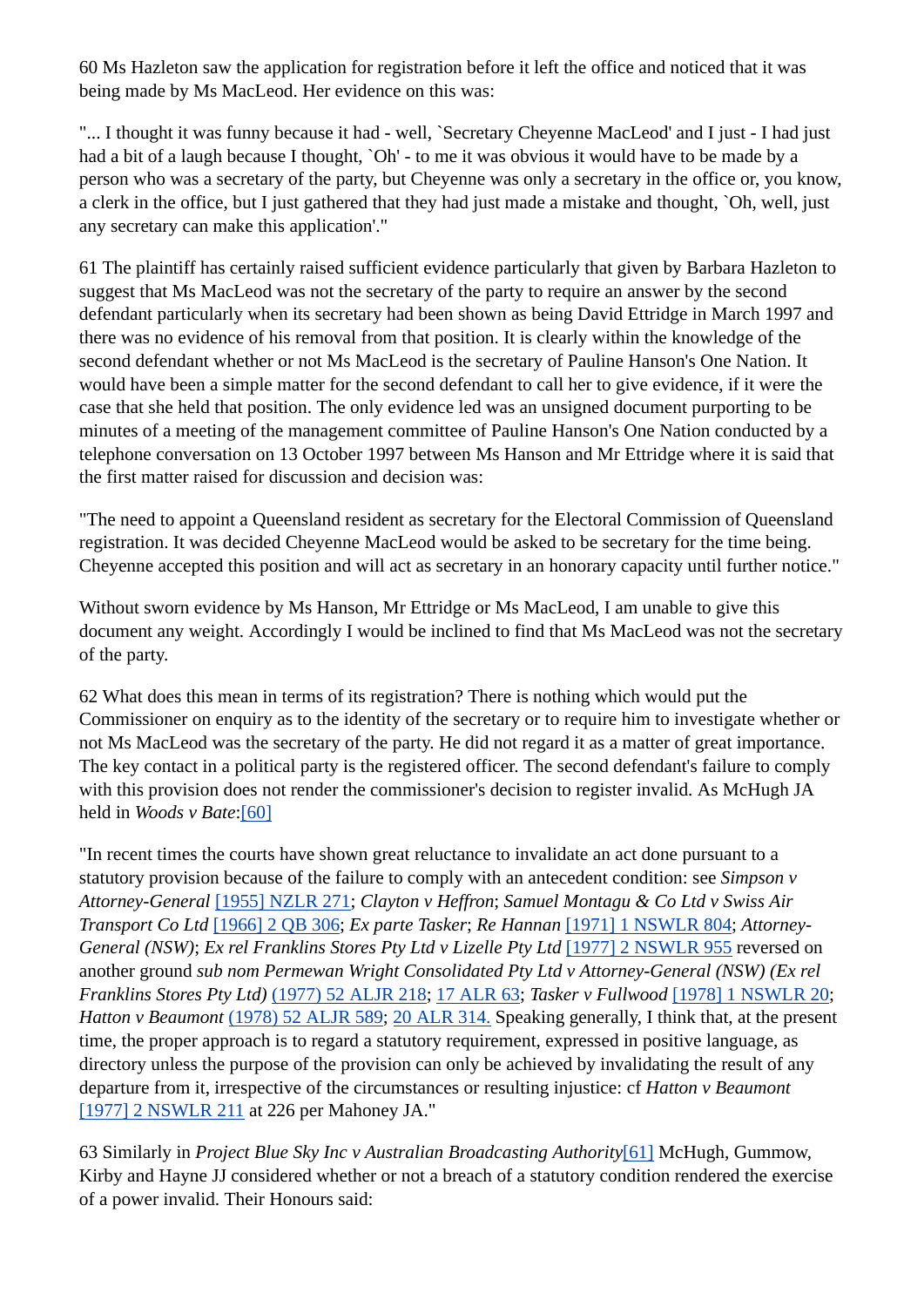"An act done in breach of a condition regulating the exercise of a statutory power is not necessarily invalid and of no effect. Whether it is depends upon whether there can be discerned a legislative purpose to invalidate any act that fails to comply with the condition. The existence of the purpose is ascertained by reference to the language of statute, its subject matter and objects, and the consequences for the parties of holding void every act done in breach of the condition. Unfortunately, a finding of purpose or no purpose in this context often reflects a contestable judgment. The cases show various factors that have proved decisive in various contexts, but they do no more than provide guidance in analogous circumstances. There is no decisive rule that can be applied ..."[62]

In this case there are several reasons why the failure to provide the correct name of the secretary of party would not invalidate the subsequent registration of the party. Firstly it appears from the discussion of this matter in the EARC Report that it was not considered by EARC to be a matter of great importance but is merely a technical or logistical requirement. Secondly arguments that the technical requirements of electoral laws are mandatory as opposed to directory have generally failed.[63]

64 Further, a consideration of ss.74 and 75 of the *Electoral Act* 1992[64] supports the submission that the requirement of s.70(3) is directory. Section 74 permits an application to be made to the commissioner for the amendment of the registration or the replacement of documents in the register of political parties in relation to a registered political party. Section 75 deals with cancellation of registration of a political party. The commissioner has the discretion to cancel the registration of a political party pursuant to s.75(2) only on certain grounds. These grounds include the question whether the party has at least 500 members who are electors or whether the registration was obtained by fraud or misrepresentation. The requirement to have 500 members who are electors and not to obtain registration by fraud or misrepresentation, are on the other hand, mandatory matters. Subject to the exercise of the court's discretion, failure to comply with these requirements would be likely to render the commissioner's decision to register invalid. The commissioner is not given a discretion to cancel the registration of a political party because the application was not made by the secretary of the party.

65 It follows that the validity of the registration of the party is not affected by the failure to state the correct name of the secretary of the party unless that amounts to fraud or misrepresentation.

66 In order to amount to fraud or misrepresentation one would have to see that Pauline Hanson's One Nation party or its officers had deliberately set out to deceive the commissioner. Given that there is no reason why it should and no reason put forward why the naming of Ms MacLeod as the secretary of the party is a significant matter, I am inclined to the view that it was just a convenience and not done to defraud or deceive the commissioner.[65] This is supported by the evidence of Ms Hazleton to which I have referred.

#### **Did the entity known as "Pauline Hanson's One Nation" have 500 members eligible to be electors in the State of Queensland when it applied for registration?**

67 At the time it applied for registration, Pauline Hanson's One Nation did not have a member who was a member of the Legislative Assembly. Accordingly it was not a Queensland parliamentary party[66] and it was therefore required to set out the names and addresses of 500 members of the party who were electors.<sup>[67]</sup> This requirement followed a recommendation of the EARC Report made after EARC considered comparable legislation.

"Commonwealth legislation requires that members be `entitled to enrolment' (s.123(3)(b) of the CE Act<sup>[68]</sup>). Section 66A of the New South Wales PE & E Act<sup>[69]</sup> requires members to be enrolled voters. The New South Wales requirement is preferable as it would simplify the process of verifying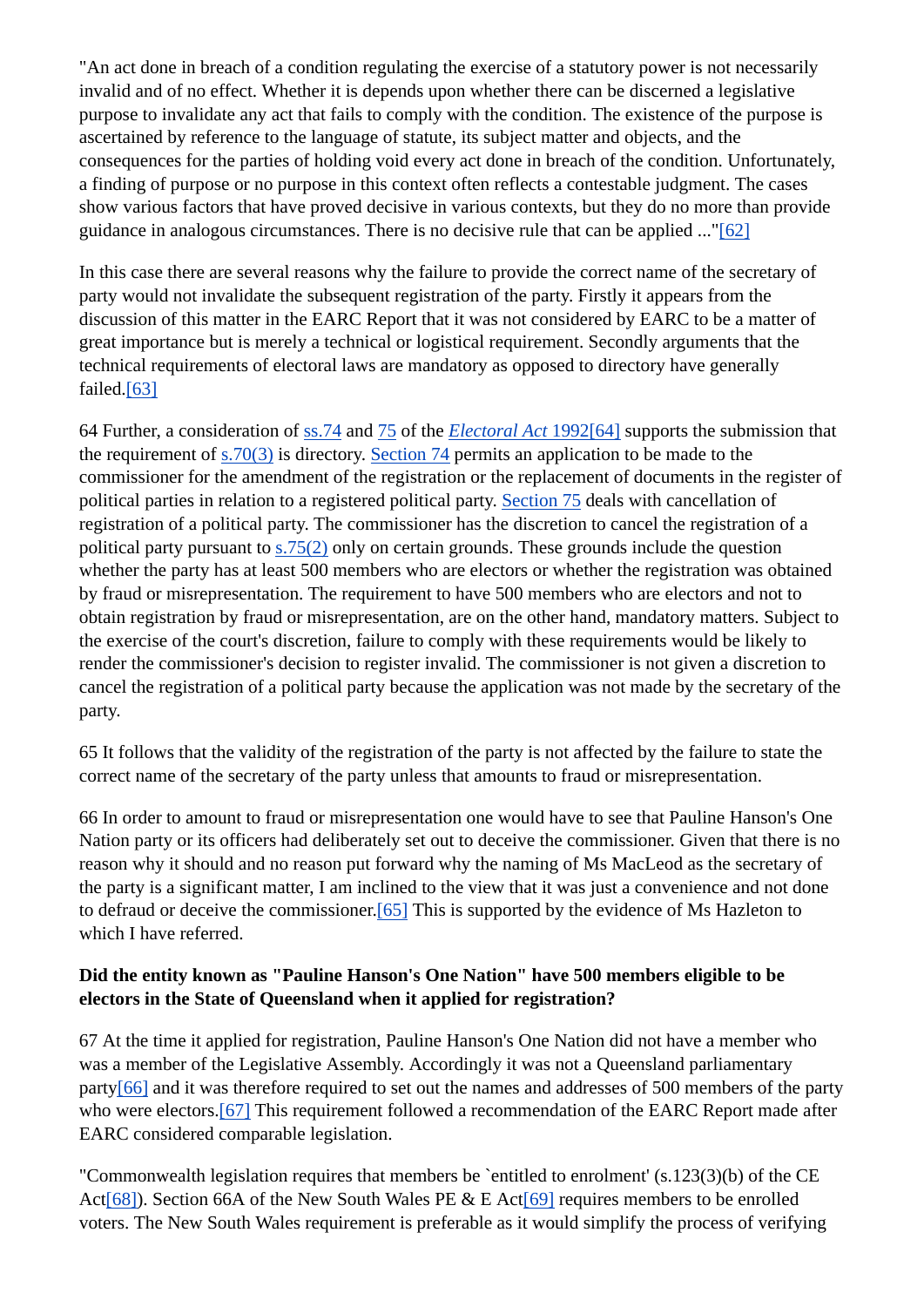membership through checking the electoral roll.

[EARC] is more impressed with the New South Wales definition. It is important that political parties seeking registration in Queensland should have demonstrable support among Queensland electors prior to registration."[70]

EARC again noted that all electoral administrations in Australia with registration requirements asked for evidence, in the case of a non-parliamentary party, that the party's membership exceeded a prescribed minimum number.[71]

68 Upon proclamation of the *Electoral Act* in June 1992, Mr O'Shea introduced a system for checking the requirements for the registration of political parties. In particular, although he noted that the *Electoral Act* did not require the commissioner to conduct a survey of people listed on the list of members submitted with the application by a non-parliamentary party for registration, he introduced a procedure whereby once it had been established that at least 500 people listed on the list of members were eligible electors, a letter was sent to at least 250 of those people, chosen at random, asking them to confirm whether they were a member of the political party seeking registration. Of course, such a survey could only record the state of their belief.

69 On 6 November 1997, Donald Schultz, a senior elections officer in the Operations Division of the commission, whose duties included responsibility for the processing of applications for the registration of political parties in Queensland, caused a letter to be sent to 250 people chosen at random from the 530 names on the list provided with the application to register Pauline Hanson's One Nation who it had been determined were electors in the State of Queensland. The letter provided as follows:

#### "**Re: Pauline Hanson's One Nation Party**

Pauline Hanson, proposed Registered Officer and Cheyenne MacLeod, Secretary of the Pauline Hanson's One Nation Party, have applied to this office to have the party registered as a political party under the provisions of the *Electoral Act 1992.*

To be eligible for registration the party must have at least 500 members who are electors in Queensland and the Electoral Commission must be satisfied that the party meets this criteria. We do this by undertaking a membership check.

With the application for registration, the applicants submitted a list of the party's members, which included your name. Your name was selected at random from the membership list. To enable the Commission to assess the party's eligibility for registration as a political party, please complete the certification below and return this letter in the reply paid envelope **to reach the Commission by 03 December 1997**.

Please note that all matters relating to members [*sic*] names and addresses are treated as confidential by the Commission.

Yours sincerely

#### **for Electoral Commissioner**

I am a member of the Pauline Hanson's One Nation Party.

? YES ? NO

Please ? the appropriate box."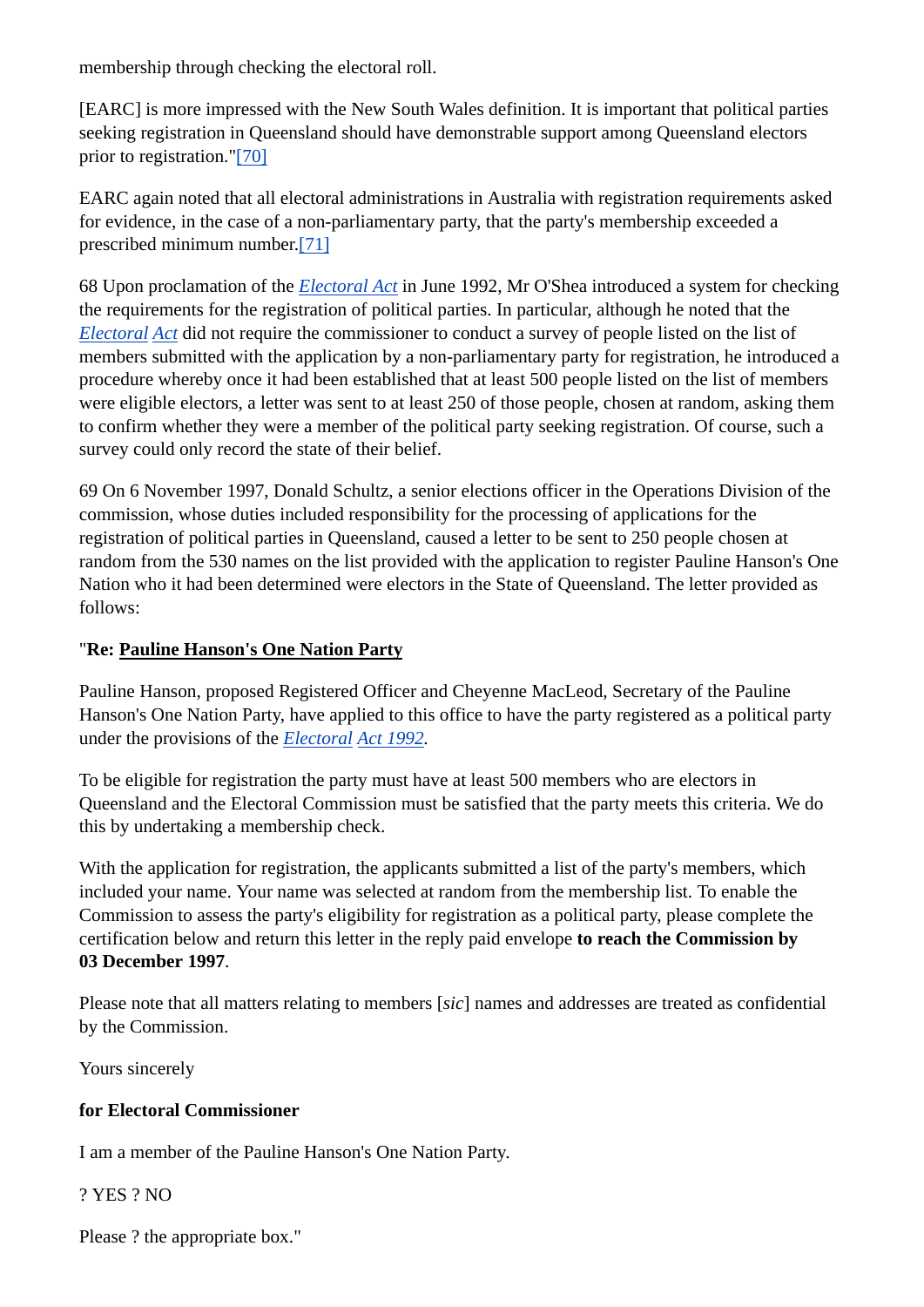70 On 2 December 1997 Mr O'Shea received a memorandum from Mr Schultz informing him of the process that he had undertaken in checking whether there were 500 members on the list of members who were also electors and which recommended that the application by Pauline Hanson's One Nation be approved and the party details be included in the register of political parties, that the secretary of Pauline Hanson's One Nation be notified of the approval and that a notice be published in the gazette of the approval.

71 The list of members attached to the application for registration set out over 1,000 names and commission staff had confirmed that at least 530 names listed on the list of members were electors on the Queensland Electoral Roll. Commission staff had sent 250 letters to persons on the list of members which yielded the following results. Letters were received from 217 people who said that they were members of Pauline Hanson's One Nation. Three letters were received from people who said they were not, four were incomplete, two were returned unclaimed and there was no response to 24 of the letters.

72 Christopher Bramwell gave evidence that he and his wife, Carmel Gallagher, were two of the people who did not respond. His evidence was that he believed they had joined Pauline Hanson's One Nation in April 1997. However in June 1997 he was told by Ms Hanson that there was no political party membership but only membership of the support movement. Mr Bramwell gave evidence that neither he nor his wife replied to the letter from the commissioner which asked them to tick a "yes" or "no" box to the statement, "I am a member of Pauline Hanson's One Nation Party" as they "knew full well at that time from previous conversations with Pauline Hanson and David Oldfield that [they] were in fact not members of the party and that the only members of the party were Pauline Hanson, David Oldfield and David Ettridge". They threw the letter in the bin and did not contact the commissioner to alert him to their concerns.

73 Mr Edgeman, the director, funding and disclosure, of the Australian Electoral Commission, who was called as a witness by the plaintiff, has day-to-day responsibility for the registration of political parties under the *Commonwealth Electoral Act*. His evidence was that the Australian Electoral Commission telephones a sample of the persons said to be members of a political party. A telephone contact is made to avoid instances where there are "significant non-responses to a mail survey". Prior to 1997, the Commonwealth Electoral Commission's practice was to conduct mail surveys of a sample of 200-250 out of the 500 members. The practice changed because the response rates were sometimes very low and because there was a concern that some people might deny their membership, not because they were not members, but because they were concerned that a government department was contacting them querying them about their membership of a political party.

74 The Australian Electoral Commission regarded a mailout response rate of 75-80 per cent as a good response rate and Mr Edgeman gave evidence that the response received in this case, that is that there were 224 responses received to a mailout of 250 with 217 confirming that they were members of the party, was an excellent response.

75 Dr Wolff, an experienced statistician called on behalf of the first defendant, concluded that the conclusions drawn by the commissioner were independently verifiable. He concluded in his report:

"In terms of statistical procedure, the Electoral Commissioner carried out a standard inference methodology thoroughly and accurately. Therefore, the statistical methods he applied to help form a decision were sound and justifiable.

My discussion in this report can be considered to be a secondary analysis to verify at a more detailed level the calculations of the Electoral Commissioner. Indeed, my calculations support those of the Electoral Commissioner.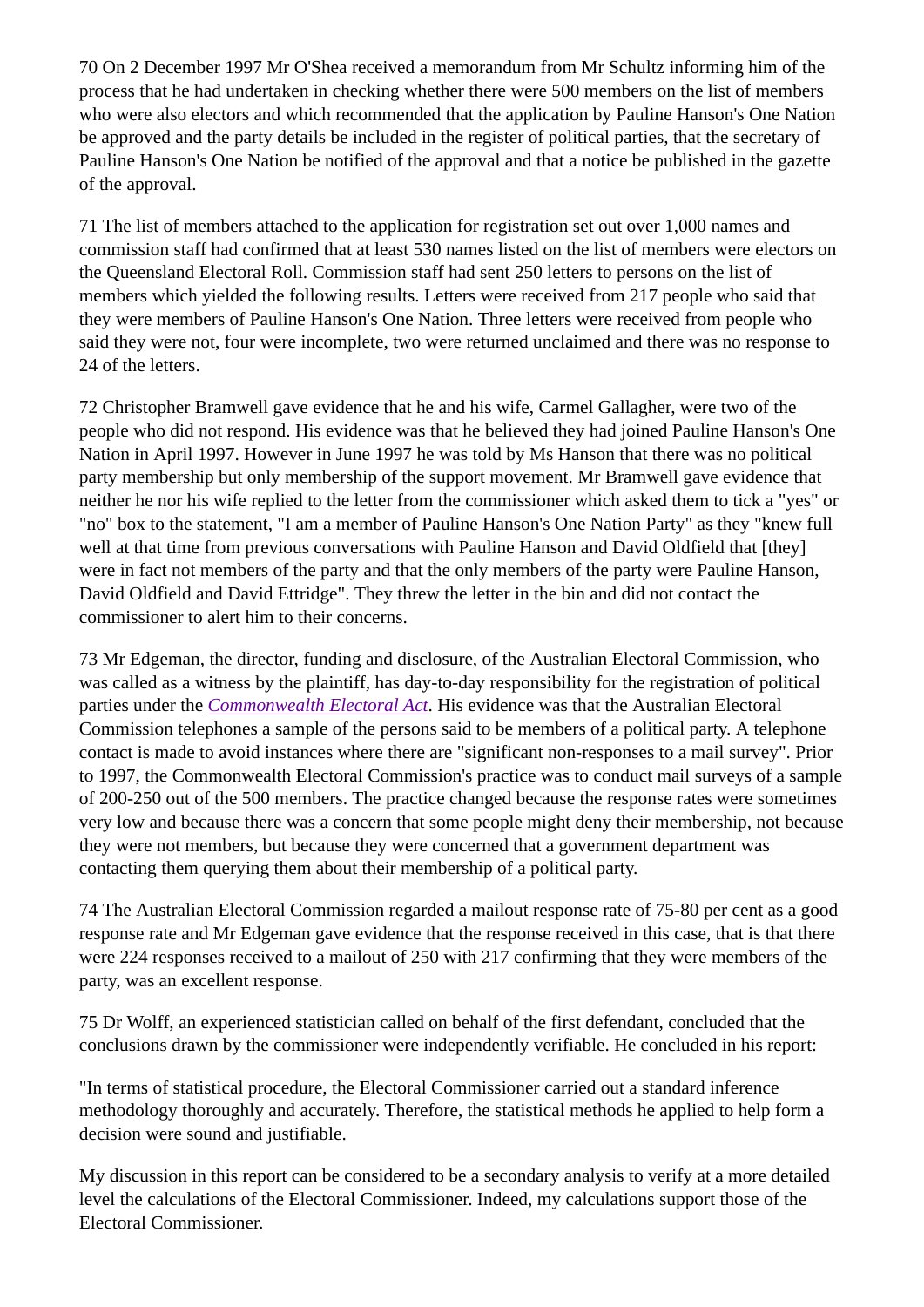#### **Conclusion**

In my opinion, there is strong evidence that there were at least 500 members of Pauline Hanson's One Nation party who were also eligible voters, based on the information in the original sample and in the raw data used by the Electoral Commissioner."

76 In light of the fact that there were in excess of 1,000 names on the list of members of whom at least 530 could be identified as electors in Queensland and that 217 of the 224 responses of the 250 people surveyed stated that the person was a member of Pauline Hanson's One Nation, Mr O'Shea was satisfied that there were at least 500 members of the political party seeking registration. There was no reason for him to be concerned that persons on the list were not members.

77 The question remains as to whether those persons who believed themselves to be members of Pauline Hanson's One Nation were members of a political party of that name. The evidence on this is inconsistent and so I have had to weigh all of the evidence and assess the competing inferences in reaching my final conclusion.

78 It was opened by Mr English of counsel on behalf of the plaintiff that the membership application forms of the political party did not conform with the constitutional requirements. Mr English said,

"When one looks at the membership application form which people were asked to complete, it does not accord with the constitution for Pauline Hanson's One Nation being what the plaintiff says is the Queensland party. It says in that document at 7(3) that, `The application form for membership shall be made in writing, signed by the applicant and the applicant's proposer and seconder shall be in such form as the Management Committee from time to time prescribes.' The membership application form which was distributed at the relevant times did not comply with that provision. Bearing in mind other than the first page of this document, the remainder is identical for what the plaintiff says is the Federal party. When one looks at the immediately preceding sub-clause, the application for membership is "shall be proposed by one member of the association and seconded by another member." No such documents have been disclosed in that regard."

But the case pleaded by the plaintiff at that time was that people who thought they were becoming members of the political party which was registered under the Queensland *Electoral Act* 1992 in fact became members of the political party registered under the *Commonwealth Electoral Act* or the Supporters' Movement. The statement of claim was then amended to allege that those people did not validly become members of the political party registered under the *Commonwealth Electoral Act* or the *Electoral Act* 1992 because of a failure to comply with cl.7 of the constitution.

79 Evidence was given by Andrew Carne, who set up the computer databases for the national office of Pauline Hanson's One Nation and who was an original subscriber to Pauline Hanson's One Nation Ltd, that between July and September 1997, David Ettridge said he needed to produce a list of 500 members to register Pauline Hanson's One Nation in Queensland. Mr Carne asked him how they could use the database which included people who were not members of the political party. Mr Ettridge said that it did not matter as "they are only public servants. They just want to see a list of names, they wouldn't check it out". This response was given in cross-examination and it was not put to him that Mr Ettridge had not made any such statement. Mr Carne printed out a full list of Queensland names which was given to Mr Ettridge who apparently then lost it and asked Mr Carne to explain by telephone to the office administrator, Claire Wright, in Sydney how to extract the Queensland names from the database. There was difficulty in extracting them so the entire Australian membership database was printed out.

80 In June 1997, Edward Briggs joined Pauline Hanson's One Nation. Soon afterwards he had a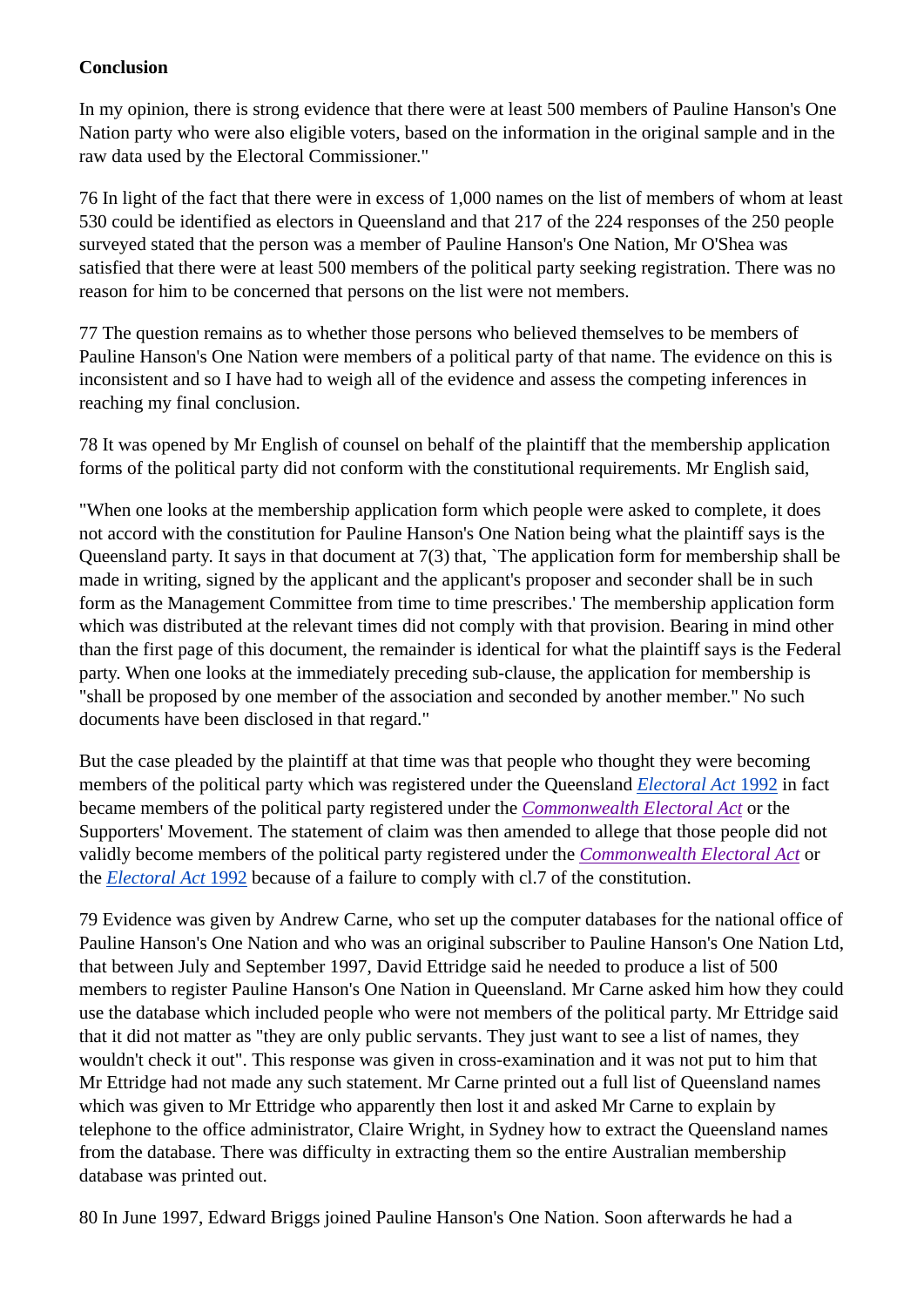conversation with Mr Ettridge about the Branch starter kit and the structure of Pauline Hanson One Nation Members Inc. Mr Ettridge told him that the structure had been designed with a number of safeguards in order to stop "whiteants". He said that the party was run by the company, Pauline Hanson One Nation Ltd, "which consisted of himself, Pauline Hanson and David Oldfield ... and that these people were the only members of the party." He said that Pauline Hanson Support Movement Inc was "designed to house people who wanted to support Pauline Hanson". He reiterated in a later telephone conversation that the political party only had three members. I did not find Mr Briggs a particularly reliable witness although I accept his explanation for contradictions between his affidavit sworn on 13 July 1998 and his affidavit sworn on 8 September 1998 that the former was drawn up for him by a firm of solicitors in haste and signed, not sworn, by him and that only when he later took the opportunity to read it did he realise it contained errors.

81 If this were the only evidence of these matters it would not be persuasive but it is consistent with the evidence of a number of other witnesses. Mr Briggs held a key position as the Treasurer of the Pauline Hanson Electoral Campaign Committee from 29 November 1997 until 28 February 1998 which suggests that he was likely to be knowledgeable about the organisation and its structure. Mr Briggs said a list of names had been given to him by Mr Jim Stewart, the South Brisbane area co-ordinator for Pauline Hanson Support Movement Inc, who told him he had been sent them by Mr Ettridge to assist in an application to register a Queensland political party. There is objective evidence that this list, containing names of members from throughout Australia, was faxed from the national office of Pauline Hanson's One Nation on 21 July 1997. The list is consistent with, and therefore adds credence to, the evidence given as to this list both by Mr Carne and Mr Briggs. Mr Stewart asked Mr Briggs to extract the names and addresses of all Queensland members and to compile a list for the purpose of the electoral registration on 15 October 1997 of a Queensland party. It would appear that the list given to the commissioner<sup>[72]</sup> does contain the names of Queensland members who are found in the list of Australian-wide members faxed from the Manly office on 21 July 1997.[73] Mr Briggs said that Mr Stewart then added some names to the list including that of Mr Briggs and that this list is the same as that produced to the commissioner.

82 It is necessary therefore to consider in some detail the organisations under the One Nation umbrella.

#### **What are the relevant organisations?**

83 Although a number of "members" appear to have been confused[74] about whether they joined the political party or the support movement and that confusion would appear to have been exacerbated by a number of misleading or incorrect statements made by various people apparently with knowledge and control in the organisation including Pauline Hanson, David Ettridge and David Oldfield all of whom appeared to have authority to speak on behalf of Pauline Hanson's One Nation, it appears likely that at least 500 people believed themselves to be members of Pauline Hanson's One Nation. Neither Ms Hanson, Mr Ettridge nor Mr Oldfield gave evidence in this matter in spite of evidence being led by the plaintiff of statements made by them about membership of the organisations, whether the political party or the support movement. Where there is no reason to disbelieve the evidence given by those witnesses, uncontradicted as it is by any oral evidence on the part of the second defendant, I would of course be inclined to accept the evidence of those witnesses that those statements were made to them. The second defendant says that the reason for not calling those witnesses was because certain matters were not open on the pleadings, in particular that the plaintiff did not allege that an application was made to register the Federal party. But whether the application was to register the Federal party or the State party, statements as to whether there were any members of the political party which the second defendant sought to register under the Queensland *Electoral Act* 1992 are relevant and admissible. It is my view open on the case pleaded to find that there was an application to register Pauline Hanson's One Nation, an unincorporated association, which did not have 500 members.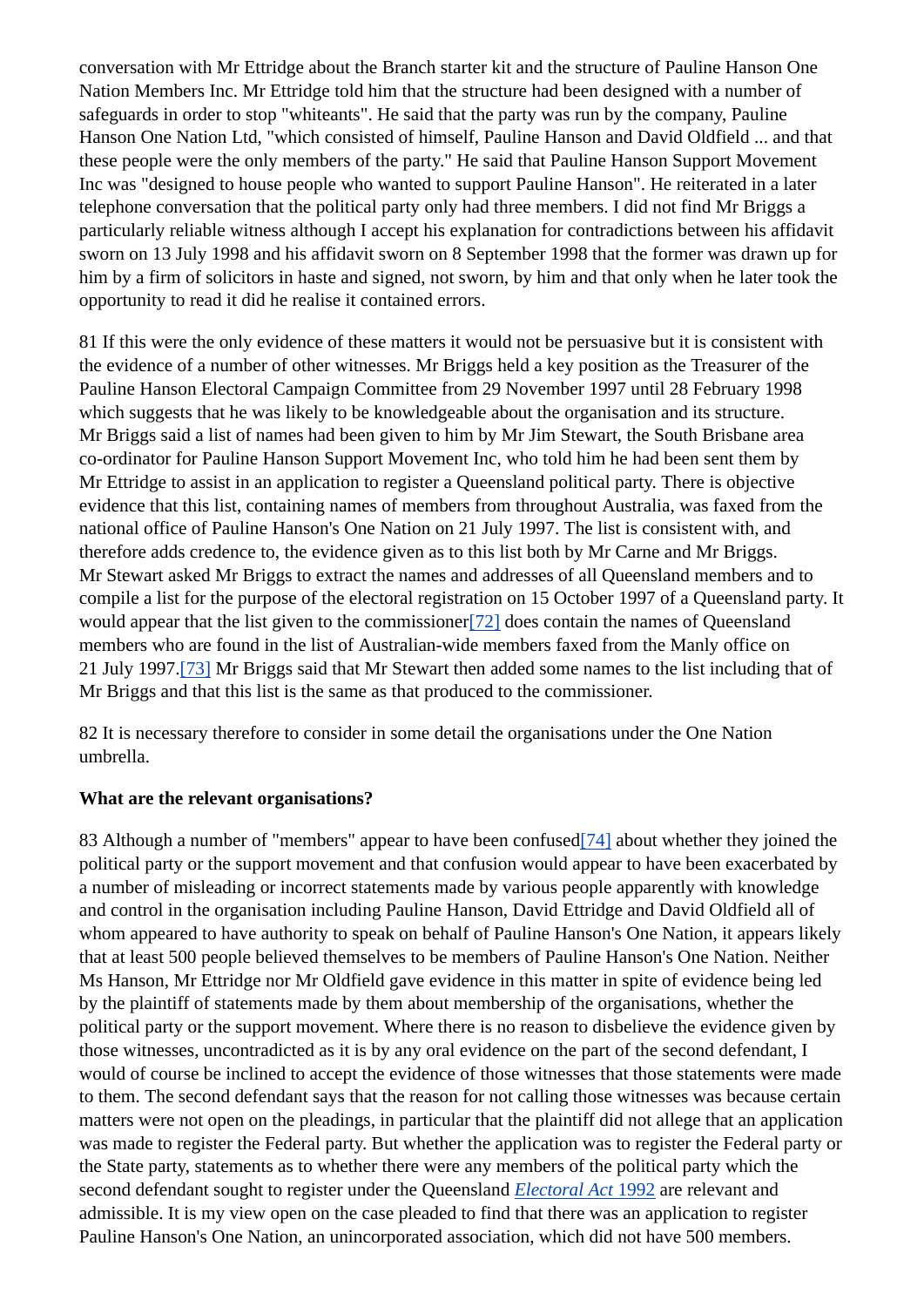84 Where relevant statements have been made by the plaintiff or his witnesses in their evidence and it is uncontradicted the consequence referred to above will follow. As the High Court observed of the well-known rule in *Jones v Dunkel*[75] in its recent decision in *G v H*;[76]

"... it is well settled that, in the course of the ordinary processes of legal reasoning, an inference may be drawn contrary to the interests of a party who, although having it within his or her power to provide or give evidence on some issue, declines to do so. Thus, for example, there may sometimes be an inference in civil cases that the evidence, if called, would not assist that party's case. ... In other cases, the failure to give evidence may result in more ready acceptance of the evidence for the other party or the more ready drawing of an inference that is open on that evidence."[77]

I would therefore be inclined to draw an inference that the evidence which is within the power of the second defendant to call to rebut evidence given by the plaintiff or his witnesses, would not assist the second defendant. However I have only done so where the evidence given by the plaintiff or in his case appears to be relevant and apparently credible.

85 From the evidence before the court it appears that there are at least three relevant organisations. The first is an incorporated association known originally as the "Pauline Hanson Support Movement Inc" ("the support movement") which later changed its name to Pauline Hanson's One Nation Members Inc ("One Nation Members"). Membership cost as little as \$5.00 and entitled members to membership of a non-political organisation which supported the aims and objectives of Pauline Hanson. As at 13 January 1997, it had 560 members and 28 branches. By 3 February 1997 it had 659 members. It was incorporated on 10 March 1997 with the model rules prescribed by the *Associations Incorporation Regulation* 1982 (Qld). It grew from an unincorporated association known as the Pauline Hanson Support Movement which was initiated on the Gold Coast in late 1996. Its original office bearers were Bruce Whiteside as President, Lindon Litchfield as Treasurer and Iris Whiteside as secretary. Shortly after incorporation its office bearers became Ms Hanson as President, Vice Presidents, Paul Trewartha and David Ettridge and Treasurer, Lindon Litchfield. Subsequently Mr Trewartha and Mr Litchfield resigned from their positions.

86 Its objects[78] were then said to be:

"1. To provide fund raising and advocacy support to the political endeavours of Pauline Hanson.

2. To provide localised human resources to support any candidate endorsed by Pauline Hanson for any election.

3. To assist any endorsed candidate with local fund raising and advocacy.

4. To remain a non political support organisation.

5. To identify from time to time and recommend suitable local candidates for endorsement by Pauline Hanson.

6. To discuss and put forward any ideas and issues for action and attention by Pauline Hanson and her endorsed candidates.

7. To remain inert in regard to Media and Media Interviews on any matters that are of a political nature.

8. To provide a system whereby the moods and the concerns of the people of an electorate can be measured and passed on to Pauline Hanson.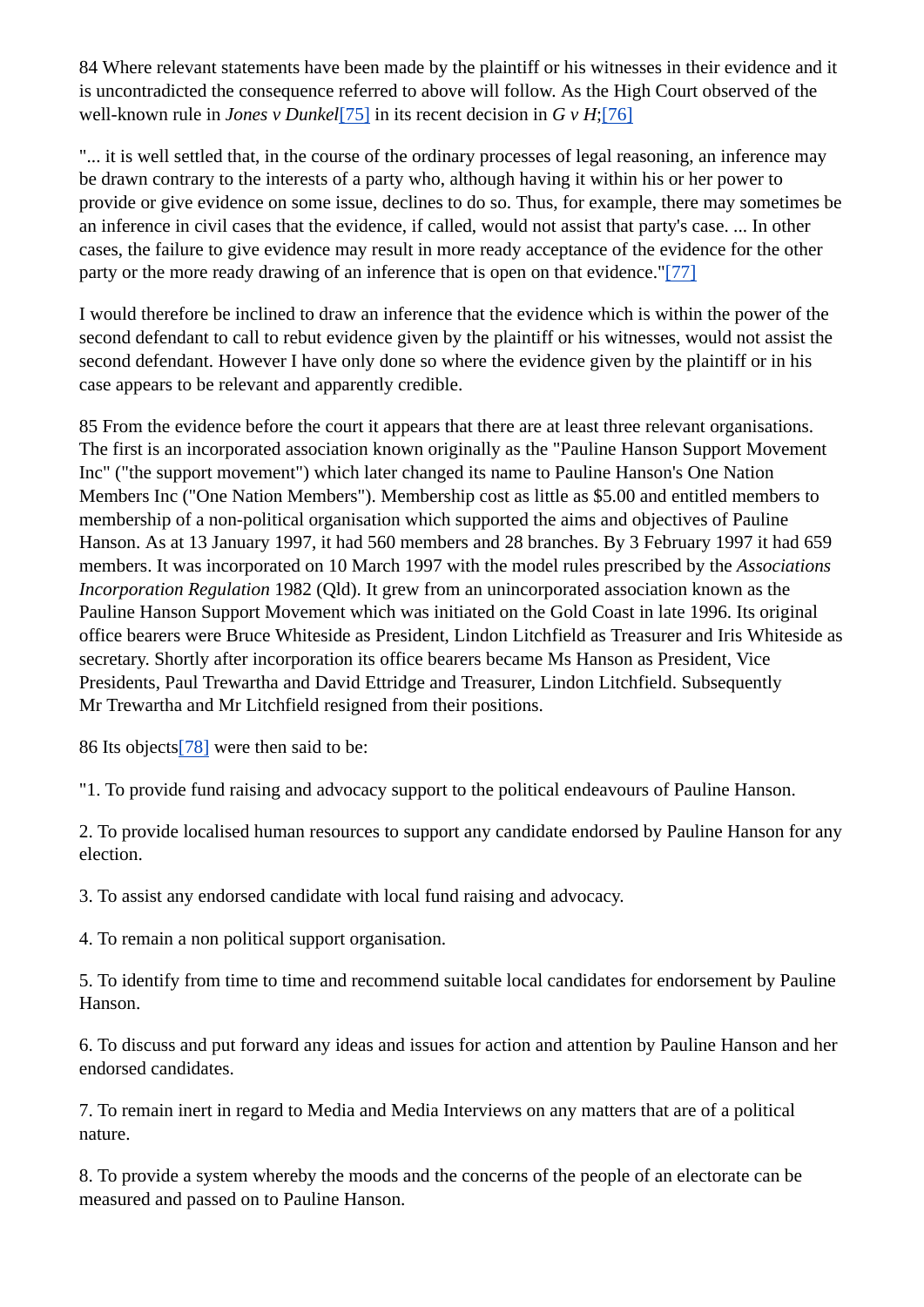9. To avoid offering support or endorsement and or public association and or attachment to any person in his or her pursuit of a political or public office at any Federal, State or Local Government level; other than a candidate endorsed by Pauline Hanson.

10. To take every care to avoid any association with any person whose past history or current activities that would cause adverse effect to the interests of Pauline Hanson's political endeavours.

11. To avoid direct speaking to or other forms of communications with all forms of Media on behalf of Pauline Hanson. (All questions or enquiries to be directed to Pauline Hanson or her appointed advisor).

12. To follow the correct channels and procedures for maintaining communications within the organisation."

87 In the constitution, the only class of members was said to be ordinary members whose number was to be unlimited. There was no limitation on the membership as to voting or eligibility for election to management committee positions.

88 On 24 May 1997, there was a meeting of the Pauline Hanson Support Movement National Management Committee where the minutes record the presence of Pauline Hanson, Paul Trewartha, Lindon Litchfield and David Oldfield as observer. The minutes show that Mr Trewartha was nominated and appointed as secretary<sup>[79]</sup> and that it was resolved that the new name of the organisation was Pauline Hanson One Nation Supporters Inc. It was resolved after being moved by Mr Ettridge that there would be two levels of membership.

"(1) One Nation members have full voting rights.

(2) Pauline Hanson One Nation Supporters have all rights of membership other than voting rights."

Another motion, moved by Mr Ettridge and seconded by Ms Hanson, was carried:

"That we move quickly to establish branches in each electorate of Australia and provide branch kits to create infrastructure"

The branches referred to are branches of the support movement. Mr Trewartha's evidence was that while he was secretary of the support movement, i.e. until 25 August 1997 there was only one membership application form to join the support movement but that there had always been two levels of support movement membership. However it should be noted that in early June 1997, Mr Trewartha filled out a membership application form for Pauline Hanson's One Nation and paid \$50.00 by cheque. On the application form, he described himself as the "Vice President PHSM National". When cross-examined about the application he gave the following evidence:

"Mr Trewartha, you thought it relevant, did you, that in stating previous relevant experience you were - your association with the unincorporated entity - sorry, with the support movement should be mentioned?-- No, it was purely a case of this was a rhetorical type request. This was asked by me by Lindon Litchfield who was the national treasurer who had been instructed by David Ettridge to get everybody to fill these in and sign their undated registrations, of which I did, and I forwarded him a cheque for \$50 and I put in there that I was the national vice president of Pauline Hanson Support Movement, which I am.

I see?-- Or was.

Mr Trewartha, you didn't seriously think, did you, that you were making another application to join a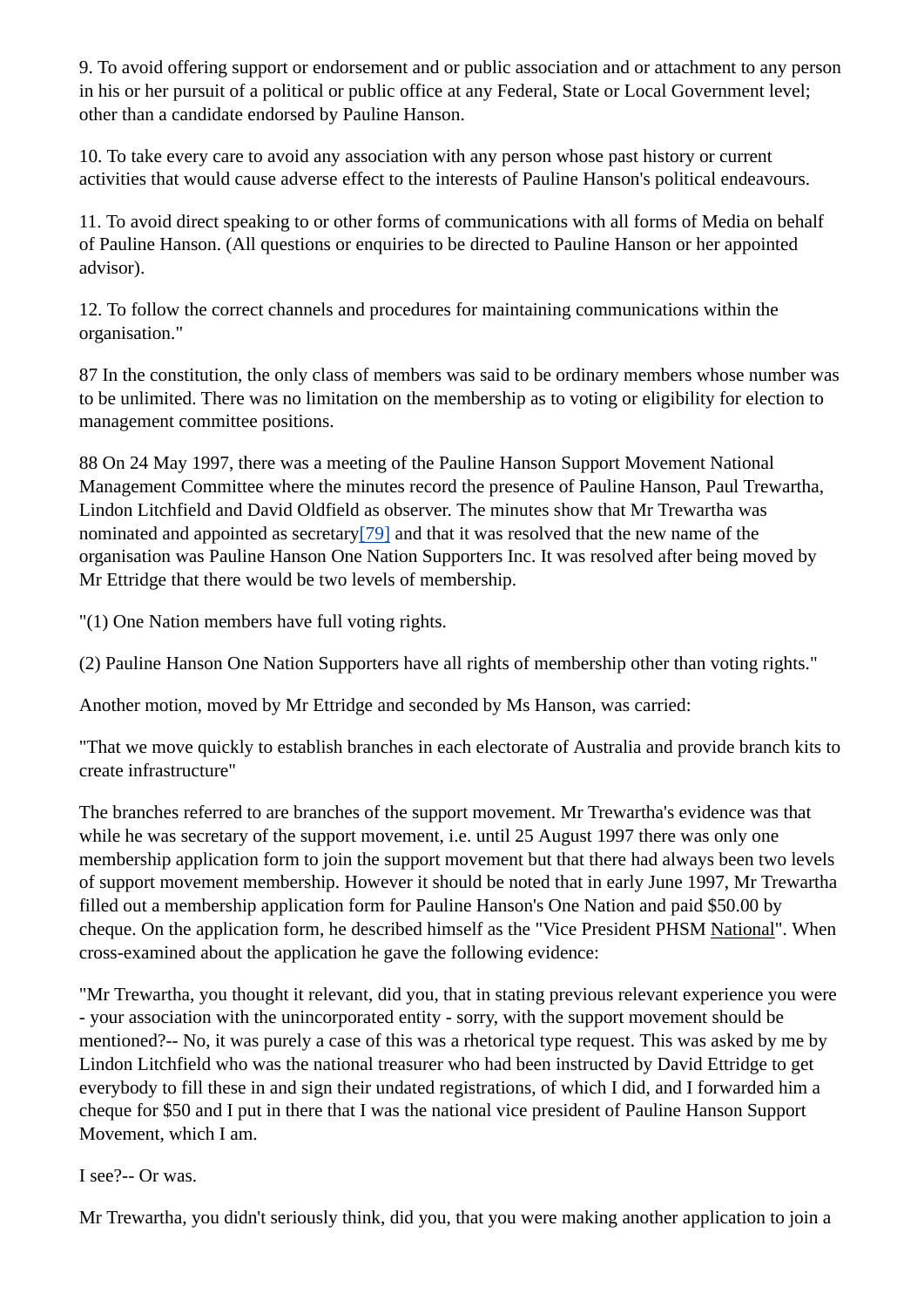body which you were already a member when you filled this in?-- All I was doing was paying my affiliation fee.

You paid a fee to join the -----?-- I wouldn't even be sure of that. We - I started this whole organisation, so why would I be paying a fee to myself? Maybe I would pay a fee of \$5. I can't remember. I probably did if we checked the records, but this was to - you have to pay \$40 in what was requested from the national management committee of Pauline Hanson Support Movement in the form of David Ettridge who requested these things be done of every member, so I automatically complied when requested by David - by Lindon Litchfield to do so."

89 It was noted in the minutes of the meeting of 24 May 1997 that the resolutions to change the name and to change the classes and rights of members would require a general meeting's confirmation for acceptance by the chief executive of Consumer Affairs. These resolutions could not be effective without a resolution passed by a general meeting of the organisation in accordance with its own constitution or Part 4, Division 3 and Part 5[80] of the *Associations Incorporation Act* 1981.

90 In any event, as the second defendant said in its submissions, the allegation as to two levels of membership of the support movement is in the end irrelevant in determining whether or not Pauline Hanson's One Nation had the requisite number of members.

91 On the same day, 24 May 1997, Ms Hanson, the political movement One Nation and Pauline Hanson's Support Movement Incorporated were parties to a licensing agreement, whereby Ms Hanson and One Nation agreed to allow Pauline Hanson's Support Movement Inc to use the words `One Nation' in its new name which was then proposed to be Pauline Hanson's One Nation Supporters. It appears that this name was then used. A notice dated 11 September 1997 with regard to the Annual General Meeting of the association, for example, was on letterhead describing it as the Pauline Hanson Support Movement Inc to be known as Pauline Hanson One Nation Supporters.

92 A newsletter published in June 1997 described the organisation as Pauline Hanson Support Movement Inc to be known as Pauline Hanson One Nation Supporters. In the newsletter, membership was described as follows:

#### "GOLD COAST BRANCH

At the last committee meeting on the Gold Coast, we decided we should emphasize our identity as the Pauline Hanson Supporters. We also agreed to act as Coordinating Committee for the South East Queensland region of Pauline Hanson's ONE NATION. The Head Office of Pauline Hanson ONE NATION is situated in Sydney and David Ettridge has been appointed National Director, and our President, Paul Trewartha, has been appointed Vice President of the National Pauline Hanson Support Movement to be known as Pauline Hanson ONE NATION Supporters.

Those who have paid the \$5 registration to the Pauline Hanson Support Movement will be reclassified as members. However if you wish to become a member of Pauline Hanson's ONE NATION, please write to PO Box 2000, Manly NSW 2095 for an Application Form or phone **1902 920001** for the cost of a local call.

#### **We wish to remind Members that the revised annual fee is \$10.00 per couple, \$5.00 per single and is now due for the 1997 - 1998 year (see Membership Form attached).**"

A membership form for Pauline Hanson Support Movement Inc - Gold Coast Branch was found on the second page of the newsletter. The newsletter clearly shows that there was a form for applying for membership of Pauline Hanson's One Nation but not necessarily that the form was adequate for its purpose or that there were any members.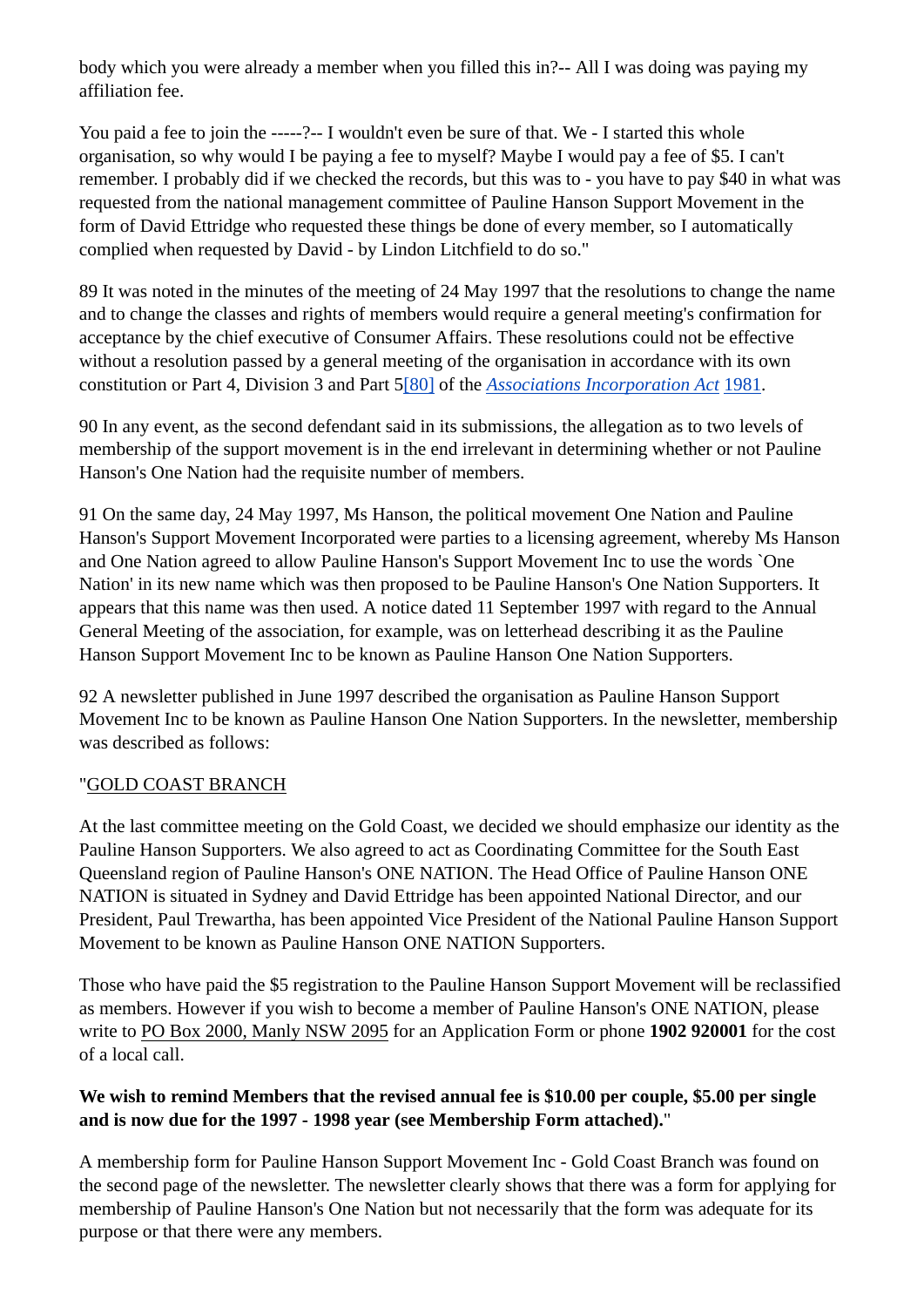93 On 1 July 1997, the Support Movement notified the relevant government department of a change of constitution to conform with the new model rules but did not notify of any change of name and any change in the classes or rights of members.

94 On 30 September 1997, Ms Hanson as President of the "Pauline Hanson Support Movement Incorporated" sent a letter to "all One Nation Branches" saying:

"Before the launch of One Nation, Pauline Hanson Support Movement Branches were forming all over Australia. The cost of joining the Support Movement was \$5.00. That \$5.00 membership fee, since the launch of One Nation on 11 April 1997, does not carry with it any voting rights. Only when a person becomes a member of One Nation do they have any voting rights.

This has created confusion in many branches and with members.

It is also my concern that One Nation will not make an impact at the next election unless we have sufficient financial funding.

This is to inform you that, upon receiving this letter; the \$5.00 membership fee must cease. Members can only be signed up as members of One Nation at -

\$50.00 per couple, \$40.00 single; and

\$25.00 per couple, \$20.00 single (pensioners and self-funded retirees)

From these membership fees, the branches are to retain 20%. The remaining 80% is to be forwarded to One Nation in Sydney. All membership cards will be issued and receipted by the National office. Membership names for your area can be accessed by postcode as required.

Please ensure that everyone who has paid \$5.00 in the last year has this amount deducted in full from their One Nation membership if they choose to upgrade.

I hope this meets with your approval. If you have any concerns, please get in touch with One Nation office in Sydney on (02) 9976 0283. This matter will be discussed in full at the Annual General Meeting being held on 4 October 1997."

95 At the next meeting of the National Management Committee of Pauline Hanson Support Movement Inc held on 4 October 1997, Mr Trewartha and Mr Litchfield moved a motion which was carried revoking the motions passed on the 24 May meeting changing the name and creating two levels of membership. The minutes record:

"President Pauline advised the meeting she had requested David Ettridge to advise Branches as far back as six weeks prior to raise the question of discontinuing \$5.00 membership fees as the amount was out of balance with the political party fees and was causing much confusion and that she was seeking a resolution to the problem.

Discussion ensued in the vane [*sic*] of the need to perhaps wind up PHSM INC. advise [*sic*] was tabled that this would require the calling of a general meeting with a minimum of 14 days notice.

David Ettridge advised that he had already mailed out a letter to Branches setting out the President's concerns.

Ron Paddison spoke of the need to proceed with the AGM set down for four o'clock to day as the elected office bearers would be the people responsible for winding up if that decision was taken.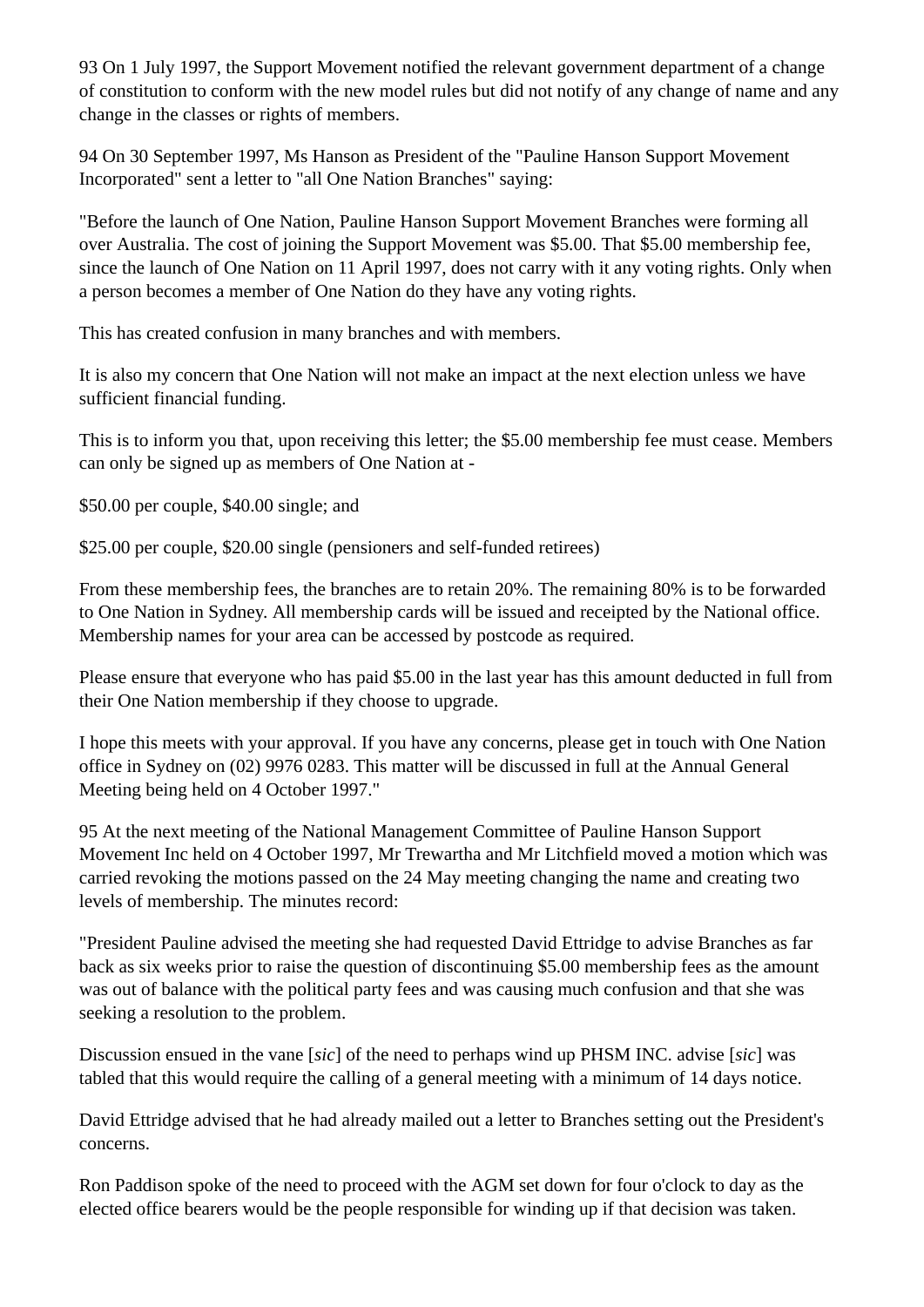The meeting agreed that President Pauline would make a statement in lieu of putting the motion on the AGM agenda for a name change."

In addition, the question of fielding candidates in Queensland was discussed.

96 On 15 October 1997 Ms Hanson lodged the application to register Pauline Hanson's One Nation under the *Electoral Act* 1992.

97 On 28 November 1997 Ms Hanson sent a notice to all branches of the support movement referring to a restructure of the support movement to bring it under the umbrella of One Nation. The notice said inter alia:

"The changes proposed will allow for all membership to be contained in the PHSM Inc which will be renamed as Pauline Hanson's One Nation (Membership) Inc. Other plans such as the appointment of Liason [*sic*] Officers will improve and localise administration and communications. Also we will formalise agreements between the several legal entities which will strengthen and provide clear understandings and responsibilities of each. This will result in removing any confusion that exists so you will all have a clear understanding of the structures that have been created to protect us from our opponents."

98 A notice of special general meeting for 14 December 1997 was tendered which listed the following items of business:

"1. Consider Name change from PAULINE HANSON SUPPORT MOVEMENT Inc. to PAULINE HANSON'S ONE NATION Members Inc.

2. Consider variation of membership fees to align with Pauline Hanson's One Nation Political Party membership fees including concessional fees.

3. Confirm criteria for Branch Office Bearers Eligibility.

4. Confirm National Management Committee's decision to appoint regional liaison officers in lieu of establishing State Divisions.

5. Authorise the National Management Committee to negotiate an agreement with PAULINE HANSON'S ONE NATION (Political Party) and PAULINE HANSON'S ONE NATION Limited (Company)"

At that special general meeting a resolution:

"that application be made to the Consumer Affairs Chief Executive Officer to change the name of the association from the current name to "PAULINE HANSON'S ONE NATION Members INC"

was carried unanimously. Another resolution was carried that, "Branch Office Bearers must be Financial Members of Pauline Hanson's One Nation Political Party".

99 This was not only after the application to register Pauline Hanson's One Nation was made;[81] but also after it was registered[82] as a political party in Queensland. It does not assist in showing that the political party had members but it does assist in showing that written and oral statements made prior to 14 December 1997 that office bearers of the support movement (later One Nation Members) had to be members of the political party, Pauline Hanson's One Nation, were made and that those statements were incorrect.

100 The support movement's name was changed to Pauline Hanson's One Nation Members Inc on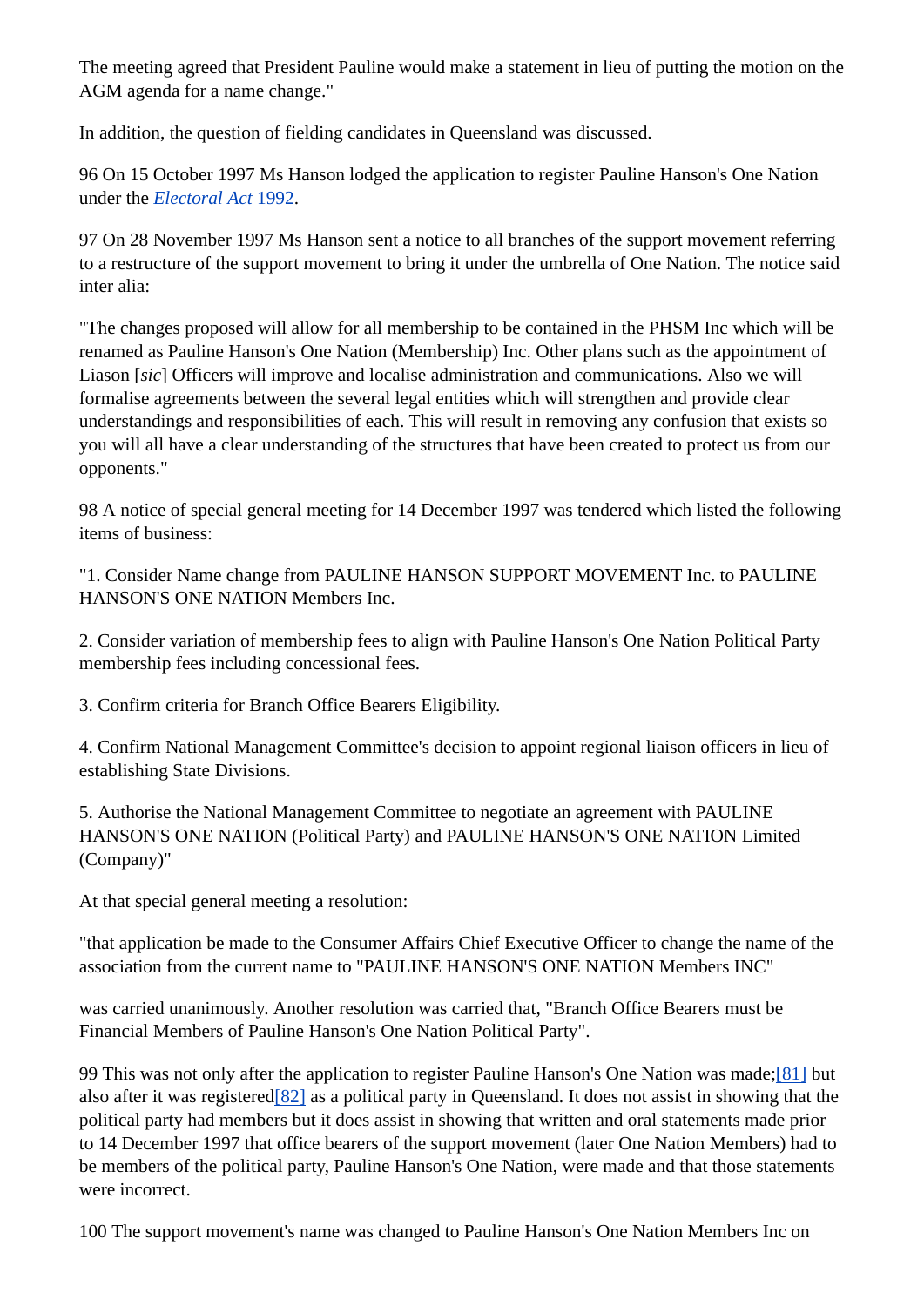3 February 1998. It is a registrable Australian body[83] under the *Corporations Law* s.360(1), which enabled the use of the name of the association incorporated under the *Associations Incorporation Act* 1981 to be used nationally. The change of name was registered with the Australian Securities Commission on 24 February 1998. It is hard to understand why the support movement's name was changed to Pauline Hanson's One Nation Members Inc unless that organisation contained the members of Pauline Hanson's One Nation.

101 This association had a constitution and detailed by-laws setting out the structure of the association, membership, branches and rules. I shall refer to these in greater detail later.

102 The second relevant organisation is a political party called "Pauline Hanson's One Nation" ("the political party"). This political party was originally a body styled a political movement known as One Nation which was launched in Ipswich on 11 April 1997. As I have already noted, this organisation was still referred to as One Nation by David Ettridge in a legal document to which it was a party[84] on 24 May 1997.

103 The annual membership fees for the political party were said to be \$40.00 for a single membership and \$50.00 for a couple, and \$20.00 for a single pensioner or self-funded retiree membership and \$25.00 for a couple. However, no member with authority to speak on behalf of the party came forward to give evidence that the payment of such a fee resulted in actual membership of the political party, when it was clearly within their power to do so. The application form for membership of Pauline Hanson's One Nation with which the fee was paid asked for the person's name and address but not for a nominator and seconder as required under its rules.[85]

104 On 13 April 1997, Mr Carne applied to join Pauline Hanson's One Nation and was issued with a membership card dated 14 April 1997. In May 1997, he was appointed by Mr Ettridge, styling himself National Director of Pauline Hanson's One Nation, as honorary "Branch Convenor in Victoria for the Pauline Hanson Support Movement". From about April until June 1997, Mr Carne set up a four station computer network at the headquarters of Pauline Hanson's One Nation at Level One, 15 The Corso, Manly in New South Wales. He also created a membership data base which included the sequence number, membership number, full name and address, status, telephone number, post code, State, membership fees paid and anniversary date. He was responsible for the maintenance of the data base until February 1998.

105 In June 1997, Mr Ettridge said to Mr Carne words to the effect:

"Let me explain to you the true nature of the structure of Pauline Hanson's One Nation. All the `members' who pay a fee are not really members of the political entity. The only `true members' who have voting rights or any position in the `political entity' are the `elected candidates' only. This means we have full control of the organisation. If an elected candidate does not go along with what we say or direct them to do, we shall simply disendorse them."

Mr Ettridge drew him a diagram giving effect to this view. This was repeated by Mr Oldfield on the following day. Mr Ettridge and Mr Oldfield scoffed at the idea that members of the Chinese community would be able to join Pauline Hanson's One Nation in sufficient numbers to have her removed because they had total control and no-one would be able to remove them or Ms Hanson.

106 It is certainly clear that apart from any question of the membership of Pauline Hanson's One Nation, its management committee exercised strict control over the organisation. Clause 16 of the Constitution of Pauline Hanson's One Nation provides:

"Membership of Management Committee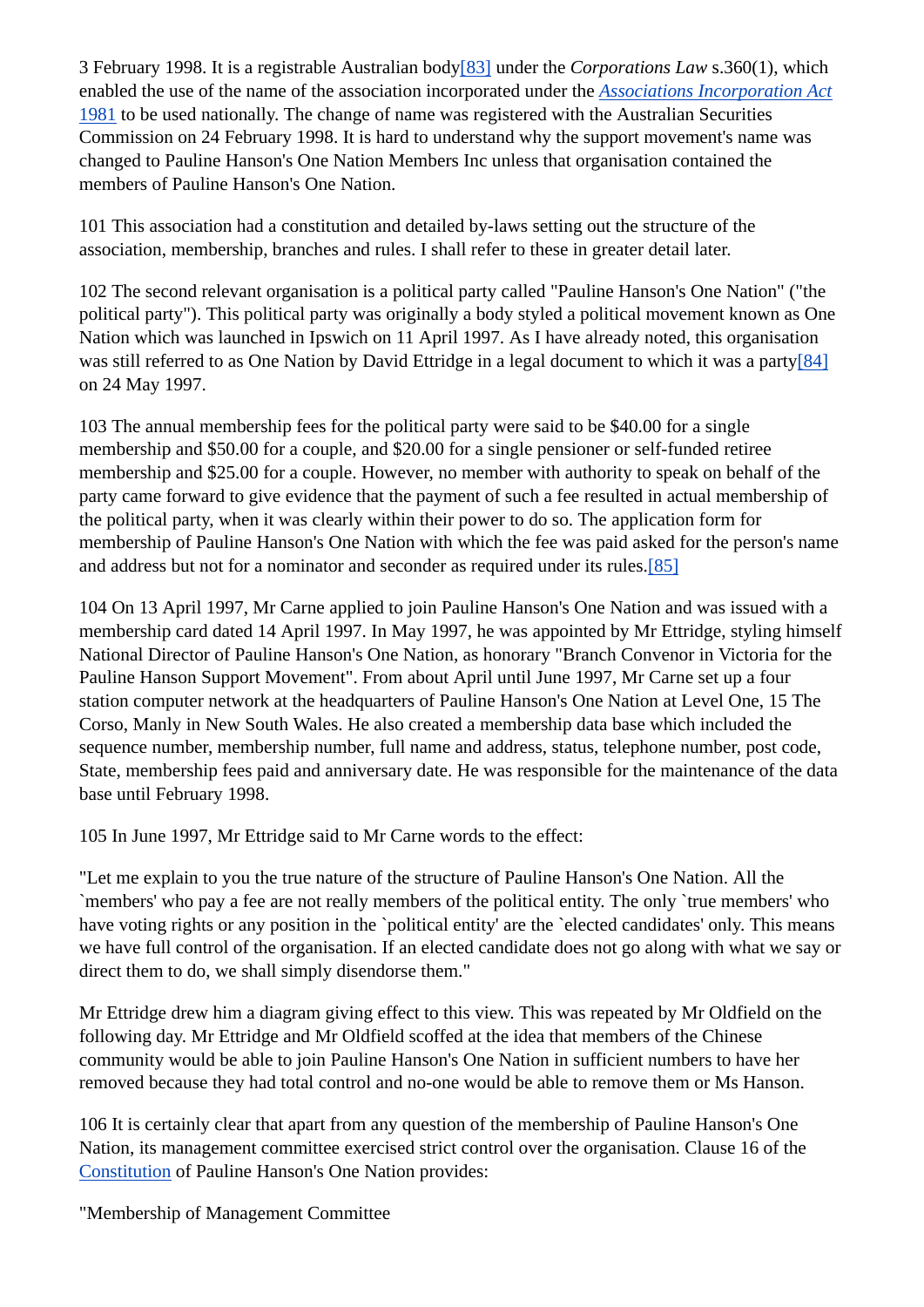16(1) The Management Committee of the association shall consist of a President, Vice President and Treasurer, all of whom shall be members of the association, and such number of other members at any time elected by a majority of the Management Committee.

(2) At the general meeting of the association, all members of the Management Committee for the time being shall retire from office, but shall be eligible upon nomination for re-election.

(3) The election of officers and other members of the Management Committee shall take place in the following manner:

(a) any 2 members of the Management Committee shall be at liberty to nominate any other member to serve as an officer or other member of the Management Committee;

(b) the nomination, which shall be in writing and signed by the member and the member's proposer and seconder, shall be lodged with the secretary at least 14 days before the annual general meting at which the election is to take place;

(c) a list of the candidates' names in alphabetical order, with the proposers' and seconders' names, shall be posted in a conspicuous place in the office or usual place of meeting of the association for at least 7 days immediately preceding the annual general meeting;

(d) balloting lists shall be prepared (if necessary) containing the names of the candidates in alphabetical order, and each member present at the annual general meeting shall be entitled to vote for any number of such candidates not exceeding the number of vacancies;

(e) should, at the commencement of such meeting, there be an insufficient number of candidates nominated, nominations may be taken from the floor of the meeting."

In this way, the only people with control over the political party were the members of the management committee, Ms Hanson, Mr Oldfield and Mr Ettridge. It is they alone who had the power to admit members to the political party.[86]

107 Mr Ettridge often said to Mr Carne:

"We are not a political party; a party is where you wear funny hats and have balloons and streamers, and that is what makes us different."

108 Mr Carne gave evidence that he printed off a copy of a letter from the database apparently written by Mr Ettridge to a Daryll Kelly which stated:

"One Nation is structured as follows:

1. We have been registered by the Australian Electoral Commission as a political party. Pauline is the President and I am the Secretary. The only members of this structure are Pauline and all elected candidates.

2. We also have a Company structure called Pauline Hanson's One Nation Limited which administers the activities of the political party through the National office. I am the National Director. Neither Pauline or David Oldfield are paid by this Company.

3. We also have the Support Movement which is being renamed `Pauline Hanson's One Nation (Membership) Incorporated'. This Company contains all the branches, membership and membership activities. Branches select candidates, conduct campaigning, contribute to policy development, conduct fundraising and election support for the candidate.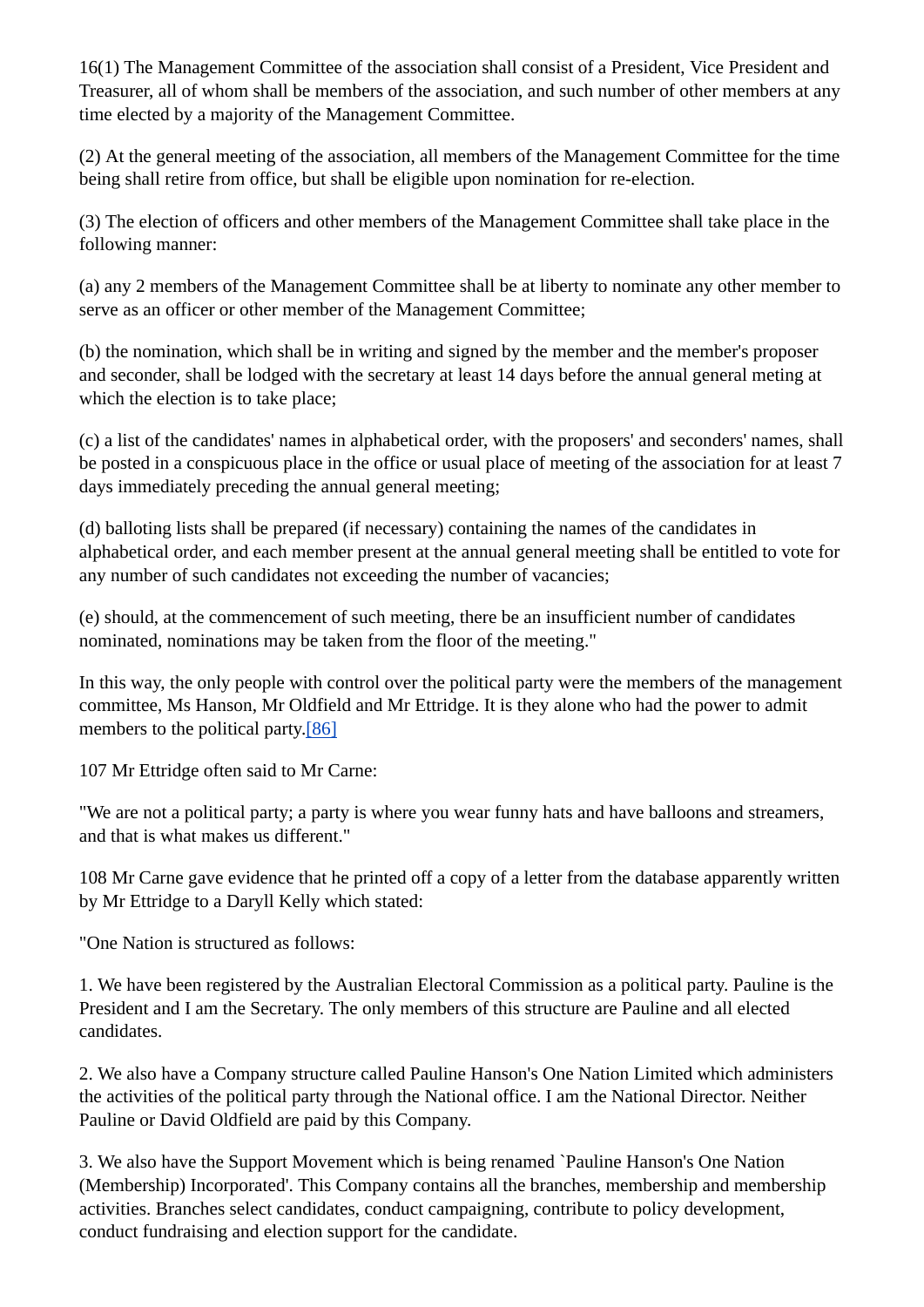The above structure is confidential and is not for distribution. It is constructed in this manner to provide protection for the political party and make each module a self contained entity, which if attacked by unfriendlies will not contaminate the other modules.

Please be discreet in conveying this information to anyone who does not need it and do not photocopy it for distribution.

Thanks for your continuing support."[87]

There is no evidence other than its appearance that the letter was written by Mr Ettridge but on the other hand he did not take the opportunity to give evidence to deny it. It is consistent, at least in part, with the letter under the hand of Pauline Hanson sent to "all One Nation branches" by Mr Ettridge on 30 September 1997. Mr Kelly was not certain that this was the letter he received but he did receive a similar letter about the structure of the party from Mr Ettridge in about November 1997. At that time Mr Kelly was "president of the Ipswich branch of the One Nation party." In the circumstances, I accept that the letter was written by Mr Ettridge.

109 Meanwhile in Queensland, Alfred Dennis, a retired member of State Parliament, organised a public meeting in the Hervey Bay region on 3 April 1997 where Ms Hanson addressed 1000 people. At Ms Hanson's request, Mr Dennis became a regional organizer and formed branches at Hervey Bay, Burrum Heads and Maryborough. At the first meeting of the Hervey Bay branch held on 8 May 1997, Ms Hanson addressed the meeting by speaker phone and congratulated those present for joining the first branch of the One Nation party. Prior to that meeting, Mr Ettridge sent Mr Dennis a bundle of membership application forms for Pauline Hanson's One Nation. Shortly after the meeting, Mr Ettridge telephoned Mr Dennis and said that Ms Hanson had misinformed the meeting and that the membership that people had subscribed to was that of the Pauline Hanson Support Movement Inc and not the political party. His evidence was, "Mr Ettridge told me that the executive never intended to form any branches of the political party as the party was not going to be a democratic organization and only had three members, Pauline Hanson, David Oldfield and David Ettridge ..." Mr Dennis wrote a letter of complaint about this matter to Ms Hanson on 27 June 1997. I accept Mr Dennis's uncontradicted evidence of the conversation he had with Mr Ettridge.

110 In New South Wales, Peter Archer, who gave evidence in the plaintiff's case, organised a well-attended public meeting in Newcastle on 30 May 1997 to raise support for Ms Hanson. All of Mr Archer's affidavit was objected to by the second defendant on the grounds of relevance but, with the exception of all of paragraph 11 (except the last sentence) which was ruled inadmissible at the trial, I regard the rest as relevant. I should say, however, that I attached no weight to paragraph 7 or the annexure PA3 as the information in PA3 did not appear to be reliable. It said, for example, that membership of "Pauline Hanson's One Nation Support Movement" did not carry voting rights at branch meetings and did not entitle recipients to be nominated as office bearers. For reasons I have set out, this does not appear to have been true. It was submitted by the second defendant that Mr Ettridge's action in returning the document in the form in which it was returned was not the conduct of someone who considers that there was no party, or that the party has only one or only three members. However if this was the case, he could easily have given evidence to that effect.

111 On 25 June 1997, Mr Ettridge, styling himself the National Director of Pauline Hanson's One Nation, confirmed by letter the appointment of Mr Archer as honorary regional liaison officer in the Newcastle-Hunter region of Pauline Hanson's One Nation. Part of his role was said to be to assist new branches to start up. He was then sent a branch starter kit for Pauline Hanson's One Nation Supporters Inc. It should be noted that this was never the name of the organisation but was the name proposed to be used after the licensing agreement was signed in May 1997. The branch starter kit contains instructions entitled "[t]he first steps to starting a new branch". One of the objectives was said to be to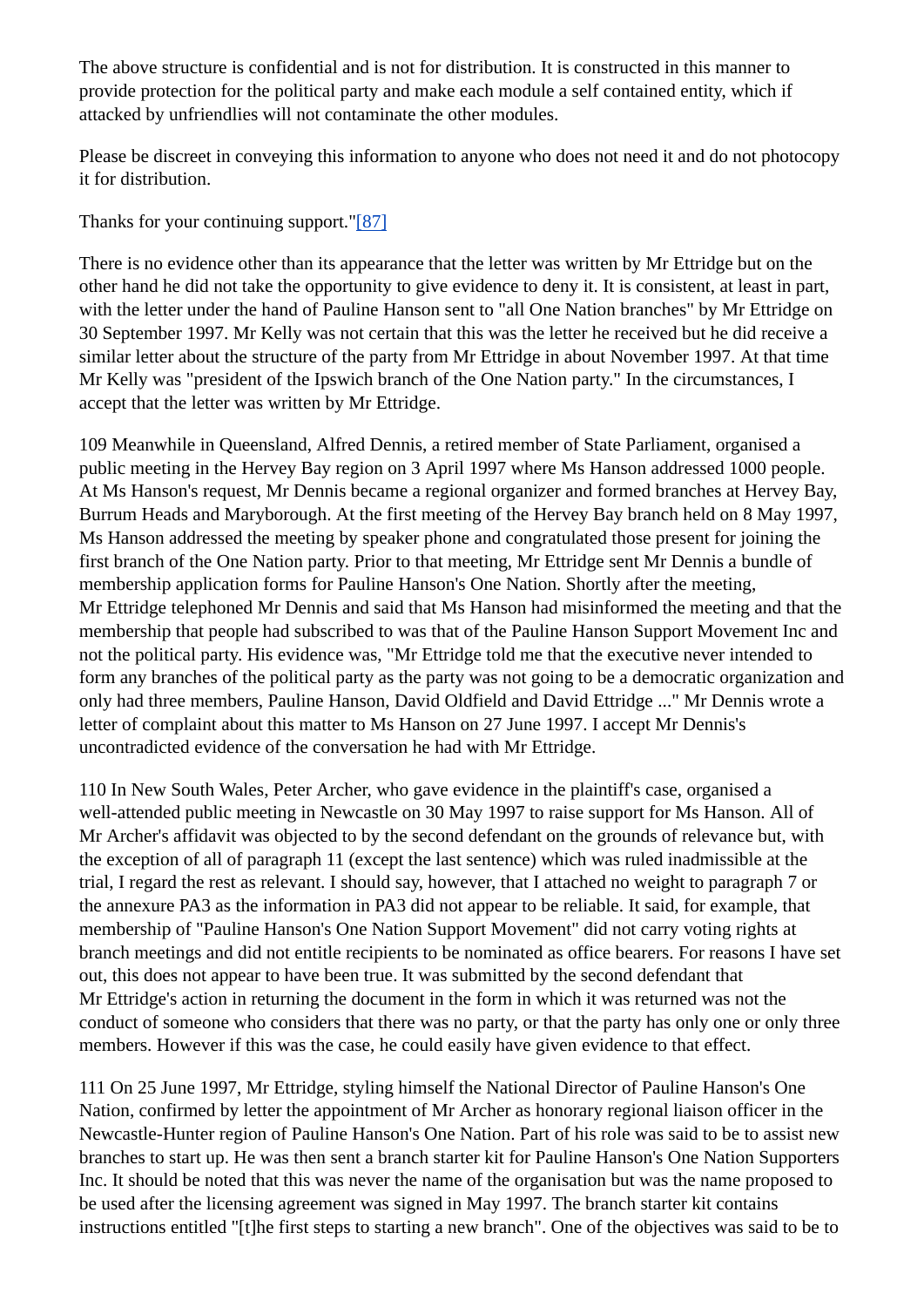recruit members both of the Support Movement and Pauline Hanson's One Nation.

112 Paragraph 10 of the Branch Starter Kit[88] used prior to the application for registration of Pauline Hanson's One Nation tendered in evidence and relied upon by the second defendant in its submissions, explained two forms of membership which were membership for One Nation or membership for the Pauline Hanson Support Movement as follows:

"The TWO forms of membership are:

#### # ONE NATION

This membership is of the political party and entitles members to full voting rights at branch meetings. Although One Nation membership is processed and managed by the National Office the income will be devoted to the conduct of the National Office and the Federal election campaign. Some of this income will be redirected at election time to support local candidates.

The One Nation database and membership renewals will be managed by the National Office.

#### # PAULINE HANSON SUPPORT MOVEMENT @ \$5.00

This level of membership allows entry to branch meetings and all activities of the branch but will not allow voting rights. This membership database and renewals are managed at branch level."

113 There is no basis in the constitution of either organisation to believe this was the case. The constitution of Pauline Hanson's One Nation says nothing about the support movement. There is nothing in its constitution or rules to suggest it has a branch structure. It is reasonably clear when paragraph 10 is read as a whole that "branch meetings" is intended to refer to branch meetings of the support movement. I was not referred to any section of the constitution or by-laws of the support movement which carried on such restriction on voting rights nor could I find any. There is nothing to that effect in the model rules. Attached to the model rules put in evidence there was a document entitled "By-Laws - Pauline Hanson Support Movement to be interpreted in conjunction with rules".

By-Law 1 says that:

"The Association comprises members who are registered with the association by payment of a membership fee. The Association is incorporated in Queensland and registered with the Australian Securities Commission."

There are no classes of members but according to clause 4 of the constitution, there are only ordinary members. Clauses 3-6 deal with the formation of branches of the support movement. They provide:

"3. The Association will establish Branches throughout Australia as required to service and administer the members of the Association in a particular locality and the members in that locality will be assigned to that Branch.

4. All Branches will operate according to the Rules of the Association and the By-Laws (Branch) as in Chapter 3 below.

5. The Association will, from time to time, devolve certain of its powers and functions to the Branch which will be specified in the By-Laws (Branch).

6. A Management Committee, elected from among the members in the Branch in accordance with the By-Laws (Branch), will administer and manage the Branch, its funds, assets and property subject to those rules and the requirements of the National Management committee."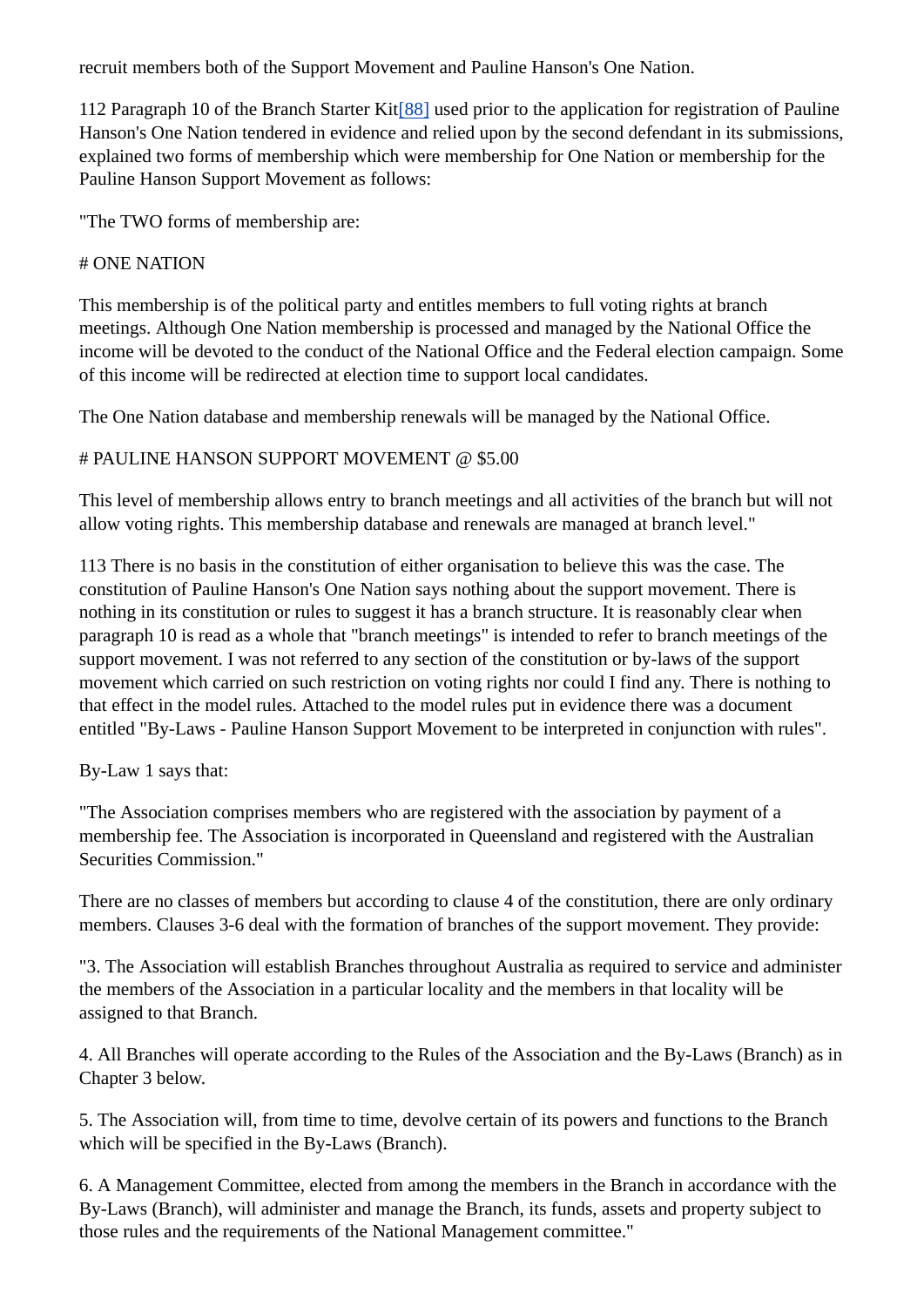114 Chapter 2 of the by-laws deals with branches. Clause 8 of[89] Chapter 2 deals with membership of the management committee of branches and provides:

"8. The Management Committee shall consist of a President, not more than three Vice-Presidents, a Secretary, a Treasurer, comprising the officers of the Branch, and such number of the Branch Management Committee members as a general meeting of the Branch may appoint or elect. The President of the Association will be ex officio members [*sic*] of the Management Committee and the immediate past President will be an ex officio member for the period of a year after presiding. All elected members of the Management Committee must be members of the Branch. All ex officio members will be full members of the Management Committee and have full voting rights."

115 There is no provision that membership of Pauline Hanson's One Nation entitles members to full voting rights at Branch meetings or that membership of Pauline Hanson Support Movement Inc allows entry to branch meetings and all activities of the Branch but will not allow voting rights. The only change to that occurred on 14 December 1997 (after Pauline Hanson's One Nation was registered) when, as I have previously found, Pauline Hanson's Support Movement Inc in general meeting resolved that "Branch office bearers must be Financial Members of Pauline Hanson's One Nation Political Party." The statement contained in Ms Hanson's letter of 30 September 1997 that the \$5.00 membership fee does not carry with it any voting rights and that only when a person becomes a member of One Nation do they have any voting rights, does not set out the true position.

116 There were different application forms to join Pauline Hanson's One Nation[90] and Pauline Hanson's One Nation Supporters.[91] The significant difference in the membership application forms was the membership fees. The membership fee to join Pauline Hanson's One Nation Supporters was \$5.00 per person, while the annual membership fee for Pauline Hanson's One Nation was said to be:

"· Single \$40.00 Couple \$50.00

· Pensioner and Self-funded Retiree - Single \$20.00 Couple \$25 per annum"

117 In late June 1997, Ms Hanson told Christopher Bramwell and his wife, Carmel Gallagher, who believed they had joined Pauline Hanson's One Nation on the evening of its launch without filling in application forms, that she would always be leader of the party and the members would only be part of a supporters' group so they would not be able to vote her out. She said that she, Mr Oldfield and Mr Ettridge were in control of the party. Mr Bramwell was not cross-examined on this evidence although objection was taken as to its relevance. This evidence, however, is relevant to the case pleaded by the plaintiff. It shows the belief of Ms Hanson who was the President of Pauline Hanson's One Nation as to membership of that political party. It rebuts the inference the second defendant asked the Court to draw that the auction of a membership card of Pauline Hanson's One Nation at its launch in April 1997 is inconsistent with the notion that there were only three members of the political party.

118 On 19 July 1997, Mr Ettridge told David Graham, who was employed as Media Liaison Officer in Victoria and worked full time for what he believed was the party organisation and who believed himself to be a member of Pauline Hanson's One Nation as he had completed a membership application form and paid \$40.00 in membership fees, that there was no party, there was only the support movement and if people who were ringing wanting a copy of the constitution of the party they thought they had joined, then "these people will never be members of the party and if anyone doesn't like that they can get stuffed". On the same date Mr Oldfield told Mr Graham that they had been in a hurry to set up and they didn't have a proper constitution but they would be fixing that up soon. In August 1997 Mr Graham said he was told by Mr Carne that there was a political party, but members did not belong to it and never would because they would try to overthrow Ms Hanson and run their agenda. He said they were only members of the supporters' group. Mr Lyons QC, for the second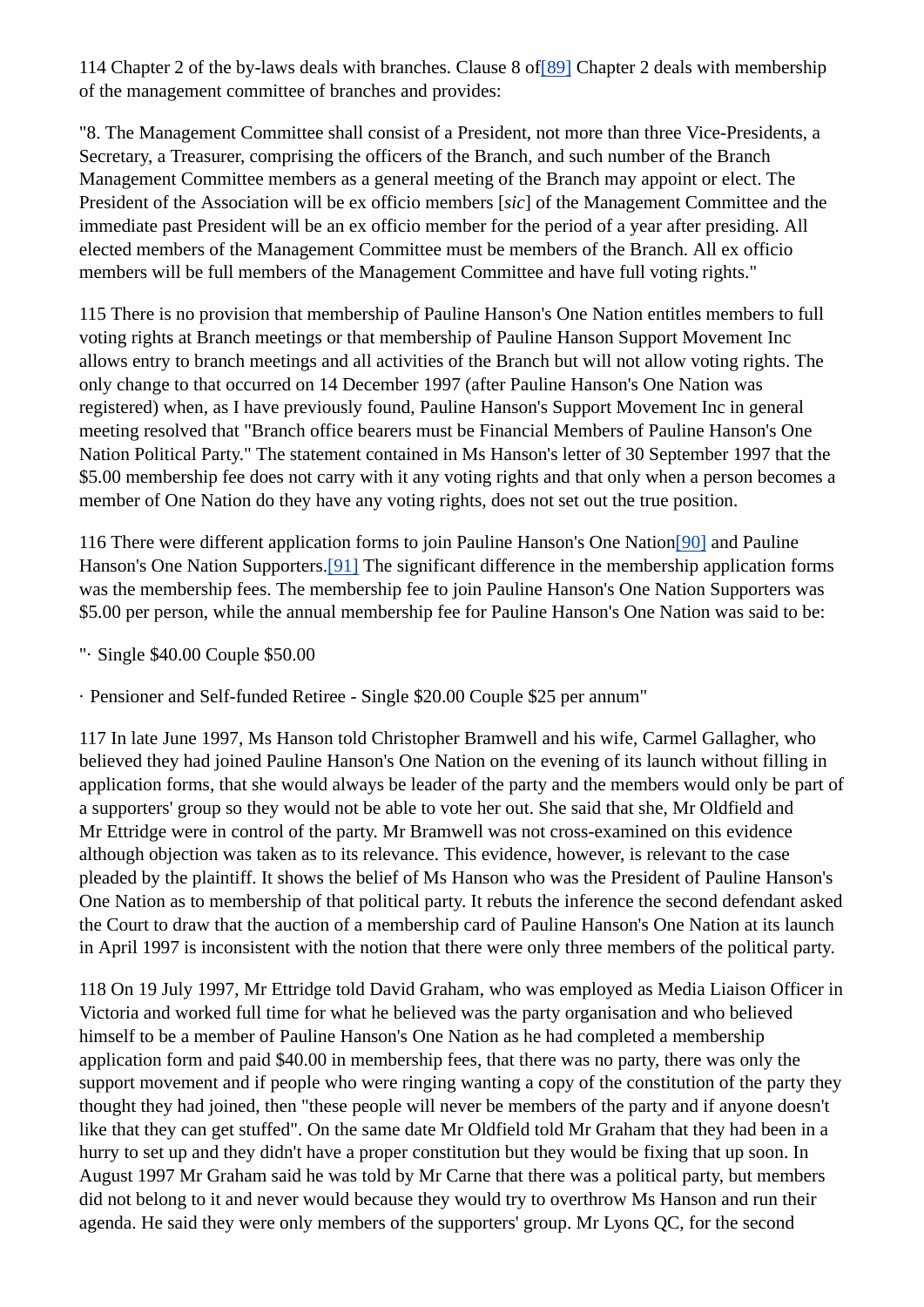defendant suggested to Mr Graham that he wasn't told there was no party and that people would not be members of the party. He disagreed with that suggestion. I find that these statements attributed to Mr Oldfield, Mr Ettridge and Mr Carne by Mr Graham were made and represented what they believed to be the true situation with regard to membership. The rest of Mr Graham's evidence is not relevant to the matters in issue.

119 Mr Archer had a conversation with Mr Ettridge on 7 July 1997 about the structure of Pauline Hanson's One Nation. Mr Ettridge told Mr Archer that Pauline Hanson's One Nation consisted only of himself, Mr Oldfield and Ms Hanson, that there were only members and branches of the Pauline Hanson Supporters Movement and not of the political party and that there would never be branches of the political party. On 9 July 1997, Mr Ettridge told Mr Archer that even persons who paid the membership fees of \$40.00 single or \$50.00 a couple, did not become members of the political party but were members of the support movement only. When Mr Archer opined that the party structure was not democratic, Mr Ettridge replied that he did not believe in democracy. I accept for the reasons given previously that these statements were made by Mr Ettridge.

120 Before he resigned his membership in August 1997, Mr Trewartha was told by Mr Ettridge that:

"we could not become members of One Nation. The only members of One Nation, the political party, would be Pauline, David Ettridge and Mr X, which became David Oldfield, and all members of the State and Federal - elected to State and Federal parliament ..."

In his letter of resignation he stated that he was not a member of Pauline Hanson's One Nation, in spite of the fact that he had wanted to be.

121 Brian McDermott, who resides in Queensland, believed he became a member of both the Pauline Hanson Support Movement Inc and Pauline Hanson's One Nation in May 1997. He attended a meeting in October 1997 where Mr Oldfield in answer to questions about the structure of Pauline Hanson's One Nation said that everyone who was a member was only a member of Pauline Hanson Supporters Movement Inc and that the political party had one member only and that was Pauline Hanson. While I accept that Mr Oldfield made those statements, and indeed this evidence was not challenged on cross-examination, I do not accept that the political party only had one member. I agree with the submission made by Mr Lyons QC that the rest of the material in Mr McDermott's affidavit is irrelevant.

122 What do the minutes of meetings of Pauline Hanson's One Nation reveal about its membership? Minutes of meetings of Pauline Hanson's One Nation were tendered by the second defendant. There was no explanation as to why only these minutes and no others were tendered. These minutes record as follows:

· A meeting on 2 March 1997. No attendance is noted. The minutes, which were signed by Mr Ettridge as Chairman, say:

"Consistent with the discussions and agreement made at the meeting held on February 23rd, 1997 at Sydney Airport, David Oldfield has prepared a constitution that describes the management committee of the newly formed Pauline Hanson's One Nation political party.

Pauline Hanson as the founding member of the party has appointed David Ettridge and David Oldfield to be committee members as described in the constitution of the party.

This constitution is to be lodged with the Australian Electoral Commission as a required part of the application to register the party.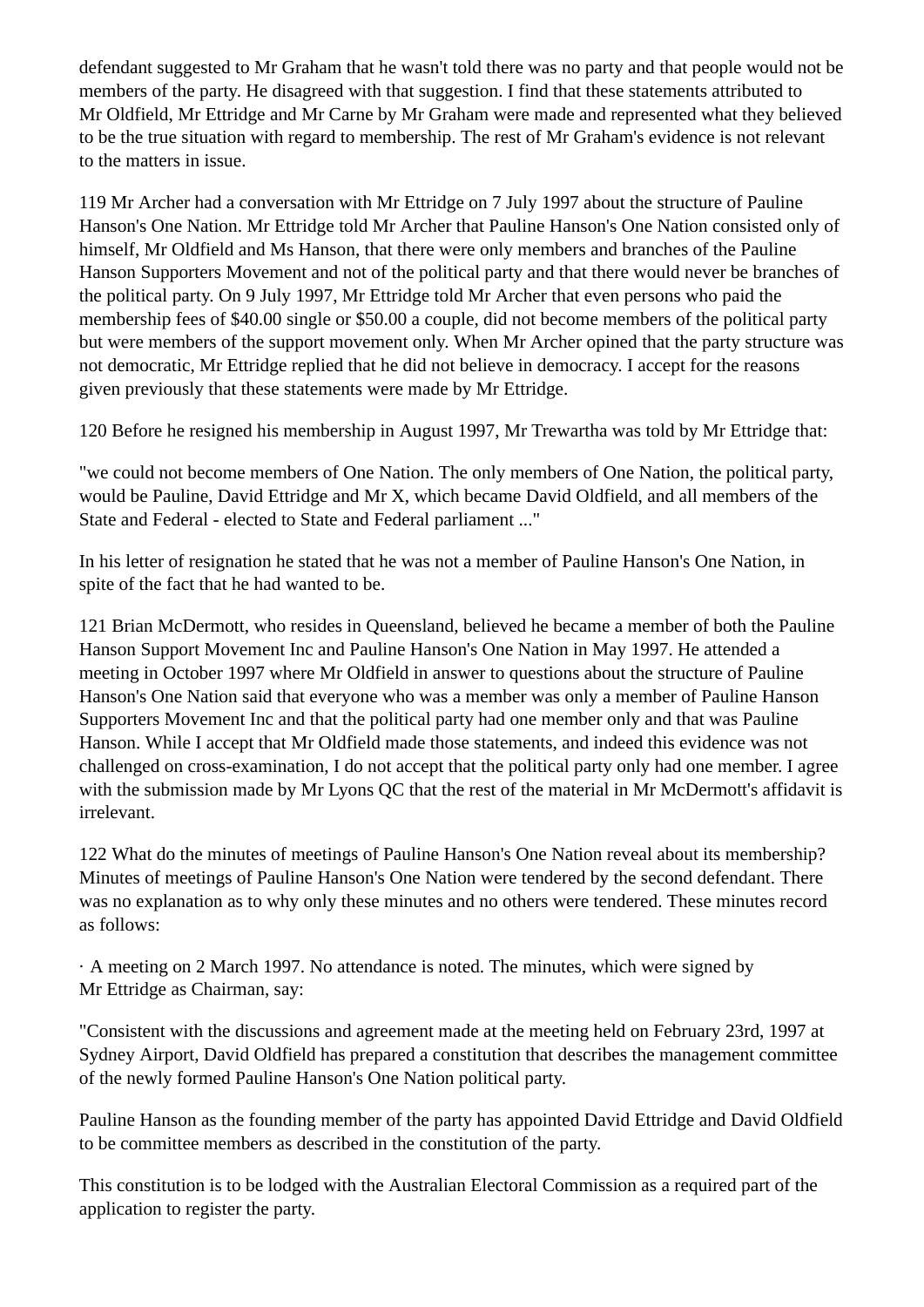David Ettridge is to attend to this registration as soon as possible."

There would not appear to be any other members of Pauline Hanson's One Nation at this point.

· A meeting on 2 April 1997 which records a telephone conversation with regard to the opening of a Pauline Hanson's One Nation bank account. The minutes signed by Mr Ettridge record:

"D. Ettridge advised P. Hanson that at the earliest opportunity he would open a bank account for Pauline Hanson's One Nation at the ANZ Bank, The Corso Manly, NSW, for regular banking/cheque purposes.

Both Pauline Hanson and D. Ettridge would be signaturies [*sic*] and D. Ettridge may sign cheques as a sole signature for the time being and until further notice temporarily waiving the requirement of clause 35(4) of the parties [*sic*] constitution. This being a temporary solution to the impractical problem of distance for P. Hanson and the lack of another trusted and easily available signatury [*sic*].

Full accounting details are to be available for inspection at any time and are to be kept up to date and reported as required to the management committee.

Annual audits will be undertaken in accordance with the rules and requirements of the Australian Electoral Act when party registration is completed.

An accountant and auditor will be appointed to provide the appropriate tax and reporting requirements of the Government and the AEC."

· A meeting on 13 October 1997 which records a telephone conversation between Ms Hanson and Mr Ettridge. The unsigned minutes record:

"The following matters were raised for discussion and decisions:

1. The need to appoint a Queensland resident as secretary for the Electoral Commission of Queensland registration. It was decided that Cheyenne MacLeod would be asked to be secretary for the time being. Cheyenne accepted the position and will act as secretary in an honorary capacity until further notice.

2. The One Nation constitution to be lodged in Queensland would also require that we include a clause that provides for a committee and a procedure of candidate selection. It was agreed that such a procedure would be created and added to the constitution as soon as possible."

No other minutes of Pauline Hanson's One Nation or its management committee were tendered in spite of the constitution of Pauline Hanson's One Nation having the provisions set out below with regard to the management committee and membership.

123 It is usual for the rules or constitution of such an organisation to regulate matters such as the objects and purposes of the organisation, admission to and expulsion from membership, management of its affairs and control of its property.[92] These rules in the constitution of Pauline Hanson's One Nation are as follows:

### "FORMATION OF MANAGEMENT COMMITTEE

5. At the inaugural meeting of Pauline Hanson's One Nation those, who at that time, have been accepted as members by the founding member, Pauline Hanson, are eligible to be elected to the management committee.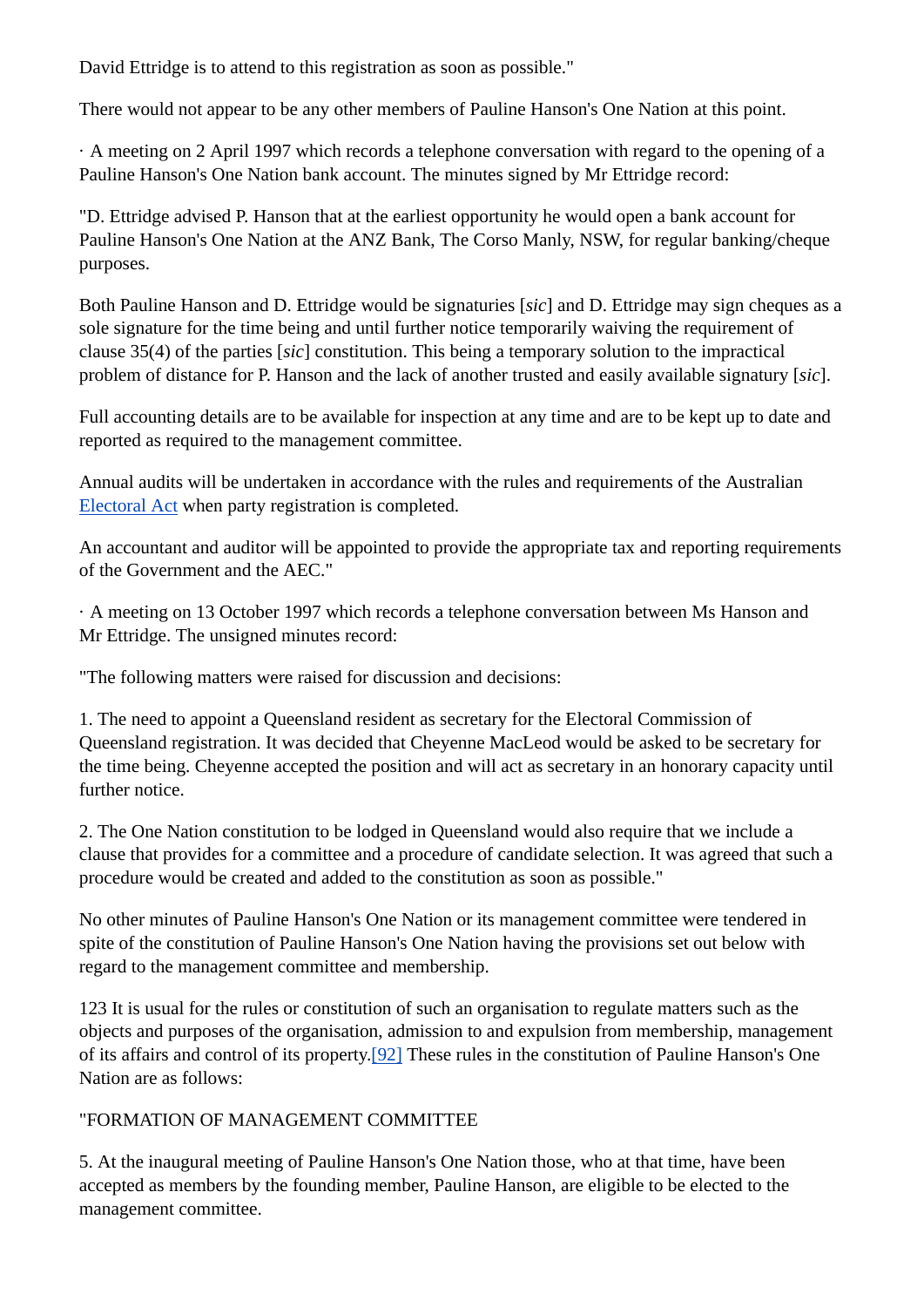Initially the Management Committee will consist of three members, President, Vice President and Treasurer.

The number of members of the Management Committee may be increased at any time by a majority vote of the members of the Management Committee.

#### CLASSES OF MEMBERSHIP

6. (1) The membership of the Association shall consist of the following classes of members:

- (a) Management Committee Members
- (b) Committee Members
- (c) Affiliate Members
- (d) Patron
- (e) Donor
- (f) Joint (Married/Defacto)
- (g) Single

(h) Pensioner/Self Funded Retiree - also available as a joint membership

(2) The number of members shall be unlimited.

Initially the Management Committee will consist of three members; President, Vice President and Treasurer

The number of members of the Management Committee may be increased at any time by a majority vote of the members of the Management Committee.

7. (1) Every member of the association who previously to agreeing to become a member of the association has paid their subscription on or before the date fixed by the Management Committee for the purpose, as a member of the unincorporated association, shall not be liable to pay any further sum by way of annual subscription to the association for the period before the date fixed by the Management Committee as the date the next annual subscription becomes due.

(2) Following the formation of the Management Committee, every applicant for any class of membership of the association (other than the members of the unincorporated association referred to in sub-rule (1)) shall be proposed by 1 member of the association and seconded by another member.

(3) The application for membership shall be made in writing, signed by the applicant and the applicant's proposer and seconder and shall be in such form as the Management Committee from time to time prescribes."

124 The organisation Pauline Hanson's One Nation is not incorporated, so the unincorporated association referred to in clause 7(1) is Pauline Hanson's One Nation. Mr Ettridge and Mr Oldfield became members under clause 5 in addition to its founding member, Ms Hanson. The evidence shows that those applicants who applied to join Pauline Hanson's One Nation did not do it in accordance with the requirements of sub-clauses 7(2) and 7(3). The membership application form contained no provision for the applicant to be proposed or seconded by members of the association.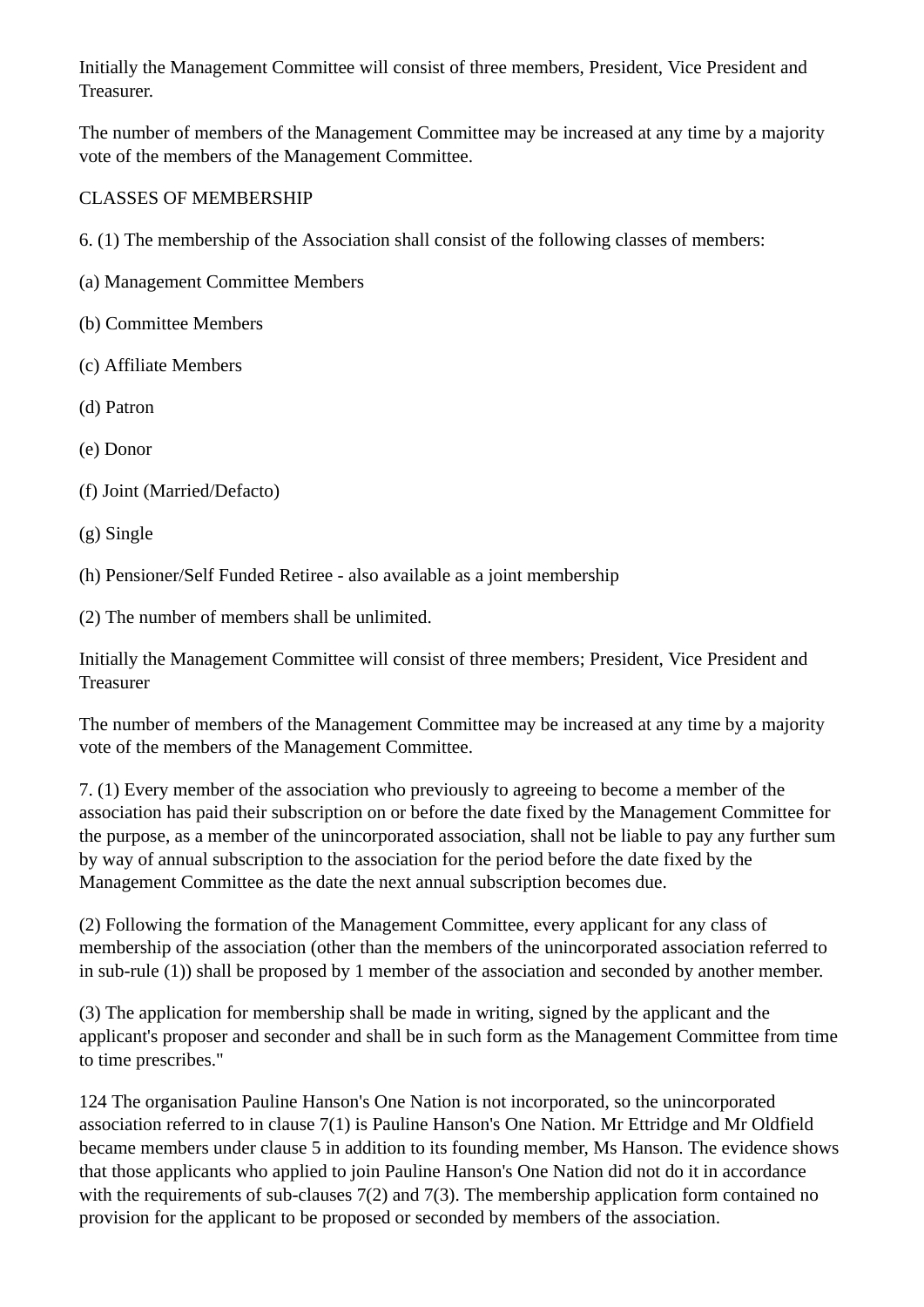#### "MEMBERSHIP FEES

8. (1) The membership fees for each class of membership shall be such sum as the members of the Management Committee shall from time to time at any Management Committee meeting so determine.

(2) The membership fees for each class of membership shall be payable at such time and in such manner as the Management Committee shall from time to time determine.

#### ADMISSION AND REJECTION OF MEMBERS

9. (1) At the next meeting of the Management Committee after the receipt of any application and the fee applicable for any class of membership, such application shall be considered by the Management Committee, who shall thereupon determine upon the admission or rejection of the applicant.

(2) Any applicant who receives a majority of the votes of the members of the Management Committee present at the meeting at which such application is being considered shall be accepted as a member to the class of membership applied for.

(3) Upon acceptance or rejection of an application for any class of membership the secretary shall forthwith give the applicant notice in writing of such acceptance or rejection."

As the second defendant clearly has it within its power to produce such minutes, i.e. those which show the admission or rejection of applicants for membership, the failure to do so suggests such minutes did not exist and the list of members dated on its face 19 March 1999 tendered[93] by the second defendant as a:

"List of Members - Pauline Hanson's One Nation

Prepared by Claire Wright for annexure to register Pauline Hanson's One Nation a Political Party under the Queensland Electoral Act"

is no such thing. Indeed it is not even the same as the list of purported members supplied to the commissioner.[94] The disparity between the date on the list of members and the earlier date of the application for registration went unexplained.

125 There is no evidence that the Management Committee considered any applications for membership or admitted anyone to membership of the organisation except themselves. There is no suggestion that the rules governing membership and the management committee's non-compliance with them were known to those who thought they had joined the party or that non-compliance with these rules was an "established and well known and unquestioned practice in use in the association".[95] In any event, the rules of Pauline Hanson's One Nation formed the basis of its public registration and "there is now a significant public interest in the enforcement of the rules of registered political parties".[96]

126 I cannot agree with the second defendant's submission that it is abundantly clear from the Starter Kit, the application forms, the minutes of the annual general meeting of the Support Movement of 4 October 1997, and the minutes of the special general meeting of the Support Movement in December 1997, that in the period prior to December 1997 those who paid the higher level of fee were made members of the political party.

127 I conclude that there is a political party, that it was first registered under the *Commonwealth Electoral Act* 1918 on 27 March 1997 and later sought and was granted registration under the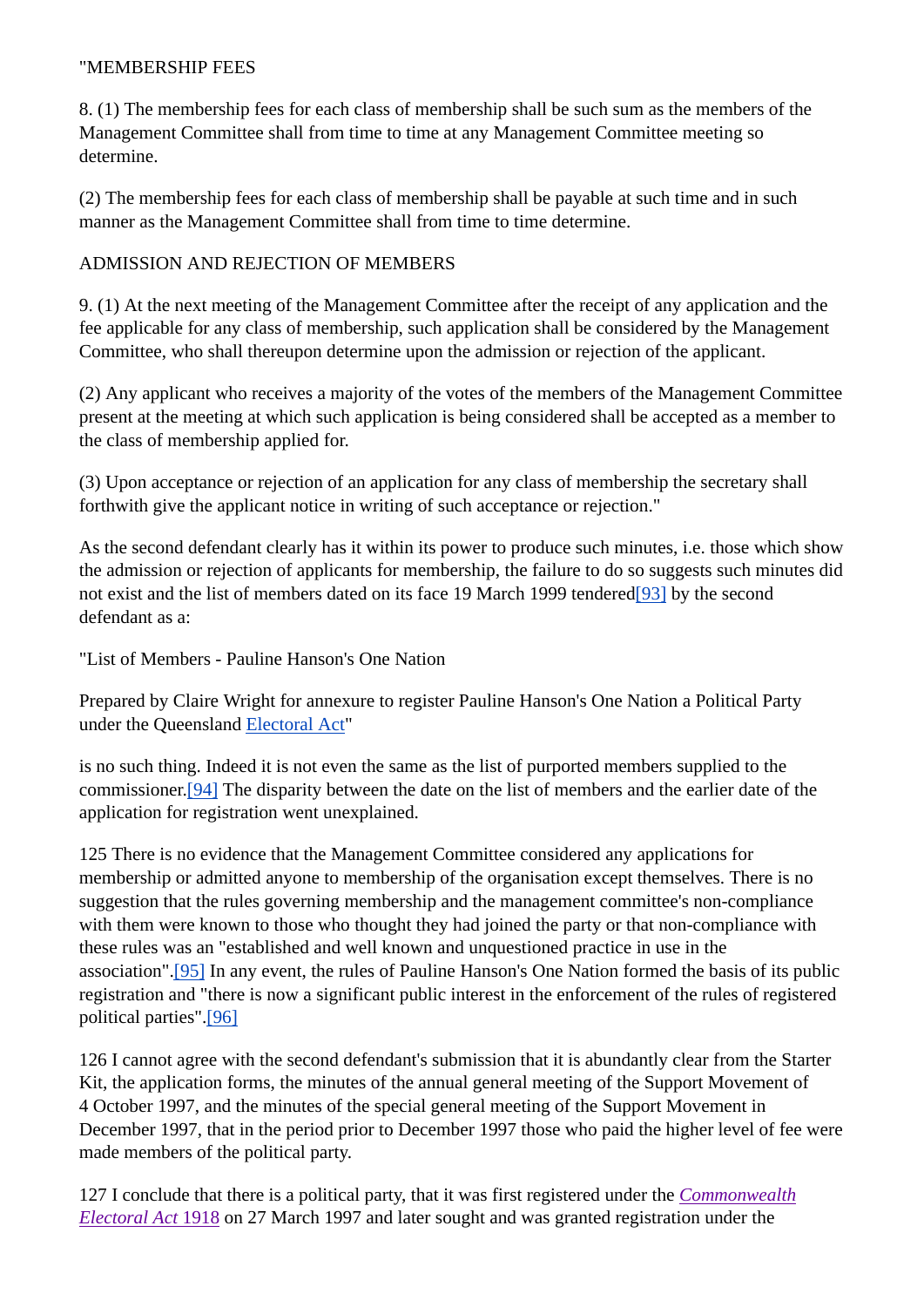*Electoral Act* 1992 in Queensland. The constitution filed in support of the application for registration of the political party under the *Commonwealth Electoral Act* 1918 on 12 March 1997 is the same as the constitution originally filed in support of the application for registration under the *Electoral Act* 1992. From its constitution, it can be seen that it was completely controlled by Ms Hanson, Mr Ettridge and Mr Oldfield and no other person. There were no other members.

128 Thirdly, there is a corporation called Pauline Hanson One Nation Ltd ACN 079 986 913 ("the company"). It was incorporated on 5 September 1997 as a company limited by guarantee. The limit of the guarantee by each of its members is \$1.00. There were five subscribers to the Memorandum and Articles of Association, Pauline Hanson, David Ettridge, David Oldfield, Andrew Carne and Stephen Menagh. There is no suggestion that this company has increased its membership beyond the original five subscribers. One of its objects is: "to manage and conduct an [*sic*] Political Party". A company limited by guarantee is an effective, if perhaps now slightly anachronistic<sup>[97]</sup> way of incorporating a non-profit association such as a political party.[98]

129 I accept after considering all the evidence that at the time of registration of Pauline Hanson's One Nation as a political party in Queensland those who controlled Pauline Hanson's One Nation Ltd intended to restrict membership of the organisations under their control as follows:

· only the original five subscribers were members of Pauline Hanson's One Nation Limited.

· only Pauline Hanson, David Ettridge, David Oldfield and perhaps other elected members of Parliament (when that occurred) were or would be members of the political party known as Pauline Hanson's One Nation.

· all other members of the public who sought to join, no matter what level of fee they paid, would become members of the incorporated support group, at that time called Pauline Hanson Support Movement Inc and after 3 February 1998, Pauline Hanson's One Nation Members Inc.

130 At the time of seeking and being granted registration, therefore, the political party known as Pauline Hanson's One Nation did not have 500 members although the evidence shows that it had more than 500 people who believed themselves to be members.

131 Ms Hanson, Mr Ettridge and Mr Oldfield knew that the political party did not have 500 members and knew therefore that it was not entitled to registration.

132 As I am satisfied on the evidence that Pauline Hanson's One Nation did not have at least 500 members at the time it was registered by the commissioner, the plaintiff has succeeded in proving the case pleaded in particular in paragraph 3D(xvii)(b) and (xviii) of the Amended Statement of Claim delivered 5 April 1999, that the Commission's decision to register Pauline Hanson's One Nation was induced or affected by fraud or misrepresentation. Contrary to the provisions of the *Electoral Act* 1992 s.70(2) and 70(3) the second defendant by its servant or agent caused to be lodged with the first defendant an application to register Pauline Hanson's One Nation, which was not then a parliamentary party in the State of Queensland or which did not have at least 500 members as required by the *Electoral Act* 1992 and the application to register was made either knowing it was false and untrue or recklessly not caring whether it was true or false. The membership application form did not contain any provision for a proposer and seconder, nor were applicants proposed or seconded by members of the party, nor were the applicants accepted as members by the management committee in accordance with clause 9(1) of the constitution of Pauline Hanson's One Nation. Those members of management committee involved in the application for registration, being Ms Hanson and Mr Ettridge, must have known that Pauline Hanson's One Nation had no members except themselves and Mr Oldfield and so they induced the registration by their fraud and misrepresentation. As was submitted by the second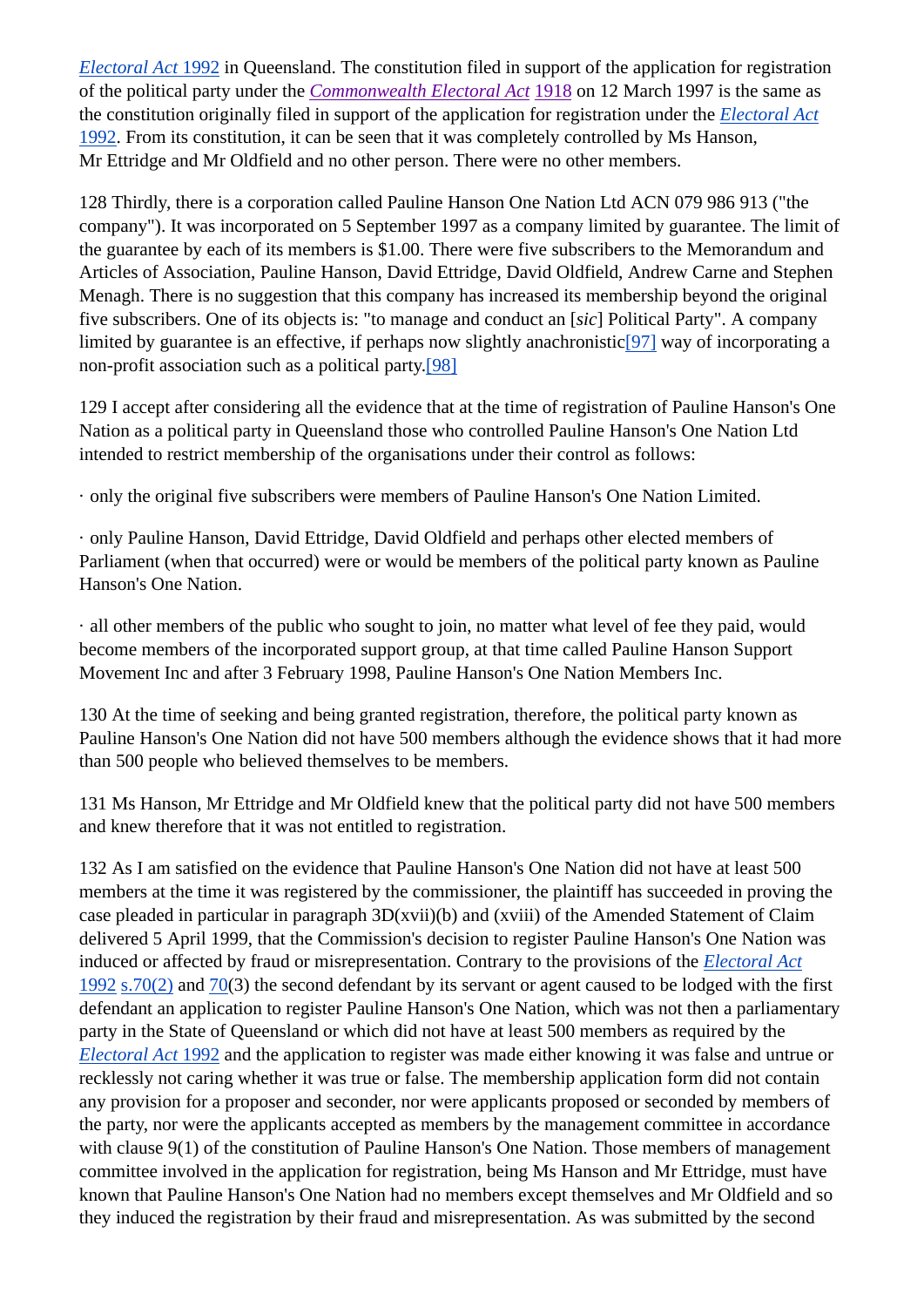defendant in paragraph 14 of its written submissions:

"It is clear that the representation alleged to be untrue is a representation that the persons whose names accompanied the application for registration, were not members of the Queensland Party. It is a matter of indifference to the Plaintiff's case as pleaded, whether those persons were members of the Federal party or the Support Movement."

The second defendant intended the first defendant to rely and act upon the false information given by it to register the political party.[99]

133 There is nothing to suggest that the commissioner on the evidence before him was or should have been alert to such fraud or misrepresentation in this case.

134 On 4 December 1997 the commission registered Pauline Hanson's One Nation as a political party under the *Electoral Act* 1992. In doing so, he did not act arbitrarily or capriciously[100] or so unreasonably that no reasonable person in the position of the commissioner could have so exercised the power;[101] nor did he fail to take into account relevant considerations or take into account irrelevant considerations;[102] nor did he act at any person's direction.

135 However the registration of the party was induced by fraud or misrepresentation in that Ms Hanson and Mr Ettridge as the management committee members of Pauline Hanson's One Nation who were responsible for the registration application well knew that it did not have 500 members. This is not an insignificant matter as it is the basis for the registration of a non- parliamentary party as Pauline Hanson's One Nation was at that time.

136 An administrative decision can be set aside on the basis that it was induced by fraud or misrepresentation and had the true facts been known it would not have been made. As Finklestein J said in the leading judgment in *Leung v Minister for Immigration and Multicultural Affairs*:[103]

"There is a good deal to be said for the view that an administrative decision which is plainly erroneous should not stand."

His Honour considered that an "invalid decision" i.e. an administrative decision which could "be impugned for jurisdictional error or for a failure to observe procedural fairness or one that is brought about by fraud or misrepresentation", could be ignored or revoked. The original decision, having been obtained by a misrepresentation, is not a decision made in the true exercise of the power conferred by the statute and can be treated as having no effect. $[104]$ 

137 Whether or not an invalid decision can be ignored or must formally be revoked $[105]$  as held by Heerey J in *Leung*,[106] that a decision is invalid because induced by fraud or misrepresentation is a proper ground of judicial review.[107]

138 There may in certain cases be factors applicable[108] to any discretion the Court might have to refuse to grant relief in an application of this type even where the conditions precedent to the exercise of the court's power to grant relief are fulfilled.[109] Any discretion to refuse relief is not found in the statute under consideration and so could only be found in the exercise of the inherent jurisdiction of the court. This is not such an unusual or exceptional  $[110]$  case as to warrant the exercise of a discretionary power.

139 There is a public interest that the registration of political parties should not be obtained on the basis of such crucial information known by those providing it to be incorrect. The integrity of the electoral process would otherwise be undermined and any inconvenience of the result is not a reason in this case for withholding relief. The delay itself in seeking relief is not this case a sufficient reason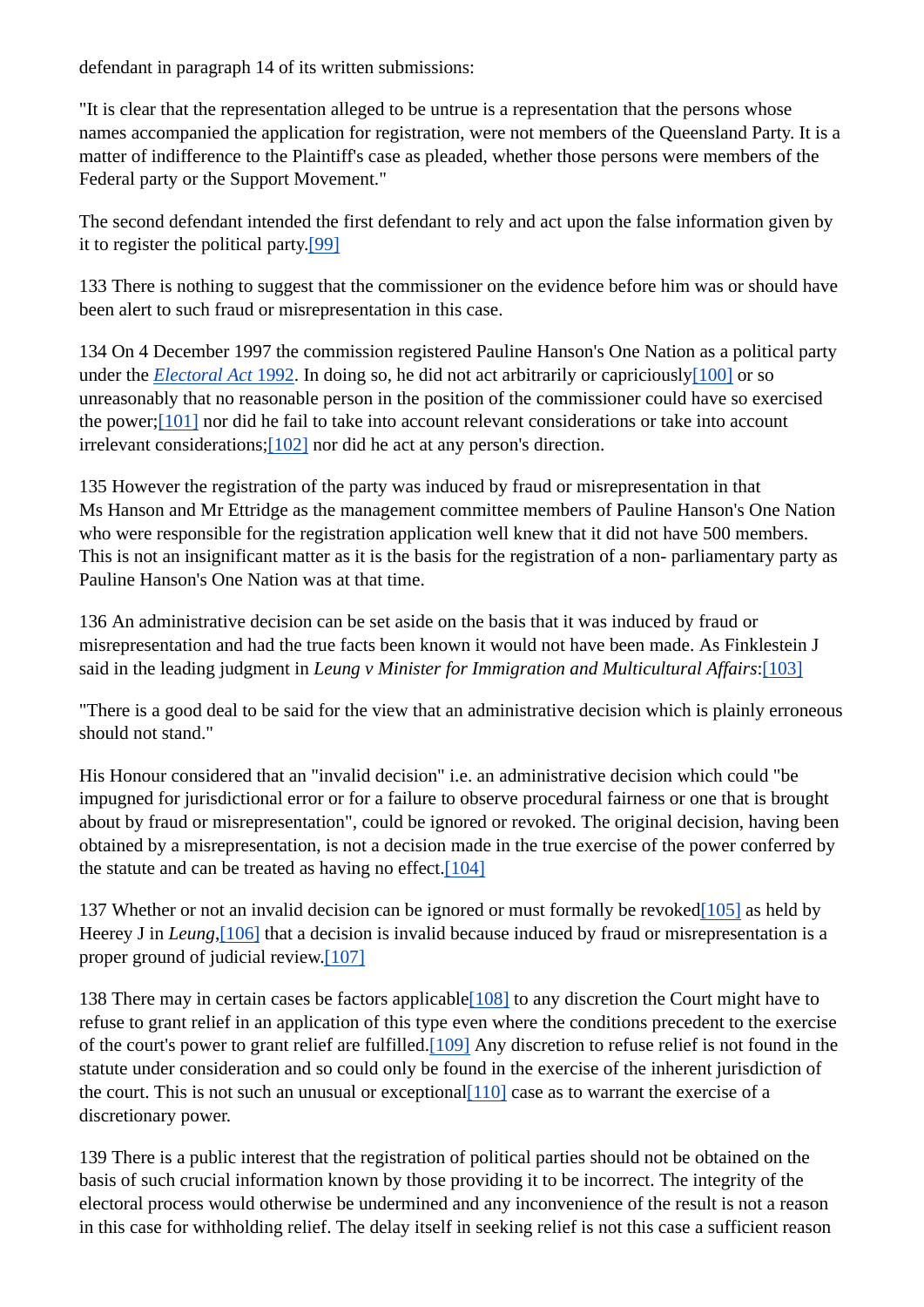to withhold relief.

140 The second defendant has not satisfied the Court that there are circumstances which make it just that a remedy should be withheld.[111] Importantly, as I have said earlier, and as accepted by the parties, the decision cannot affect the result of the election held in June 1998. This is because the only method of disputing an election is by petition to the Court of Disputed Returns and in no other way.<sup>[112]</sup> I am not satisfied that the plaintiff had as the predominant object of the proceedings some ulterior or collateral motive or purpose other than to show that the political party for which he stood as a candidate was registered by fraud or misrepresentation.<sup>[113]</sup> This he has succeeded in doing.

141 In particular, it is not a ground to refuse relief that, from the return of the election writ after the election in 1998, the requirement for 500 members no longer exists as the party had parliamentary members. There was no evidence put forward by the second defendant that they were in fact members of Pauline Hanson's One Nation, again a matter peculiarly within the knowledge of the second defendant. The matter is different from registration under the *Commonwealth Electoral Act* as there is no doubt that when it was registered, it did have a parliamentary member, i.e. Ms Hanson. I would not therefore exercise any such discretion to refuse relief.

#### **Conclusion**

142 After reviewing the decision of the commission, I am satisfied that the decision to register Pauline Hanson's One Nation under the *Electoral Act* 1992 was induced by fraud or misrepresentation.

143 The order sought by the plaintiff is the setting aside of the decision of the commissioner and making a decision in substitution thereof. I set aside the decision of the commissioner made on 4 December 1997 and decide that Pauline Hanson's One Nation was not entitled to registration as a political party in Queensland as it did not satisfy the requirement of s.70 of the *Electoral Act* 1992.

144 I will hear argument as to costs.

[1] A copy of the application form is Exhibit 35. The failure to produce the original was never satisfactorily explained by the second defendant.

[2] Exhibit 31.

[3] Second Reading Speech, Hansard, 29 April 1992, p.4716.

[4] Odgers on *Pleading and Practice* 19th Ed p. 74. The causes of action on which a plaintiff relies are to be ascertained exclusively by reference to the statement of claim without regard to the endorsement on the writ: *Renowden v McMullin* [1970] HCA 24; (1970) 123 CLR 584.

[5] Fraud must be pleaded distinctly and with particularity and clearly proved: *Krakowski v Eurolynx Properties Ltd* [1995] HCA 68; (1995) 183 CLR 563 at 573; *Briginshaw v Briginshaw* [1938] HCA 34; (1938) 60 CLR 336 at 363.

[6] *Electoral Act* 1992 s.7(3).

[7] *Electoral Act* 1992 s.3.

[8] Report No. 7 of 1991.

[9] Second Reading Speech, Hansard, 29 April 1992 p.4715.

[10] Clause 4.1.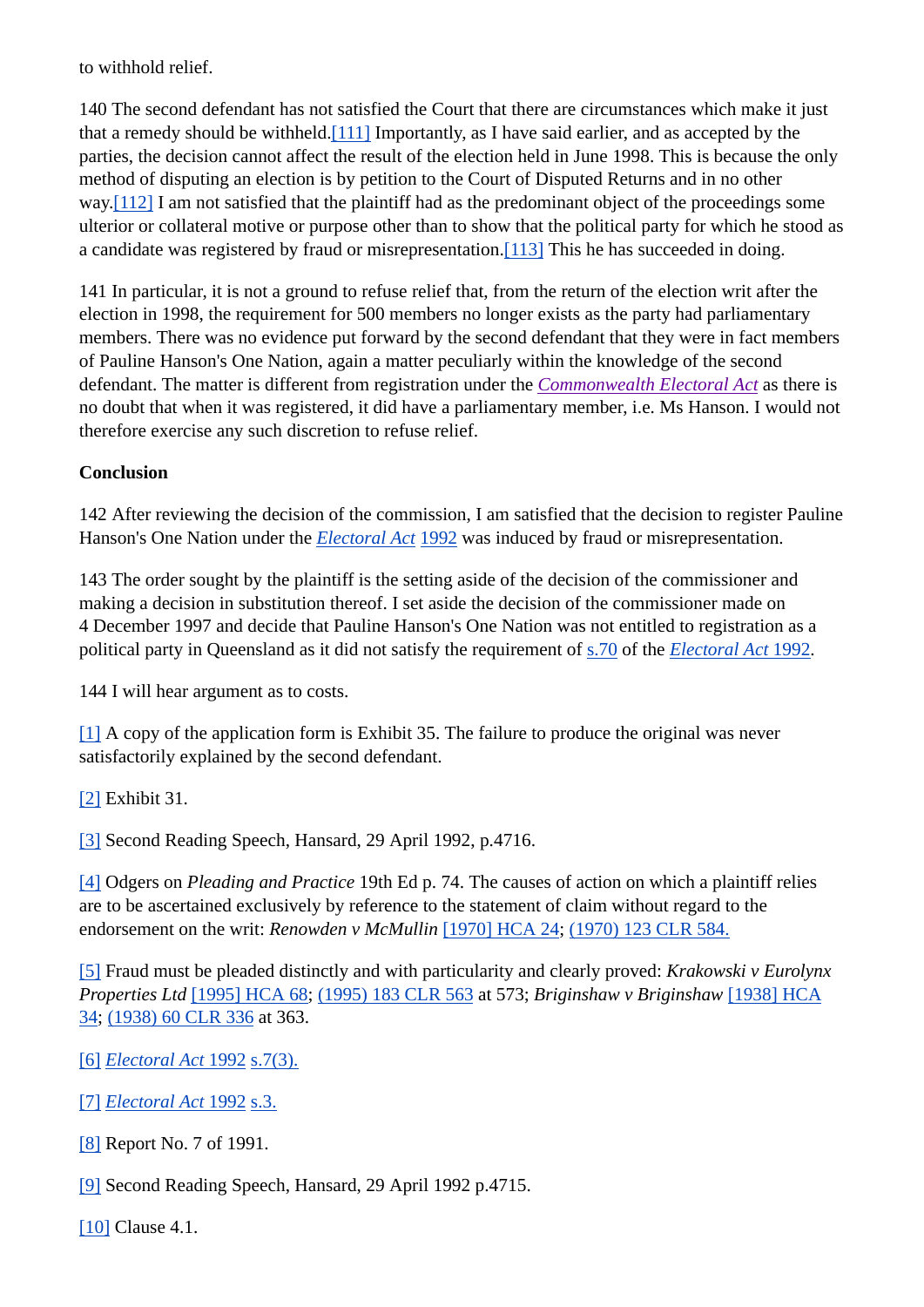[11] Clause 4.28.

[12] *Electoral Act* 1992 s.69.

[13] *Electoral Act* 1992 s.84(1)(a).

[14] *Electoral Act* 1992 s.97(2)(g).

[15] *Electoral Act* 1992 Part 7 and the Schedule.

[16] *Electoral Act* 1992 Schedule cl.314AB.

[17] cf *Cameron v Hogan* [1934] HCA 24; (1934) 51 CLR 358 at 384.

[18] [1993] 1 Qd R 10 at 20.

[19] *Edgar and Walker v Meade* [1916] HCA 70; (1916) 23 CLR 29 at 43-44; *Baldwin v Everingham* (supra) at 19-20.

[20] *Baldwin v Everingham* (supra) at 24.

[21] *Electoral Act* 1992 ss. 3, 70(4)(e).

- [22] *Electoral Act* 1992 ss. 3, 70(2).
- [23] *Electoral Act* 1992 subs.70(3).

 $[24]$  Subs.70(4)(c) requires the person who is to be the political party's registered officer to give his or her name and address.

[25] cf *Baldwin v Everingham* (supra) at 23.

[26] *Minister for Immigration and Ethnic Affairs v Wu Shan Liang* [1996] HCA 6; (1996) 185 CLR 259 at 282 per Brennan CJ, Toohey, McHugh and Gummow JJ.

[27] [1981] HCA 50; (1982) 149 CLR 27 at 38; see also *Robinson v Western Australian Museum* [1977] HCA 46; (1977) 138 CLR 283 at 302-303.

[28] [1998] HCA 49; (1998) 72 ALJR 1270 at 1280.

[29] (supra) at 73.

[30] *Australian Conservation Foundation Inc v The Commonwealth* (1980) 146 CLR 493 at 530-531, 537, 547-548; *Onus v Alcoa of Australia Ltd* (supra) at 36, 43, 49-50, 73-74; *Australian Institute of Marine and Power Engineers v Secretary, Department of Transport* [1986] FCA 443; (1986) 71 ALR 73 at 81 per Gummow J; *Shop Distributive and Allied Employees Association v Minister for Industrial Affairs (SA)* [1995] HCA 11; (1995) 183 CLR 552 at 558; *Allan v Development Allowance Authority* (1998) 152 ALR 439 at 443, 446-447, 457.

[31] (supra) at 1281 per Gaudron, Gummow and Kirby JJ.

[32] *Alphapharm Pty Ltd v Smithkline Pty Ltd* [1994] FCA 996; (1994) 121 ALR 373 at 395.

[33] *Electoral Act* 1992 subs.180(1) item 4; cf *Re McHattan* (1977) 18 ALR 154 at 157.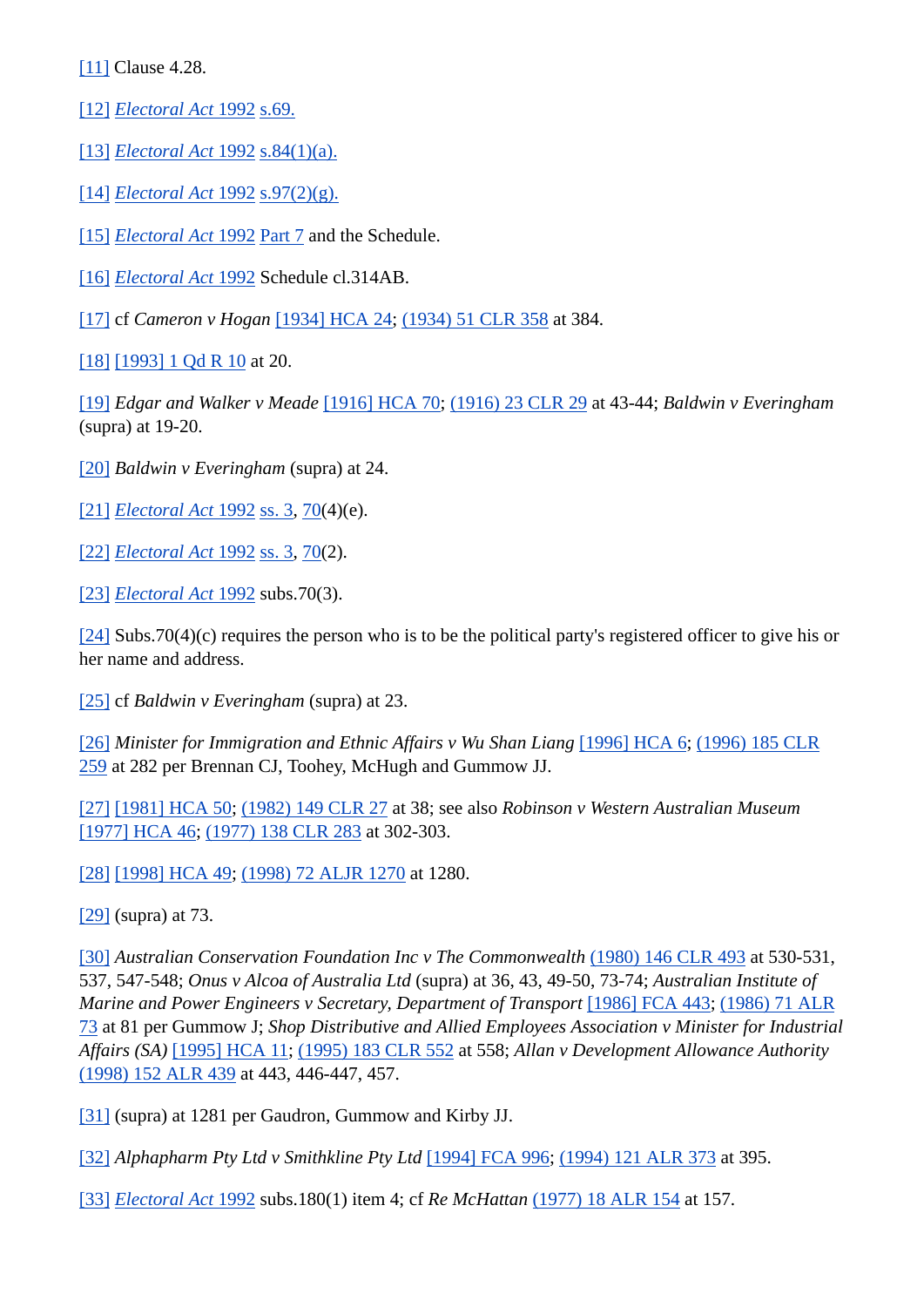[34] *Tooheys Ltd v Minister for Business and Consumer Affairs* [1981] FCA 121; (1981) 54 FLR 421 at 437; *United States Tobacco Co v Minister for Consumer Affairs* (1988) 20 FCR 520 at 527.

[35] cf *Alphapharm Pty Ltd v Smithkline Pty Ltd* (supra) at 403 per Gummow J.

[36] *Electoral Act* 1992 s.97(2)(g).

- [37] *Electoral Act* 1992 s.84(1)(a).
- [38] *Electoral Act* 1992 Part 7.
- [39] cf *Alphapharm Pty Ltd v Smithkline Pty Ltd* (supra) at 388.

[40] [1995] AATA 160; (1995) 38 ALD 366 at 372.

[41] Section 141.

- [42] *Electoral Act* 1992 subs.180(2)(c).
- [43] [1993] 2 Qd R 663 at 665.

[44] *Woods v Beattie, ex parte Woods* [1995] 1 Qd R 343 at 345.

[45] *Sharples v O'Shea* (unreported, Supreme Court of Queensland, CA No. 6318 of 1998, 31 August 1998) at p. 7.

[46] See *Hunter Valley Developments Pty Ltd v Cohen* (1984) 3 FCR 344 at 348-349; *Chalk v Commissioner for Superannuation* [1994] FCA 1063; (1994) 50 FCR 150.

[47] *Hoffmann v The Queensland Local Government Superannuation Board* [1994] 1 Qd R 369; *Lucic v Nolan* (1982) 45 ALR 411; *A'Hearn v Comcare* (1993) 18 AAR 22 at 24 per Hill J.

[48] *Hoffmann v The Queensland Local Government Superannuation Board* (supra) at 373.

[49] See Affidavit of D J O'Shea, paragraph 21.

[50] *Thorp v Holdsworth* (1876) 3 Ch D 637 at 639; *Dare v Pulham* [1982] HCA 70; (1982) 148 CLR 658 at 664; *Banque Commerciale SA en liquidation v Akhil Holdings Ltd* [1990] HCA 11; (1990) 169 CLR 279 at 286-287, 288, 302-303; *Tyson v Brisbane Market Freight Brokers Pty Ltd* [1994] HCA 67; (1994) 68 ALJR 304 at 310-311.

### [51] 15 October 1997

- [52] *Electoral Act* 1992 subs. 70(4)(f).
- [53] *Electoral Act* s.70(2).
- [54] *Electoral Act* 1992 s.3.
- [55] The EARC Report clause 4.30.

[56] Section 48.

[57] The incorporated body was Pauline Hanson's Support Movement Inc which had a different constitution from Pauline Hanson's One Nation and which did not apply for registration as a political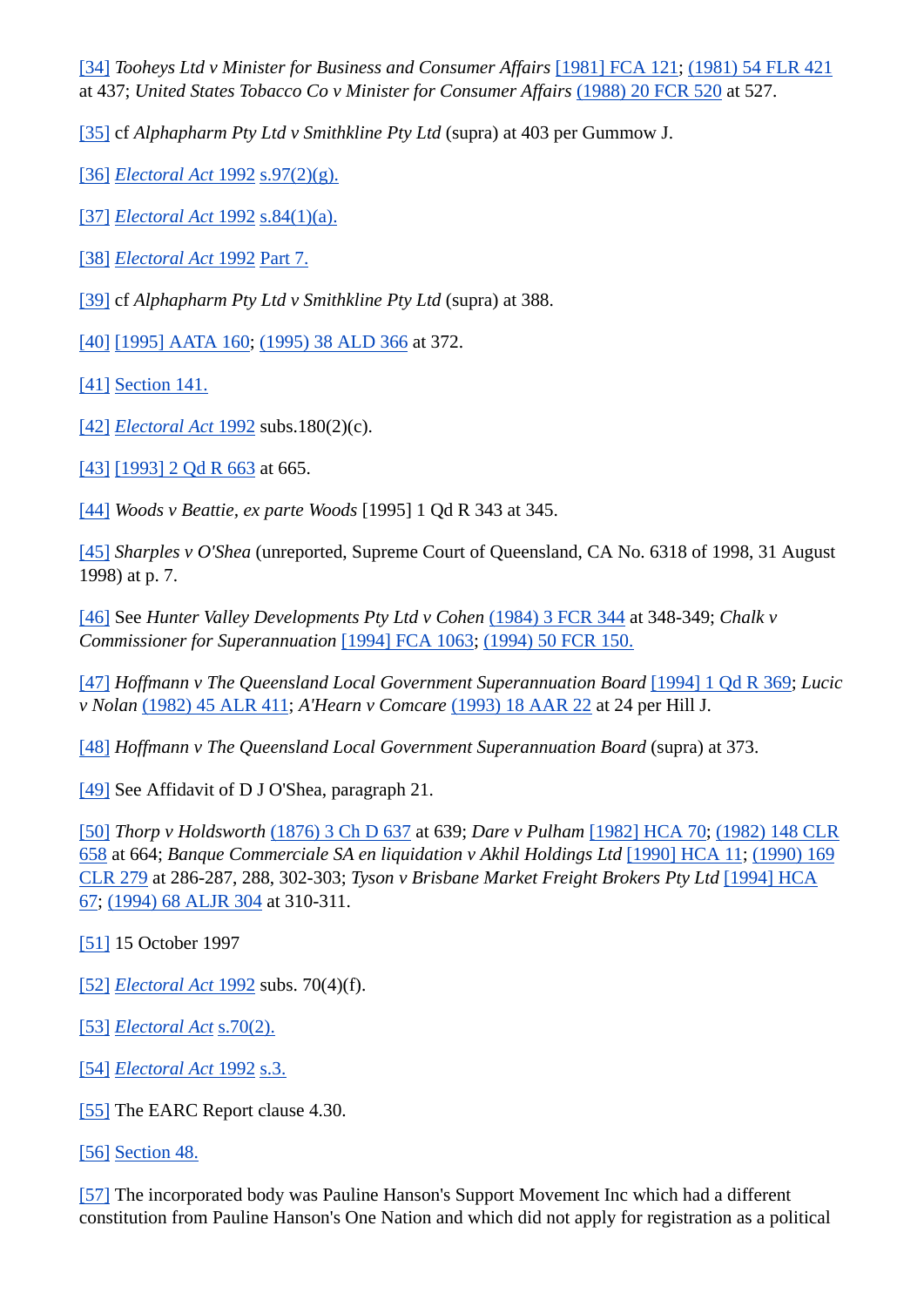party.

[58] *Electoral Act* 1992 s.70(3).

[59] Clause 4.51.

[60] (1987) 7 NSWLR 560 at 567.

[61] [1998] HCA 28; (1998) 72 ALJR 841 at 859; 51 ALR 490 at 515. See also *Clayton v Heffron* [1960] HCA 92; (1960) 105 CLR 214 at 247.

[62] See also *Australian Broadcasting Corporation v Redmore Pty Ltd* [1989] HCA 15; (1989) 166 CLR 454.

[63] See *Turner v King* [1992] 1 Qd R 307 at 312 per Macrossan CJ as regards security of ballot papers; *Fenlon v Radke* [1996] 2 Qd R 157 as regards failure to comply with s.116(3); *Robertson v Knuth* [1997] 1 Qd R 95 as regards non-compliance with s.336 of the *Local Government Act* 1993 and *Scarcella v Morgan* [1962] VR 201.

[64] *Project Blue Sky Inc v Australian Broadcasting Authority* (supra) at paragraph [93].

[65] *Krakowski v Eurolynx Properties Ltd* (supra) at 576.

[66] *Electoral Act* 1992 s.3.

[67] *Electoral Act* 1992 s.70(4)(e).

[68] *Commonwealth Electoral Act* 1918.

[69] *Parliamentary Electorates and Elections Act* 1912.

[70] Clauses 4.31, 4.32.

[71] Clause 4.48(e).

[72] Part of Exhibit 1.

[73] Exhibit 28.

[74] That confusion is referred to in a letter dated 24 September 1997 by Claire Wright, described as Branch Co-ordinator, written on Pauline Hanson's One Nation letterhead. That letter stated:

"It has come to our attention that there is some confusion over the membership books and receipt books included in the kit. A receipt and card is ONLY issued to \$5 support members joining your branch. If people fill out the One Nation joining forms included in your kit they MUST be sent to head office so we can process them correctly. Some branches have been issuing cards to full paying members and keeping the joining forms as a record. We need the joining forms in Sydney so they can issued with an official One Nation membership card which is different to the supporters card. Their information also needs to be entered on the database otherwise we do not know that they are a member and they will not receive any mail outs and we will not know our correct membership levels. This is a very important matter and I hope every branch is clear on this if not please feel free to give me a call."

This letter was tendered by the second defendant whose counsel on its tender said, "There will be some evidence about it from Ms Wright." No such evidence was called.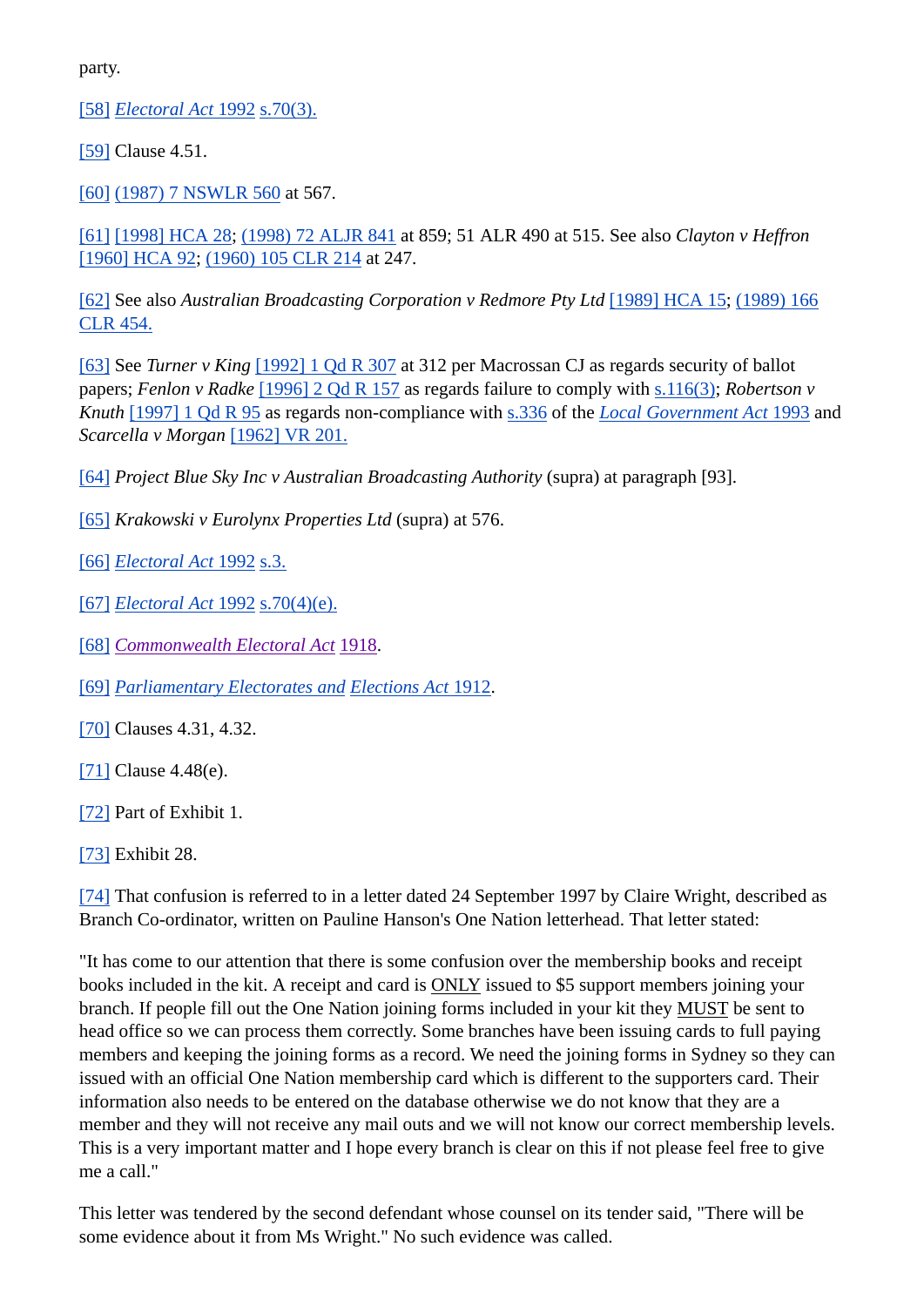[75] [1959] HCA 8; (1959) 101 CLR 298.

[76] [1994] HCA 48; (1994) 181 CLR 387 at 402 per Deane, Dawson and Gaudron JJ.

[77] See also *Weissensteiner v The Queen* [1993] HCA 65; (1993) 178 CLR 217 at 227.

[78] Exhibit 9 PA2 p. 24.

[79] The application to register Pauline Hanson's One Nation as a political party for House of Representatives and Senate Elections shows that David Ettridge was its secretary.

[80] Part 5 Division 2 s.48 specifies that an incorporated association may, by special resolution, amend its rules. Section 2 defines "special resolution" to mean "a resolution passed at a general meeting of the association by the votes of 3/4 of the members who are present and entitled to vote on the resolution".

[81] 15 October 1997.

[82] 4 December 1997.

[83] It was registered on 15 July 1997.

[84] The licensing agreement between Ms Hanson, One Nation and Pauline Hanson Support Movement Incorporated.

[85] Clause 7(2).

[86] Clause 9(1).

[87] Exhibit 17.

[88] Exhibit 9 PA2 p. 10.

[89] By-laws p. 20: Exhibit 9 PA2.

[90] Exhibit 19.

[91] Exhibit 20.

[92] *Conservative and Unionist Central Office v Burrell* [1980] 3 All ER 42 at 54-55 per Vinelott J; *Halsbury's Laws of Australia* paragraph 435 - Voluntary Associations, (2) Formation and Constitution of Non Profit Associations (c) Constitution and Rules of Unincorporated Associations.

[93] Exhibit 48 Item 7.

[94] Exhibit 1 Item  $1(a)$ .

[95] cf *Lewis v Heffer* [1978] 1 WLR 1061 at 1076; *Burton v Murphy* [1983] 2 Qd R 321 at 348.

[96] *Baldwin v Everingham* (supra) at 24; cf *Cameron v Hogan* [1934] HCA 24; (1934) 51 CLR 358 at 370, 378.

[97] McQueen R and McGregor-Lowndes M, "The Company Limited by Shares and Guarantee" (1991) 9 C & SLJ 248.